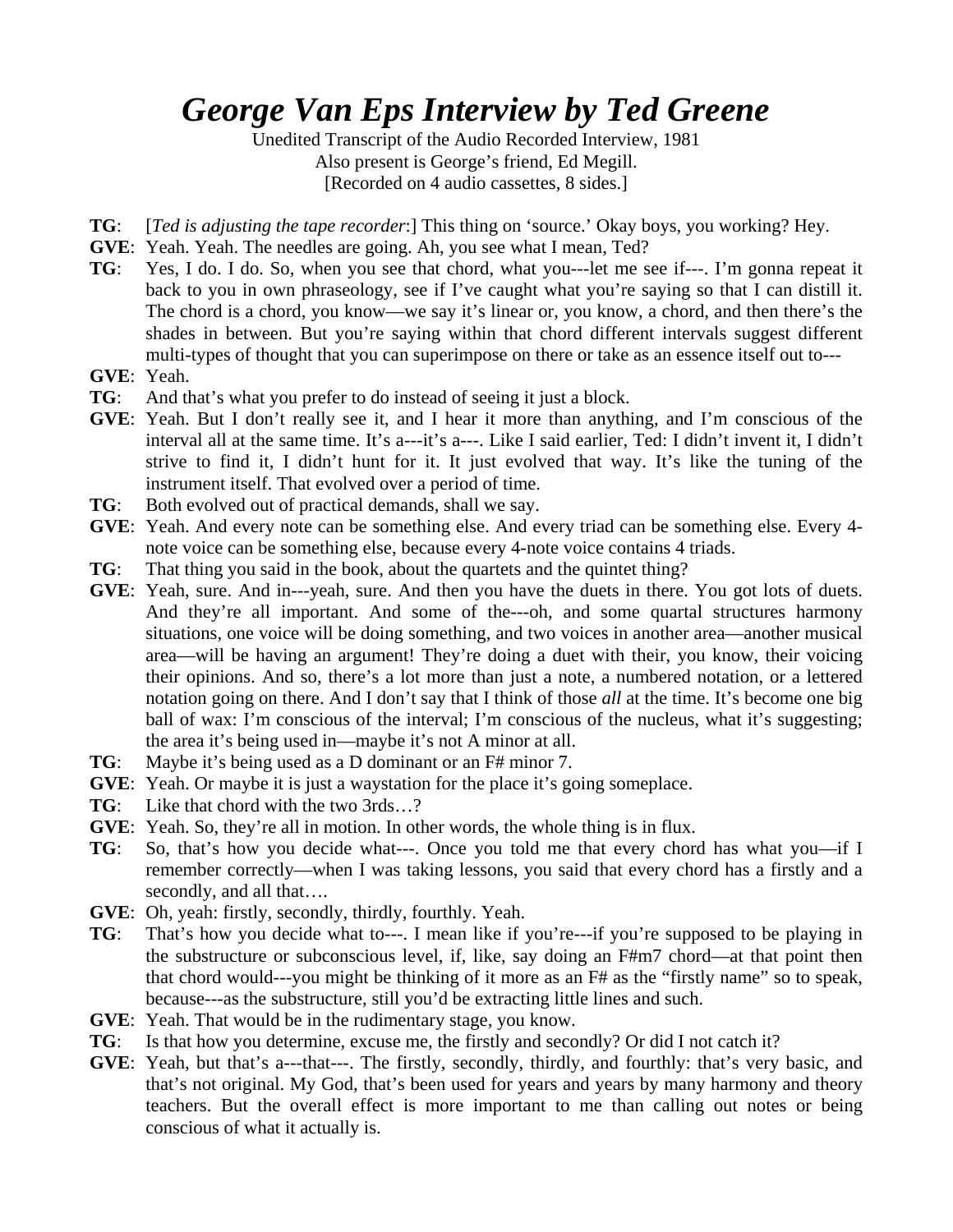- **TG**: That statement there makes a lot of sense….
- **GVE**: Yeah, it's the---. This note and that note—I don't care what they are—they're going to produce a certain *flavor*, a musical flavor. A taste.
- **TG**: Regardless of what you call them.
- **GVE**: Yeah, yeah. They're going to come up with some kind of chemistry all their own. And this is…. They'll create a timbre all their own. Now, you put another voice in, you may knock out some of that timbre because now you've got a timbre going here, see. They're going to start arguing a little bit, see. And so, you'll change the flavor of it. And the importance of the timbre change is if you want something to stick out, you don't have to necessarily play it louder. Just start an argument, see. And then they'll fight each other vibration-wise, see. They'll start to disagree because the beat will creep in there, and there goes the timbre change. And---
- **TG**: And that fits more of a depth of---I mean, more of a "wide" sound for the ears. Is that what you're saying?
- **GVE**: Yes. In fact, I'll give you an example that one of the great composers said. Tchaikovsky in one of his symphonies—I can't remember what, so I don't want to be quoted on that—but anyway, a bevy of nine basses, the Philadelphia Orchestra was playing this and the bass had the dominant voice. And it was---the bass players weren't bearing down, but it stood out like a mop handle out of a shopping bag! And you know why? Eight of the basses were playing the right notes—I mean seven of the basses were playing right on-the-money in unison, one bass was playing a half-tone low, and one bass was playing a half-tone sharp.
- **TG**: It was written that way?
- **GVE**: Written that way. And the argument set up---it set up such a commotion, in beat-wise, that it shook the walls of the building.
- **TG**: And yet the essential sound at the ear heard this---
- **GVE**: You didn't hear it.
- **TG**: ---dynamically…
- **GVE**: Yeah, you didn't hear the one playing sharp and the one playing flat.
- **TG**: Isn't that something!
- **GVE**: Yeah.
- **TG**: I never heard of that before. That's great.
- **GVE**: So, well that's something. I experienced that by looking at the score. My brother, Fred had the score. I believe it's fourth symphony, but I'm not sure. And I couldn't believe it because seven basses were right on-the-money and the two of them were---. In other words, the two outside basses were a whole-tone apart!
- **TG**: That's quite remarkable. I've never heard of something like that.
- **GVE**: But they weren't playing quite as loud as the other seven.
- **TG**: Oh, that makes sense.
- **GVE**: Yes. The seven basses were marked double-piano [*pp*], in a soft passage.
- **TG**: The others were triple?
- **GVE**: The other ones were triple-piano [*ppp*], the other two.
- **TG**: That's---. Smart fellow, that Tchaikovsky. He must have found out probably by mistake one day or something, too. Somebody played the wrong note and it sounded---
- **GVE**: Yeah.
- **TG**: Something like that.
- **GVE**: Allan Reuss did that on a record, on Jezebel, a record we made with Frankie Laine. There were nine guitars on that day.
- **TG**: Nine guitars?
- **GVE**: Yeah. Barney Kessel, Al Hendrickson, myself, Allan Reuss, Bob Bain,…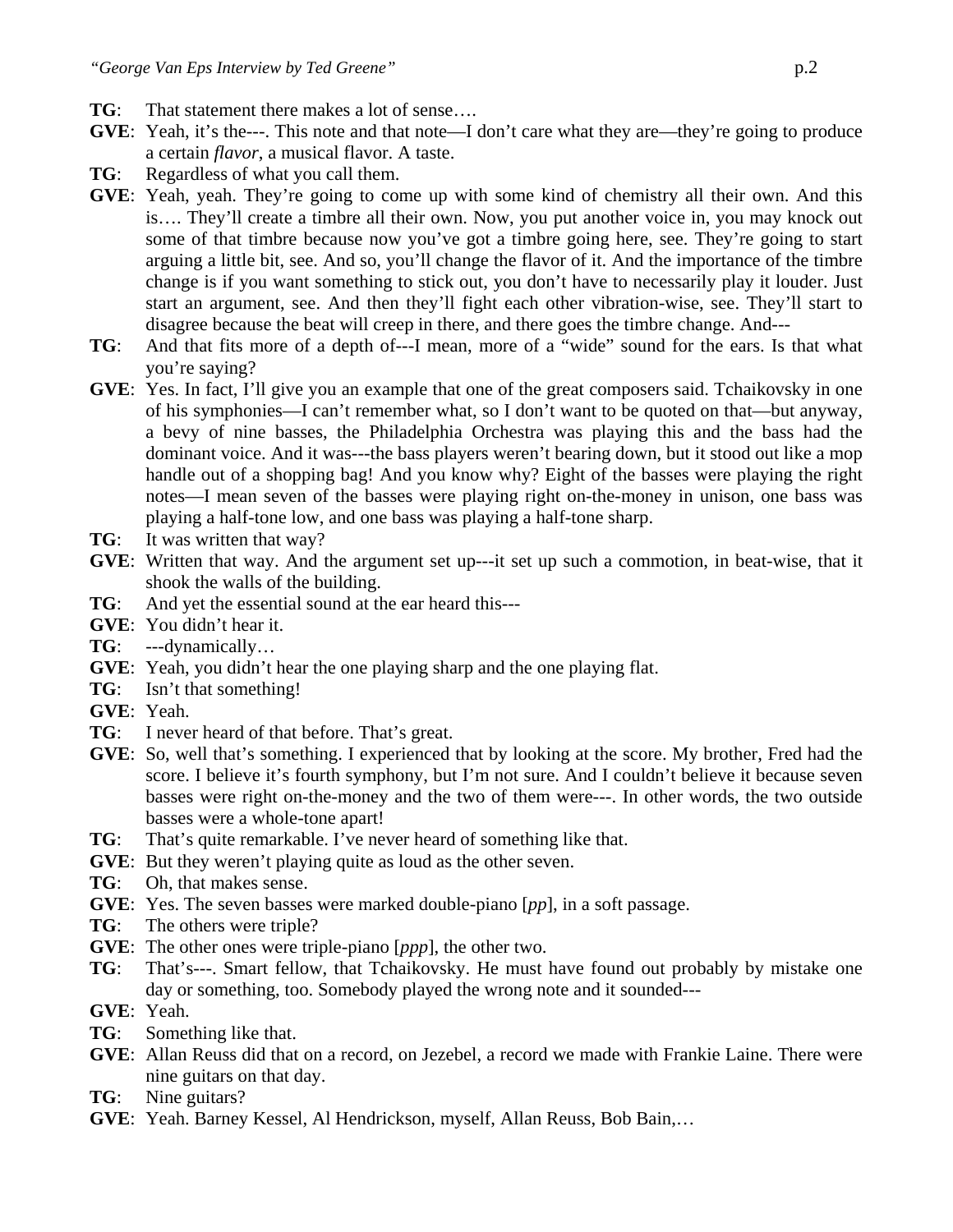- **TG**: Who's got that kind of---
- **GVE**: Tiny Tim,---oh gee, Howard Roberts,
- **TG**: How'd they drag nine of you guys down...no offence. I mean, because---
- **GVE**: Well, Mitch Miller produced the date, and we'd would walk through the door and Mitch Miller said, "I want you guys to play lousy as you know how." Well, that rubbed Allan the wrong way—Allan Reuss. He gave one of the flunkies in there ten bucks and said, "Get me a bottle of scotch," and he proceeded to get loaded. And Allan played Jezebel, the whole thing, either a half-tone flat or a half-tone sharp. He alternated. And it had a tremendous power---it added power to the other guitars.
- **TG**: It's on the record? It's on the---?
- **GVE**: It's on the record.
- **TG**: I'm gonna go back and listen. I have that record.
- **GVE:** There's one place you can hear it just a little bit, but very fleeting. But---.
- **TG**: What about the idea of playing in two or three keys at the same time? Is that what you were alluding to before, or is that something other than what we've discussed at the moment? Like what we talked about bringing in elements of C minor into C? Is there some---. You once---. I got this from an article that I've seen in another Guitar Player, you know, that you mentioned that you said, "Even now I play in…." It ended up with playing in all keys at the same time. Was it a misquote, George or is that something? Help me understand.
- **GVE**: No, Ted. It's like I said earlier: within the "sacred circle" are all the twelve keys.
- **TG**: Right.
- **GVE**: And so I think in those---I'm conscious of those keys all the time, since they all contain each other. One note contains every other note. So, the keys have to contain each other. So, that leaves you absolutely a mental freedom. You can do anything you want and go any place you want as long as it's done with taste.
- **TG**: So you're saying you might just dip into any key for a second? It doesn't mean literally at the same time, but it means---
- **GVE**: Yeah.
- **TG**: ---concurrently successive you might suddenly just—because this note suggests that—suddenly you're here. Like Art Tatum would: suddenly he's here, suddenly he's there.
- **GVE:** Yeah. Well, a good example is---. Of course, this is all locked into a device now, and it's going to be in the third volume. You play a G scale in 10ths, and then play an Eb scale against it. It's very…
- **TG**: The soprano [*one at the tenths*?]
- **GVE**: Yeah, yeah. Now that's "da-da-da-da-da"—that's straight basic, right up the scale, see.
- **TG**: Seems like….
- **GVE**: Of course that's driving it into the ground, you know, because you wouldn't---. You may just stay---you may just use two sections of that, or two steps of that. Or two "stations" of that, and then change it, Eb may go to another key, see. Or maybe the G part, maybe the G scale will change. But they will be in different keys, and yet they'll make perfect sense.
- **TG**: But not like---nobody's playing in all 12 at the same time, literally at the same time.
- **GVE**: No. Well, you might as well take a two-by-four and put it on the 88 keys on the piano! You know—there's all 12 at the same time!
- **TG**: You see why I had to ask you about that and then...
- **GVE**: Be sure. Yeah, yeah. Well, I don't think I explained that very, Ted, but I think you know what I mean.
- **TG**: Oh, you *did* explain this very well. But I think the earlier article probably condensed, like you said, they chopped stuff, so made it seem real different.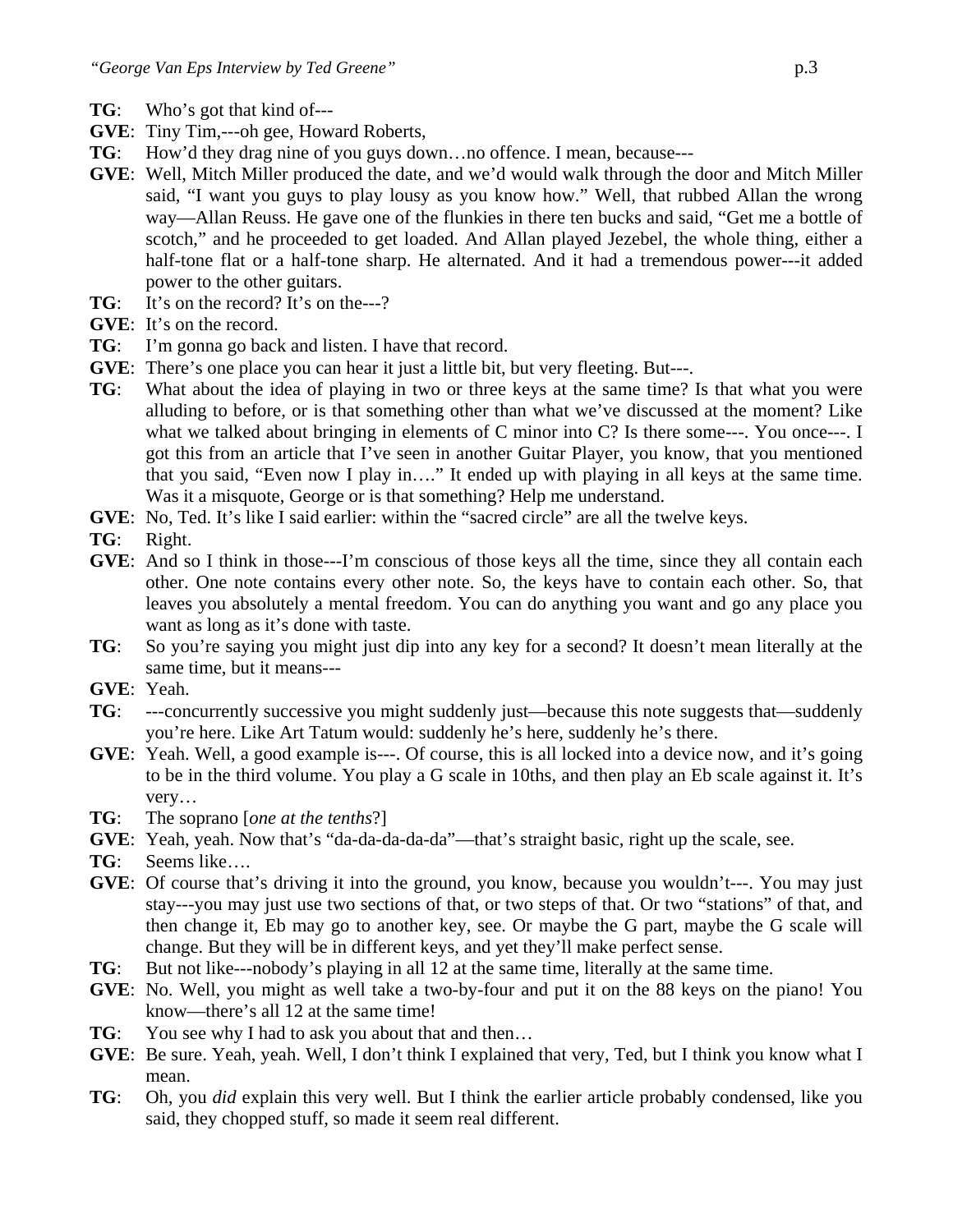- **GVE**: Yeah. Yes, that's probably the article that made me look like a fool.
- **TG**: No, they didn't make you look like a fool. I just...
- **GVE**: I have it on a file. I save the one which was so bad. I have the original and then the one that they printed. And it---it's ludicrous. You know, I was telling, Ted, earlier—it's a---this is not exact, but it was something as stupid as this: "Did you know that C and Db are two different keys?" You know, a very dumb remark because they edited it with the scissors, you know, instead of by me with them.
- **TG**: I'm going to ask you a devil's advocate question here, just because I'd know---I'd love to hear what you have to say about this. I know generally what may happen, but---. You have some unique ideas about tonality, and there are those that say that tonal music is dead or exhausted. Would you care to respond to that?
- **GVE**: There are those that say tonal---?
- **TG**: "Tonal music is dead, that we've exhausted the possibilities" is what they say. And I know in your book you---
- **GVE**: I have an answer to that, and it's written over here.
- **TG**: Is that the four book, 364 million…?
- **GVE**: "Where does sound effect end and tonality begin?" See now, I don't need to answer a question with a question, but this is related to what you asked. I think this way: that there are those that are more interested in sound effect than music. Music.
- **TG**: What's the distinction between the two? Excuse me.
- **GVE**: The distinction is tonality, quality of tone, and notation—as against a sharp noise, a highpitched noise, a chalk squeak on a blackboard, a shotgun, or potatoes falling down the cellar steps. Those are sound effects, you know. [*George makes noise with paper*.] The fire effect. All right. Now.
- **TG**: So where does it end? Where is the line?
- **GVE**: Well, I think---I can't agree with the tone being dead, because when that day arrives that's the end of music. Because music is all tone. It has to be. Except this isn't [*he points to a printed score*]. But it hasn't said anything yet.
- **TG**: You see a paper---
- **GVE**: It hasn't said anything yet. Somebody's got to reproduce it. But, you see what I'm getting at.
- **TG**: What about atonal? Let me just interject the atonal component, because it may enrich this whole area of thought. I was going to next ask you, "What's the difference, the minor distinction between tonal and atonal music?" And that's---. Atonal might be the bridge between noise and sound effects and tonal.
- **GVE**: Well, hmmm….
- **TG**: It's kind of a tough question.
- **GVE**: Some of the atonal music that has been written almost borders on the use of sound effects, but the sound effects produced by some of the abstract atonal music doesn't create a noise like hitting a table. They're using notation. But the explosion, the sound effect takes place in the mind through these.
- **TG**: Similar effect, as you say, on the [?].
- **GVE**: Yes, it creates a sound effect in the mind. And that part bothers me. Now, I've heard some atonal stuff that was pleasing, full of surprises and rather interesting. But I don't---maybe I'm old-fashioned, but I couldn't stand listening to a lot of it.
- **TG**: Oh, I couldn't either.
- **GVE**: Not 24 hours a day, you know. Because I would long to hear a—long before the 24-hour period is over—I would long to hear a simple progression where the voices had some continuity,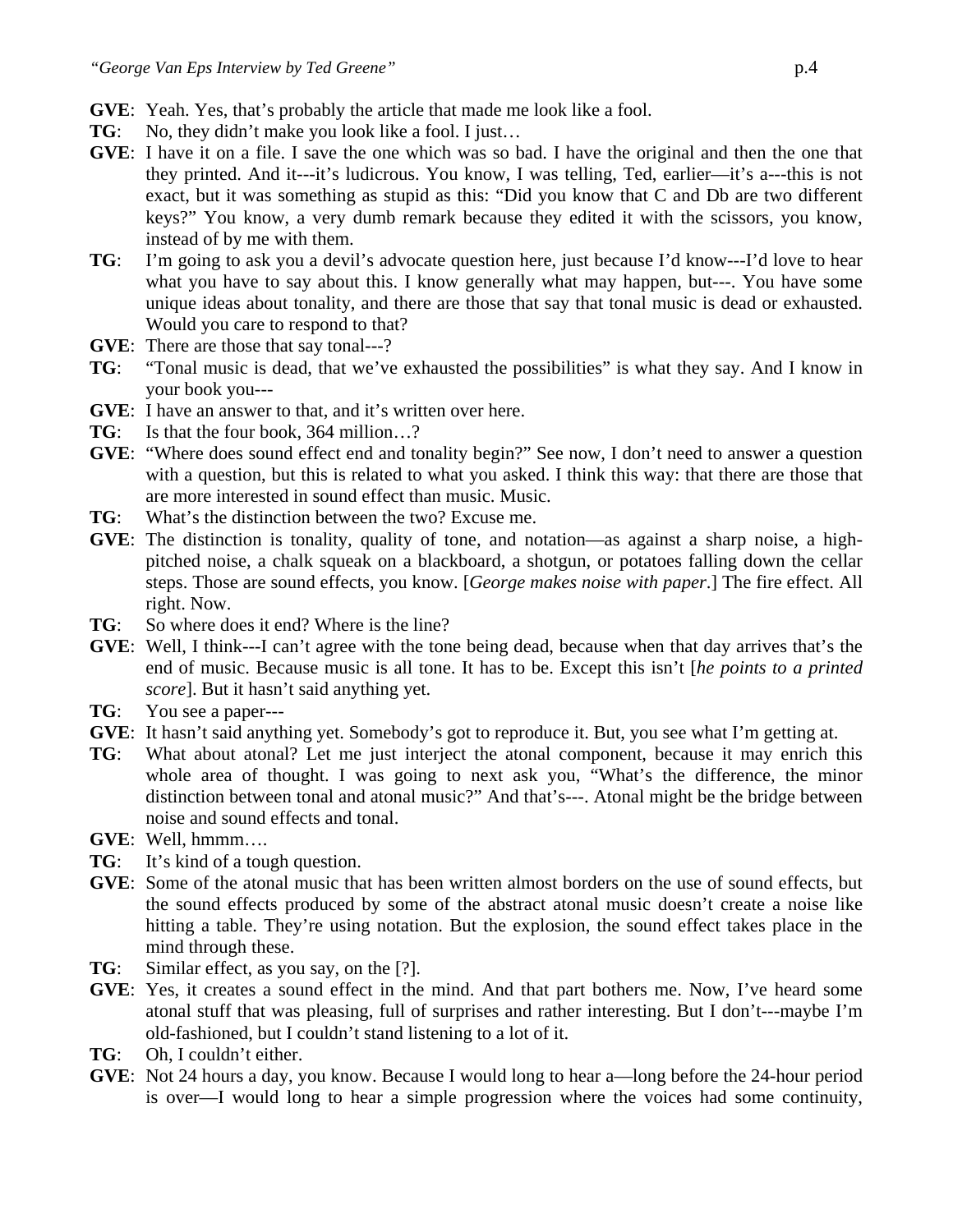where they were friendly and they were all---they were having a little love affair with each other, and not abstractly trying to "blow your mind."

- **TG**: Good. Very well put. Erich Korngold, the film composer, he agreed with you. He quite a musical hand himself.
- **GVE**: Getting back to sound effects: you ever hear any of Cage?
- **TG**: Ah, just for a few---I turned it off. I didn't---. It wasn't my cup of tea.
- **GVE**: No, not mine either. And yet in Carnegie Hall, you know he gave a concert there and they raved about it. You know.
- **TG**: Like I said, I don't---.
- **GVE**: In one of the concerts he did in Carnegie Hall he had a—you remember the Cherry Bombs, the powerful firecracker?—he put one in a typewriter and blew it up. It was part of the score! You imagine the percussionist had a loaded typewriter with a Cherry Bomb!
- **TG**: You know, I loaned someone \$8.50 to go see that. No, I didn't! [*they both laugh*]
- **GVE**: That's funny, Ted.
- **TG**: Here's another one, just an area of thought: some musicians have decided because the #11 is part of Nature's overtone series—more so than the 11, it comes first and all that—that the Lydian scale, which contains this note, should be the basis of our tonal system, and not the major scale. How do you feel about that?
- **GVE**: I think it should stay right where it is, because it's all a staunch member of the notation family.
- **TG**: But some people say that we're missing the boat, that it should be the center, not the major scale, not the white keys, that, you know, we're missing it. It's really the F white keys. George Russell, in particular, the *Lydian Chromatic Concept*, you know that?
- **GVE**: Yeah.
- **TG**: This whole school of thought on that. Just curious about that.
- **GVE**: You know what that's similar to, a statement like that? It's similar to, if the three of us went someplace, to a restaurant, and Ed ordered a ham sandwich, and you ordered a hamburger, and I ordered a cheese melt. And the waitress stands there and writes it down, and you say, "Oh no, change the order. I'm going to have a hamburger." And then Ed decided, "Oh yeah, change mine too. I'm gonna to have a cheese melt." She erases and writes that down. And you're going to have a---
- **TG**: So we ended up with the---?
- **GVE**: All she had to do is change the order one person, and it's the same damn order. So, the raised 11th and this whole---. Oh, but they're already---all these intervals…. Nothing should be used all the time. And I don't---like I say---. I had one fellow ask me, he said, "Are you into 4ths yet?"
- **TG**: "Into 4ths"!
- **GVE**: So, this is a guitar player at Sportsman's Lodge the other night. And he said---.
- **TG**: You didn't play then, did you?
- **GVE**: No, no. They had the big band reunion there Monday night. And so I said, "What do you mean?" He said, "Well, you know the coming thing is 4ths." I said, "The coming thing?" I said, "I didn't know they ever left!" I'm behind the times, I didn't know they ever left. [*They laugh*] So, everything is usable and every---if it's used in college, every notation you can think of, is a *bona fide* member of the family, musical family, and anything overdone becomes boring.
- **TG**: And we've chosen the major scale as our starting point in our tonal system, and we could have just as easily could have started somewhere else. We happened to---human beings in general like that sound and---
- **GVE**: Well now, my concept on that is that the major scale didn't start the thing.
- **TG**: I agree with you there. From history, it shows that---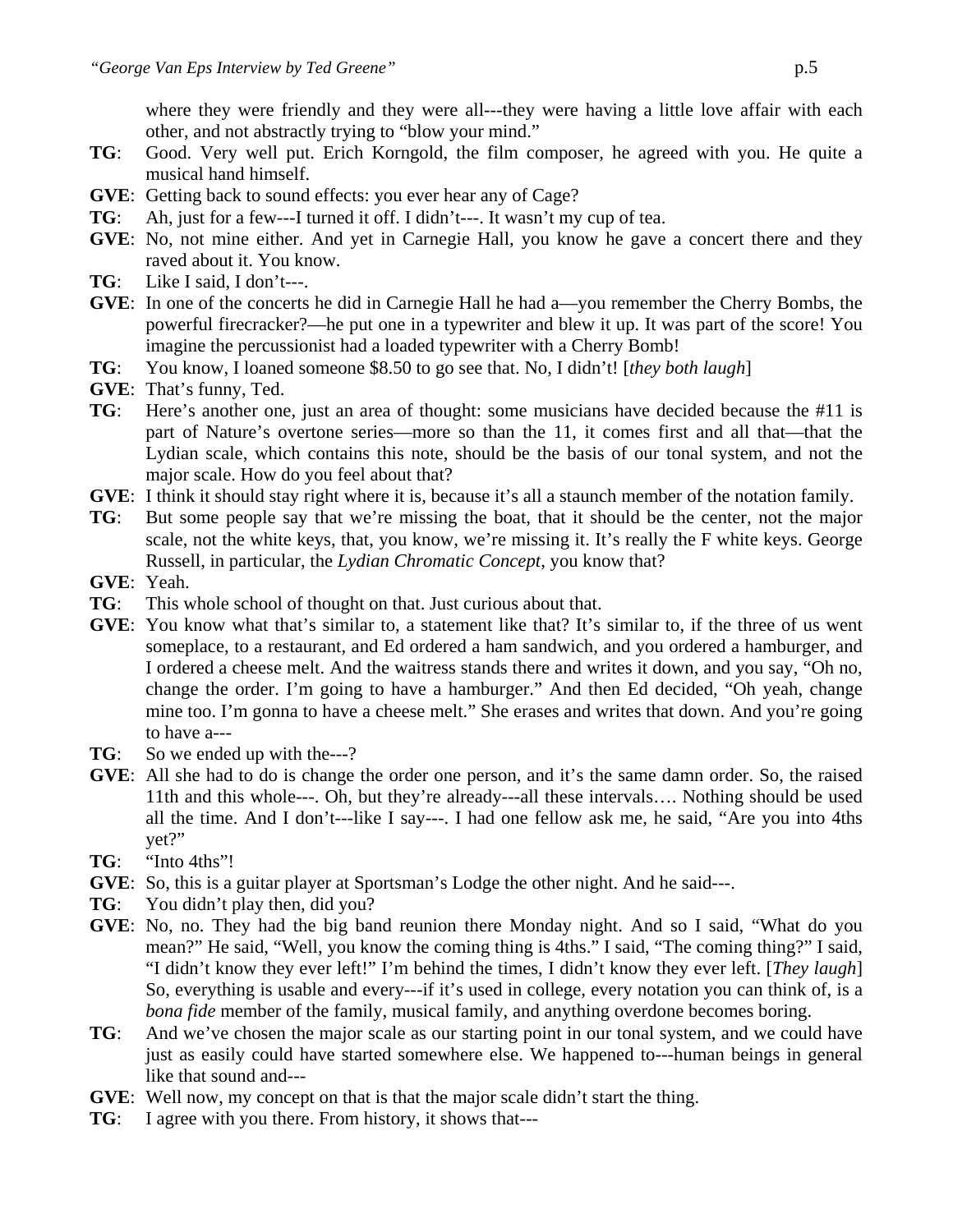- **GVE**: The "mother scale" is the chromatic scale.
- **TG**: Oh, I see what you're getting at.
- **GVE**: All scales are born of the chromatic. Every musical attitude, everything, is born of the chromatic scale. Since piano, guitar, and harp and organ—we're not in quarter-tones yet. Did you ever play a quarter-tone guitar? I did once. The frets are too close together. It didn't---.
- **TG**: I've heard the sounds it gets, but it didn't seem practical to me, for the fingers. Exactly.
- **GVE**: Oh, no. Well, the distance between frets is ridiculous. You get halfway up the fingerboard and you think you're right next to the bridge, you know.
- **TG**: Seems like an enormous amount of work to achieve something that wasn't there for---
- **GVE**: And it's ridiculous, because quarter-tone harmony sounds just plain out-of-tune. And I had a demonstration on that once, and this guy was beaming from ear to ear. And my brother Bob was there too. And when we got outside we just decided this guy had a lousy ear. He thought is sounded good. It was just plain out-of-tune, that's all. And but---. No, the most important scale is the chromatic scale.
- **TG**: That's good.
- **GVE**: Because---and that's why I stress it through the textbooks. Because if you play the instrument chromatically you can play what comes into your head, within physical limits of the hands. That's the only barrier, is the limits of the hand.
- **TG**: And you look at the major scale as being a selection process *from* the chromatic scale, yes?
- **GVE**: Oh, that's---sure. The major scale is the chromatic scale with some of the notes left out, that's all.
- **TG**: And likewise, all the scales, other than any Western scale, huh?
- **GVE**: Every---any scale…. Yeah, like one fella wrote and [?] and he said. "I wrote out over a hundred minor scales." Of course that's fun, that's an academic exercise; see how many things you can make out of it. But he was confined—naturally, on piano—he was confined to the 12 tones, with one octave of the chromatic scale. And so that is the most important scale, because that's where everything else comes from.

#### [*End of Part 1*]

- **TG**: Okay.
- **GVE**: I think that answers it?
- **TG**: Oh, yeah. More than I had even dreamed that you had… Every---just about every answer you give me has been more that I hoped for, which is good. I'll have plenty of fun editing this stuff down. There's so much material that we could make the whole issue about you, George. I don't think we could sell you on that, unfortunately.
- **GVE**: No, I---yeah, it would sell like hotcakes, not like magazines!
- **TG**: [*He laughs*] If they had one on Jimi Hendrix they should have one on you. Unfortunately you have to die before they would do that.
- **GVE**: Yeah. You know, I don't know whether it as *Guitar Player* or not, but Tommy had an interview in a magazine about 3 months ago, and I still haven't finished it. It's half the magazine.
- **TG**: Who was it?
- **GVE**: Tommy Tedesco.
- **TG**: Oh, yeah.
- **GVE**: You know the article I mean?
- **TG**: I just saw the---
- **GVE**: Frets or Keyboard or….
- **TG**: I just saw one in *Guitar Player* from last year.
- **GVE**: or *Guitar*. You know the other magazine?
- **TG**: *Guitar World*? Was Tommy Tedesco in there? I haven't….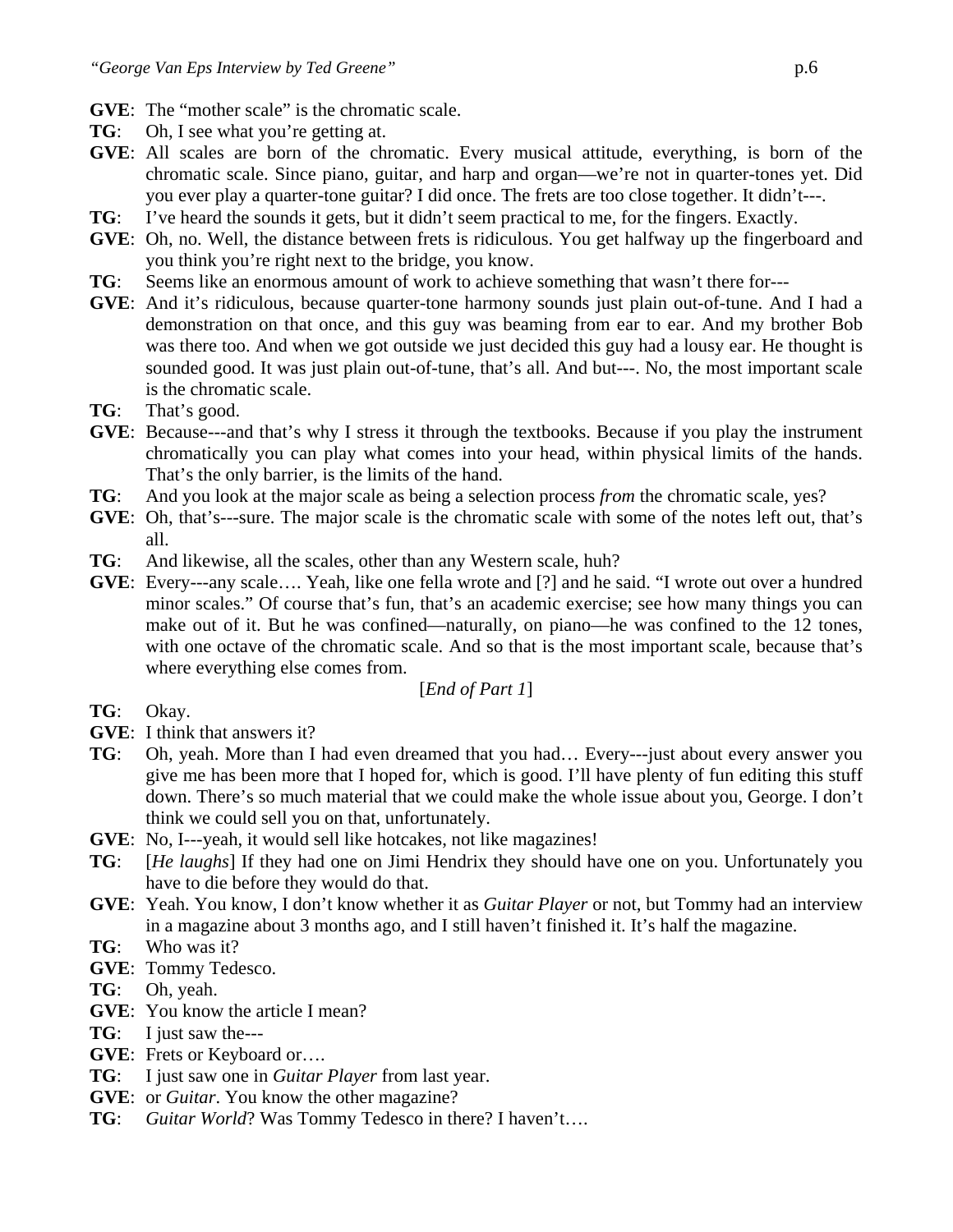- **GVE**: It was one of those magazines. I still haven't finished it. I haven't got the magazine, but I started reading part of it at a show last year and then---
- **TG**: Yeah, that's the one.
- **GVE**: ---then Bob Miro had one at the house, so I read a little more of the article. But it goes on page after page. It's very interesting.
- **TG**: That's what yours will.
- **GVE**: Well, Tommy's funny, you know.
- **TG**: He is a funny guy.
- **GVE**: It goes on page after page. So, I have to find someone, another friend that's got the magazine so I can finish it! I've read about two-third of it.
- **TG**: That's *Guitar Player*.
- **GVE**: Is it?
- **TG**: That was the issue that---
- **GVE**: Yeah, there're a lot of pictures of Tommy in there.
- **TG**: He is a character.
- **GVE**: Oh, yes.
- **TG**: That column of his every month is pretty funny.
- **GVE**: Yeah. He was at the show again this year.
- **TG**: Yeah?
- **GVE**: Yeah, wearing that little black hat, cap.
- **TG**: Playing so you can't see his right-hand move between a thousand notes?
- **GVE**: He didn't play. He didn't play. Or did he?
- **TG**: Yeah.
- **GVE**: He did play?
- **TG**: Yeah.
- **GVE**: I didn't get to hear him.
- **TG**: He plays a million notes, and you don't even see his hand move.
- **GVE**: Oh, I know. I've worked a lot with Tommy. Tommy and I opened the first "Guitar Night" at Donte's.
- **TG**: I was going to ask you about that. I might as well as you now. Okay. What---
- **GVE**: Jack Marshall started that.
- **TG**: Yeah. Was that a wonderful experience, or was that a pressure experience?
- **GVE**: I tell you, we were both scared to death. We didn't know what we were getting into. We weren't supposed to start playing until 9:00, and Tommy got there at 8:00 and so did I. We weren't playing together, you know.
- **TG**: Sure.
- **GVE**: Ah, it was Frank Flynn and I, we were one group, and Tommy had bass and drums. And Tommy was so nervous, of course this was, you know, this was what, 1966. And Tommy wasn't as fearless then as he is now. He's a marvelous player. But he was so worried because he'd never done anything like that before. And Frank and I had worked together for 6 years on a Curt Massey show. So we had some things that we had---we had some skeletons. But we really didn't know what we were going to do, you know. But we had some basic formats, you know. Like, we didn't know what key we were going to play a tune in, but we knew we'd meet in certain places, you know.
- **TG**: Somebody after 2 choruses or something like that, someone would---
- **GVE**: It would start to gel, yeah, and then we'd get something going and make a hodge-podge that started come together at the end a little bit, you know, by shoehorning and then squeezing and everything, and try to make sense out of it. And but Tommy was so nervous, and he played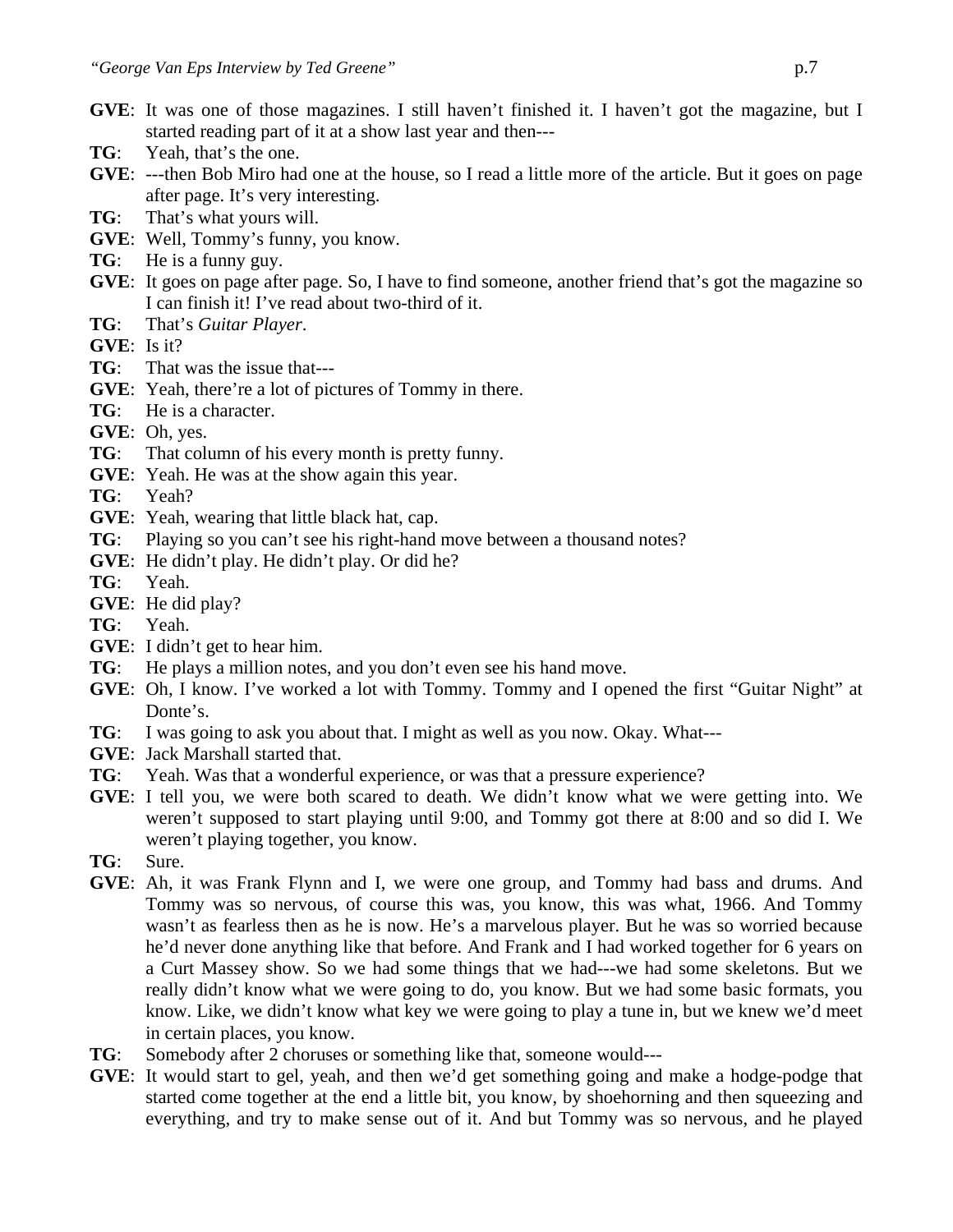beautifully. Oh, he cast everybody because he played some of those things that go so fast you-- like Ted said. You've seen him play?

- **ED:** Yes.
- **GVE**: I know you---and I use that term meaningfully because Tommy's—he's fun to watch because he, because, like you said, he hardly moves his right hand.
- **TG**: Or anything---he's just up there…
- **GVE**: Yeah. Well, yeah, right.
- **TG**: But there's gotta be something going on.
- **GVE**: Oh, absolutely. Oh, his computer's going 90 miles an hour. But---.
- **TG**: He's going to, by the way, contribute some comments to this article. I was talking to him.
- **GVE**: He is?
- **TG**: Oh yeah. I'm going to get some comments from a lot of people if I can.
- **GVE**: Well, he'll remember that opening night at Donte's. Jack Marshall talked us into it. Well, first of all he talked to Carey Leverette, and Sunny and Bill [*McKay*] were associated with the place. I don't remember their last name. And Jack gave Carey the business. The place was dying. Somehow Jack Marshall sold Carey Leverette the idea of having "Guitar Monday Night." We did---Tommy and I did the first one, and I was scared and so was Tom. We got through it all right, though.
- **TG**: This is all the material I need through the years. Sunny…let's see what they say. Sunny McKay—Bill and Sunny McKay.
- **GVE**: Yes, that's it.
- **TG**: Downbeat caught you that night, a number of people. You know, the "Caught in the Act" routine that used to be in Downbeat?
- **GVE**: Oh, I have never seen that.
- **TG**: No?
- **GVE**: No.
- **TG**: Hmm, I'll have to make you a copy.
- **GVE**: Leonard Feather was there, I believe.
- **TG**: Before I leave I'll. Ask me about---.
- **GVE**: Leonard gave us a nice write-up.
- **TG**: But that was---.
- **GVE**: Very complimentary.
- **TG**: When you played, it was a packed house. And was it a real pressure scene, or did you love doing it, or?
- **GVE**: Oh, I loved it.
- **TG**: I mean, it seems like that was a standout like, everyone who was there remembers.
- **GVE**: Yeah. It was only the first night that was scary because Frank had never done anything like that before, Frank Flynn, and I hadn't either. I'd played lots of solo things, you know, for guitar groups and things like that. But not with a---not in a nightclub atmosphere, you know, with bands, yeah, or with 4 or 5 men.
- **TG**: So, that was one of the first major showcases for---
- **GVE**: Yeah, so Tommy and I had looked at the marque on the way in, and it says, "Van Eps and Tedesco" and of course---or, "Tedesco and Van Eps"—anyway. There are our names and, our last names in big letters like this way, and that's what made us nervous I think. Because the people are going to pay money to come in and listen, you know. Oh gee. Nobody to lean on, you know. You go to the woods, you do it all by yourself, yeah.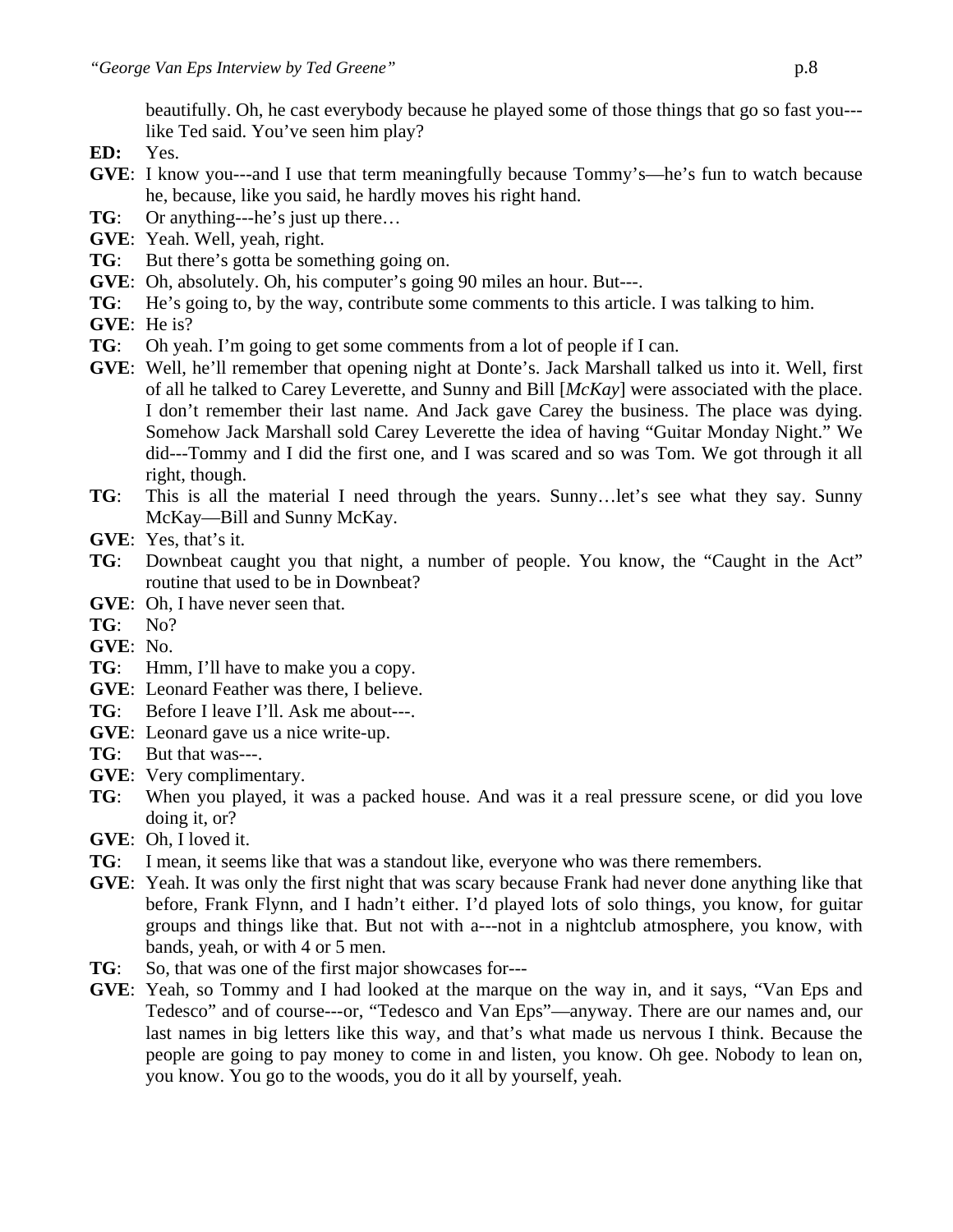- **TG**: Luckily that you always know how to get out of the woods, not that I hear you going there, but I just know from your comments, you would---there would never be an extended series of being there. You'd certainly pull right out.
- **GVE**: Well, like what we were talking about earlier, Ted, about "playing safe" on certain things and playing things that you've done before that you know are going to work. And so, if the going gets too rough, why then it's time to look down in the bag of tricks and see what you can come up with, you know, to bail out a bad situation. And there were a few spots that night. We did 3 or 4 sets, one-hour sets, and the evening worked out very well. So,4 the ice was broken and the next week when---Tommy didn't do it the following week, but Frank and I did it the following week, and a couple of evenings that week we got together and laid out some skeleton arrangements on things so that we---it left us lots of freedom, but we had more definite meeting places.
- **TG**: Maybe a few endings worked out that worked out that would sound real---you would come back together for the end---.
- **GVE**: Yeah, sure, yeah. And we'd have some intros and codas worked out, you know.
- **TG**: Yeah. I hear that on that album, the first album you guys did together. And that's one of the most charming aspects of it, is that there's all this freedom in the middle, and then it's like they packed them all in box and rows, that's---.
- **GVE**: Yeah, those are just skeletons. Each take was different.
- **TG**: Really?
- **GVE**: Those were just skeletons, but we had the skeleton laid down. We had the introductions and the codas ironed out, and a few meeting places in the middle. And where there was a firstly, secondly, thirdly, and fourthly choice in a certain place in a bridge or whatever, I'd ask Frank what he preferred under his solo. And he'd would say, "Well, now we're getting back---." He said, "Well, I would prefer the Cm6 and bring in the F7," and so forth. And so I would abide by that, I would honor that so it wouldn't throw him a curve. I wouldn't start to do a dance with the voices, you know, and get in his way, because it would spoil what he had in his mind.
- **TG**: Yeah. I got the accompaniment part to one of his solos transcribed there. It was nice. It was a nice as---.
- **GVE**: Oh, do you?
- **TG**: Yeah. It's---
- **GVE**: Oh, yeah. Hey, while we're talking, Ed: Ted brought these. The notes are so small. I'd have to have a magnifying glass.
- **TG**: Yeah, I---I wasn't too---. You know, when I was doing it, George, I wasn't thinking that I would ever give it out---
- **GVE**: I told Ed on the phone that you were doing that.
- **TG**: But I was having so much fun, I just wanted to learn about that, and I did get a 7-string so I was able to---
- **GVE**: Yeah. Marvelous. And like I said before, Ted, I'm sure that Mel would go for that.
- **TG**: That'd be wonderful. It's be a good use of my time.
- **GVE**: Well, and who knows, it might be a source of revenue, you know?
- **TG**: Not a bad idea.
- **GVE**: We can't tell. They might sell. Because after all, there are quite a few 7-string guitars out now.
- **TG**: It's getting better, huh? I wanted to ask---
- **GVE**: Well, Gretsch sold over 500, so we know there's that many.
- **TG**: Are they going to produce it again? Or are they currently?
- **GVE**: Well, we're negotiating with two companies. One is—Ed will remember this better that I do one company is---is it Ibanez?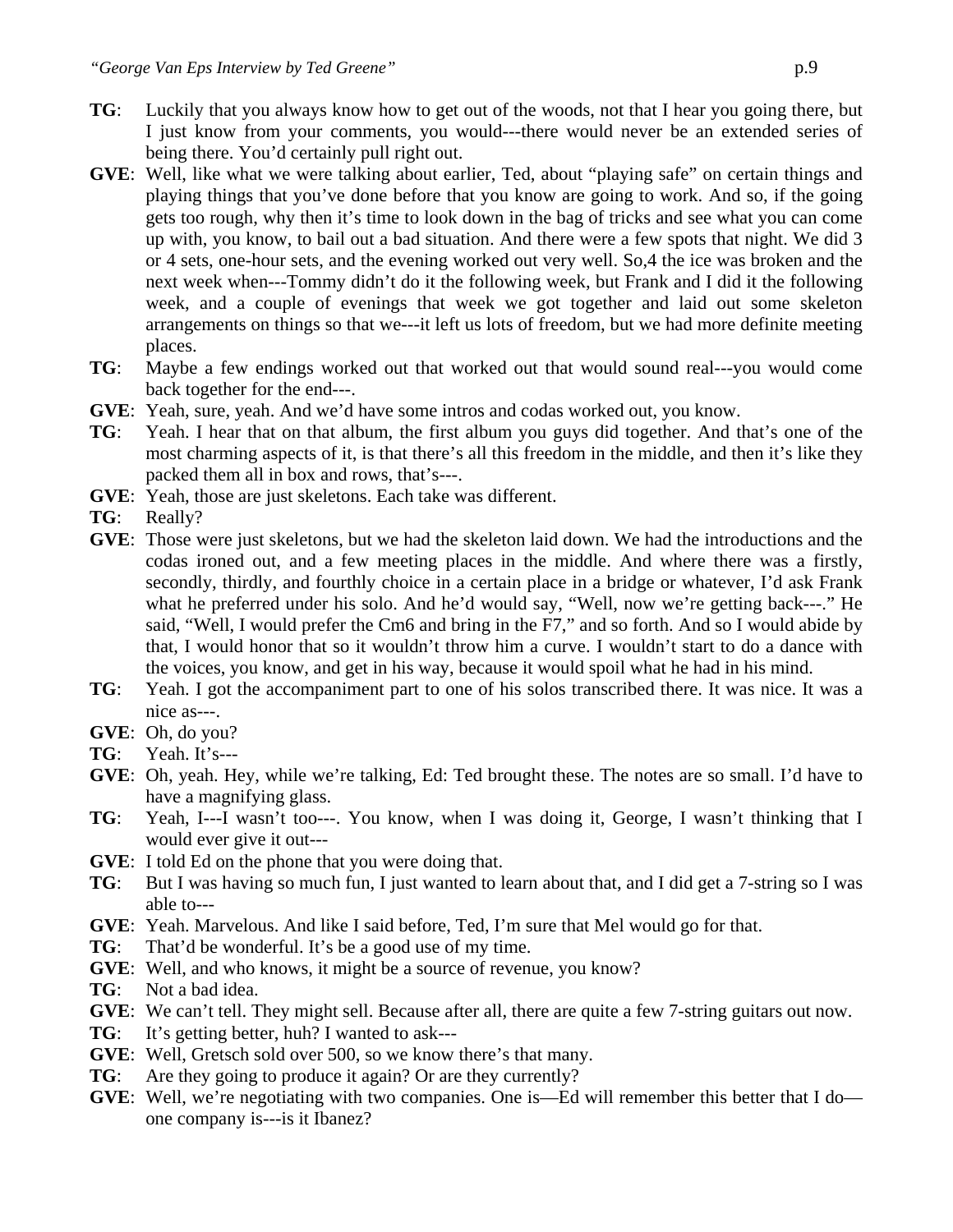- **TG**: Yes.
- **GVE**: Ibanez. And what was the other one, Ed?
- **ED:** Umm….
- **TG**: Aria? Is it a company akin to that?
- **GVE**: No, it's a Japanese company.
- **TG**: Okay. Ahh…
- **GVE**: No, no it isn't. I take it back. Ibanez is Japanese.
- **TG**: Right.
- **GVE**: Jimmy D'Aquisto.
- **TG**: Oh! Production, huh, to do it in a production house?
- **GVE**: Yeah. In fact, he's making one now for my approval.
- **TG**: He's quite a builder.
- **GVE**: Yeah. He made one for the fella who writes, Howie Morgen, that writes in Guitar. And I played Howie's guitar just for a little bit last year, last June in Chicago. And it was beautiful, but the thing that threw me a curve—they threw it at me---I walked down to where Howard was playing. He got up and handed me the guitar, and there's a crowd of people around, you know.
- **TG**: As if they wanted you to perform, huh?
- **GVE**: And it's an ultra-ultra-cutaway. In other words, the 14th fret, or rather, the 12th is nowhere near the beginning of the body. It's a very small body. But, you know the--. If I hadn't looked there's where I made my mistake. If I'd closed my eyes I wouldn't have had any trouble. But quite a few places I overshot it terribly because there was no body there. You get used to having your hand hit the heel, you know…
- **TG**: That makes sense.
- **GVE**: And the heel was not at the 14th fret, it was way gone—it was 6 inches away from there.
- **TG**: That's interesting.
- **GVE**: So instead of jumping a 9th, why, I'd jump almost two octaves!
- **TG**: So, the prospects look at least reasonably hopeful---
- **GVE**: Yeah.
- **TG**: ---that someone's going to produce one again?
- **GVE**: Yeah.
- **TG**: Oh, that's great.
- **GVE**: I would, monetarily speaking, everybody says that if Ibanez makes it, it'd be a better deal because they manufacture 100 times over Jimmy, you know.
- **TG**: They know what they're doing apparently, from their work so far.
- **GVE**: Yeah, their workmanship looked pretty good.
- **TG**: Yeah, I've been impressed.
- **GVE**: In fact, I've got the templates are in that tube, and a drawing of the neck that has to get in the mail to Japan.
- **TG**: Let me see. I might as well segue to equipment. I'll come back to the [?]. I do want to speed this up so I don't keep you guys all day. Let's see.
- **GVE**: Ted, I told you; don't worry about that.
- **TG**: I know, but George---
- **GVE**: I'm just thinking: how's your tape holding out?
- **TG**: Well, so far so good. And I've got two---. I brought enough, thinking that maybe one of them would break in each machine, which they wouldn't, but just in case, you know. But allow itself---
- **GVE**: But, yeah, that stuff rarely happens, but.
- **TG**: I never dreamed I'd be using all this tape, but it's wonderful.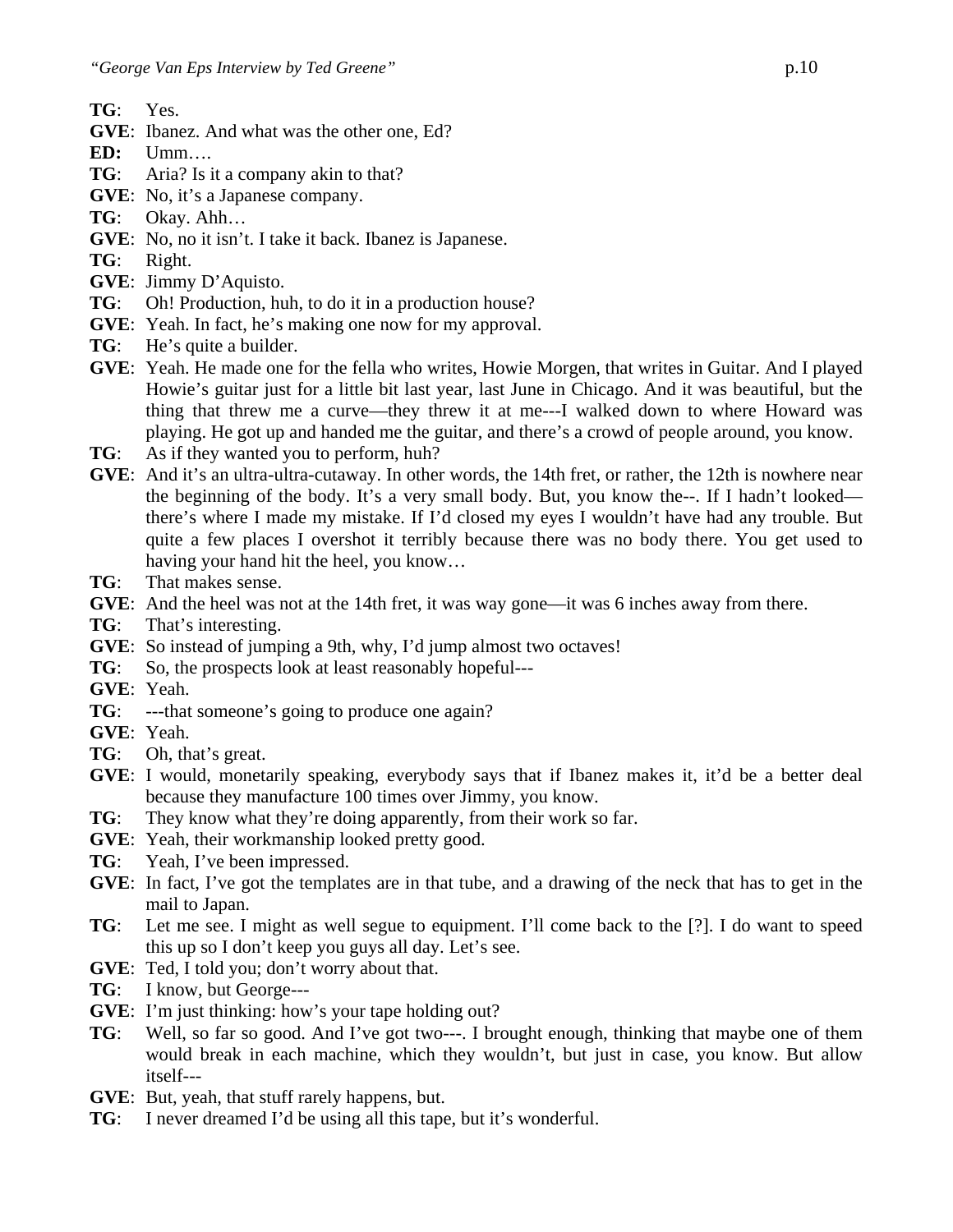- **GVE**: What is that principle, "whatever can go wrong probably will" or something?
- **TG**: Yeah, I generally don't believe in that, but I just plan, just in case, you know. It's a kinda thing.
- **GVE**: Yeah. Well that's good.
- **TG**: Where is that? Come on, Ted, be aware now.
- **GVE**: Can you see that, Ed?
- **TG**: Why did you go to the Epiphone company instead of somebody else to build the guitar? Were they the most esteemed in your mind at the time, the most qualified or capable?
- **GVE**: I was---I got to know Epi very well: Epaminondas Stathopoulos
- **TG**: Whew, what a name!
- **GVE**: Yeah. And he was a marvelous man, and very open-minded. And I had experimented for a year and a half with this "7 concept" by taking one of my 6-string guitars and eliminating the top E string, and just stringing it with the second 6-string tuning to find out it's feasibility and practicality as far as notation is concerned. And I didn't want to make the 7-string a roving bass string that you tuned to whatever key you're playing in, because if you're in all keys you need something locked.
- **TG**: Yes.
- **GVE:** If you're going to think in all keys you need something locked. So, after a---. Oh, after about 6 months or so of this experimentation I had lunch with Epi down on 14th Street and I told him about the idea. And he listened very intently. He didn't interrupt me. And he said, "That sounds marvelous." I expected a different answer than that. I was flabbergasted. I really didn't know what to say next. I said, "Well, Epi, can we build one?" And he said, "I don't see why not." And of course, I had in the back of my mind the fact that Epi had working for him one of the finest neck makers in the world. He's an old fella 65 years old. What he didn't know about carving a neck wasn't known. And so we went back upstairs into the factory and talked to this old gentleman. I've forgotten his name. And we laid out the dimensions, and Epi—a very intelligent man—he said, "Now, with this low A string," he said, "it's going to vibrated much wider on the neck. The arc is going to be larger, see."
- **TG**: Why would that be?
- **GVE**: The heavier weight.
- **TG**: Okay.
- **GVE**: Weight, mass, inertia: that's what gives the strings the tonality, the pitch, rather.
- **TG**: That makes sense.
- **GVE**: So, because---for a string to be right, a normal weight string is under 23 pounds' tension. And when the string-makers make a string, like D'Addario—he's the best string-maker around now—they have the 25 1/2 inch string line.
- **TG**: Right.
- **GVE**: And they have the anchor up here; they have a bridge here and a bridge here. This bridge has a ball bearing roller on it, and they hang a 23-pound weight on it. If that string doesn't sound the note it's supposed to sound—because there's the gap from the bridge to the nut on the guitar and 23 pounds, if it's an E string it's got to sound an E. So, all right.
- **TG**: That's for a 13-gauge E, or?
- **GVE**: Yeah, it's 2/10ths over 13. Yeah, all right. Now, I'm not just rambling on with this, but---
- **TG**: No, I'm listening.
- **GVE**: The weight, mass, inertia: each string, as you go down is 23 pounds, but what makes the B string sound a B is that there's more weight-mass. It vibrates slower, see. All right. And you notice. You pick the E string, then the B string, then the G string—and the arc vibrating from side to side. The strings' going like this, you know. And as you go down, you get down to the E string, and now it's very wide and you get to the A string and it's wider. All right. Now, if the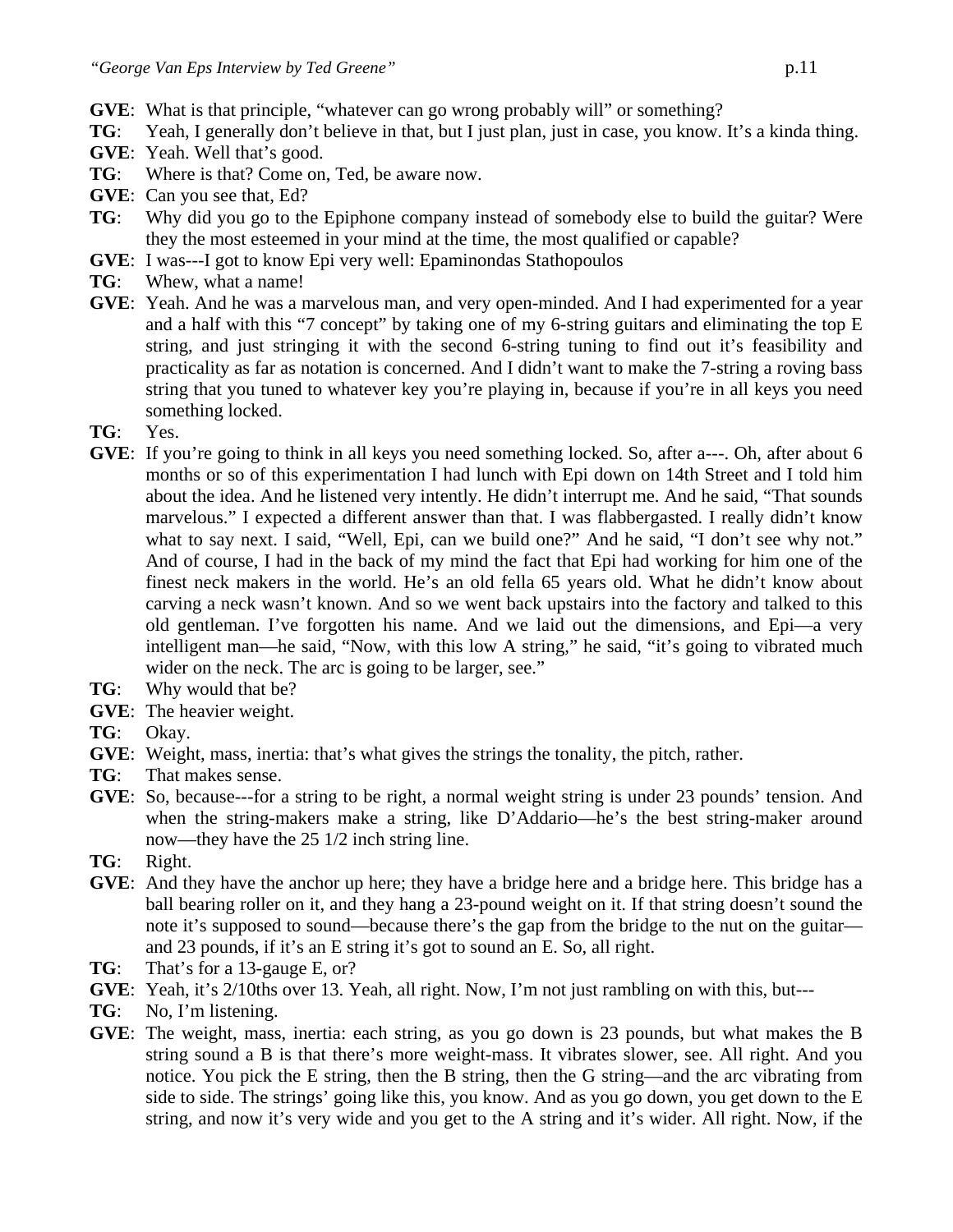7th string is equal distant to all the others, why, you can't get your finger in between without having it buzz against your finger. If the 7th string has to sing and it's too close to the E string, why, it's going to buzz either against your fingernail or the pad of your finger, and it will stop of course. So, it has to be moved over a little bit. So, theorem is this—and I'm not good at---. There's the mathematician right there [pointing to Ed]. But you don't---. I mean, spacing strings: the correct way to do it, you don't go core center to center. You go periphery to periphery. Outside dimensions.

- **TG**: Outside, yeah.
- **GVE**: Yeah, and that gives the automatic spacing. Just---that's the difference in the arc.
- **TG**: So you can put your fingers in there---
- **GVE:** So actually, it's geometric [?] ---they move over a little bit. But it's just barely noticeable.
- **TG**: I never knew that, but I see what you're saying.
- **GVE**: Yeah. Well, if you took a 1/4-inch gauge and set the top E string. Now you've got to file a notch for the B string. Put the 1/4-inch gauge in there and file it. Then when the B string's in, put the 1/4-inch gauge in there and file the slot for the G string. When that G string is in, file a notch for the D string. And there's your outside to outside dimension—not center of the string to center of the string. Because if you put them quarter centers all the way across, when you got down to the E and A string, why, you got a tiny gap between them because they're so fat. Yeah. Anyway. Don't use 1/4-inch as a dimension. I just used as a round figure.
- **TG**: Right, right. Just as a hypothetical.
- **GVE**: Yeah. It's not that wide.
- **TG**: So, you went to Epiphone and they, basically because of the neck maker and you knew this fellow, and---.
- **GVE**: I knew I wouldn't get in an argument. Well, I figured I'll get less of an argument from Epi because, at that time, Ted, guitar—not only in the way it was being played, but the way it was being manufactured, the way it was being built—was traditional. "We don't change. It's been done this way for hundreds of years and that's the way it's gonna be done." You know, one of those things. Closed mind. Not Epi. And so 6 months later I had the delivery of the first 7 string. And it was a fair, it was a good instrument. But it was very green. The fingerboard was beautiful. Oh, the neck was marvelous. So, I played that with---I was with Adrian Rollini's trio at the time. I played that thing for about 3 months and the moment of decision was here, after 3 months. It had arrived. I took my marvelous deluxe [16?] down to the Epiphone factory. They sawed the neck off it, re-notched it, and slipped the seven---.
- **TG**: [?]
- **GVE**: Yeah, slipped an identical neck--
- **TG**: Oh, identical?
- **GVE**: Yeah.
- **TG**: So, you had two early ones.
- **GVE**: Oh yeah, yeah. Because during that 3-month period while I was testing it, why, the old man was making another neck, see. And so, that moment of decision, you know: "Is the instrument going to be any good?" Because it was a marvelous body. Marvelous. Balanced right so the treble---it wasn't boomy in the bass, and it wasn't tinny upstairs. Good timbre all the way through.
- **TG**: And that's the one you still have?
- **GVE**: Yeah. That's my favorite.
- **TG**: Is that your favorite guitar?
- **GVE**: Oh, absolutely.
- **TG**: The production ones don't have as good a sound, huh?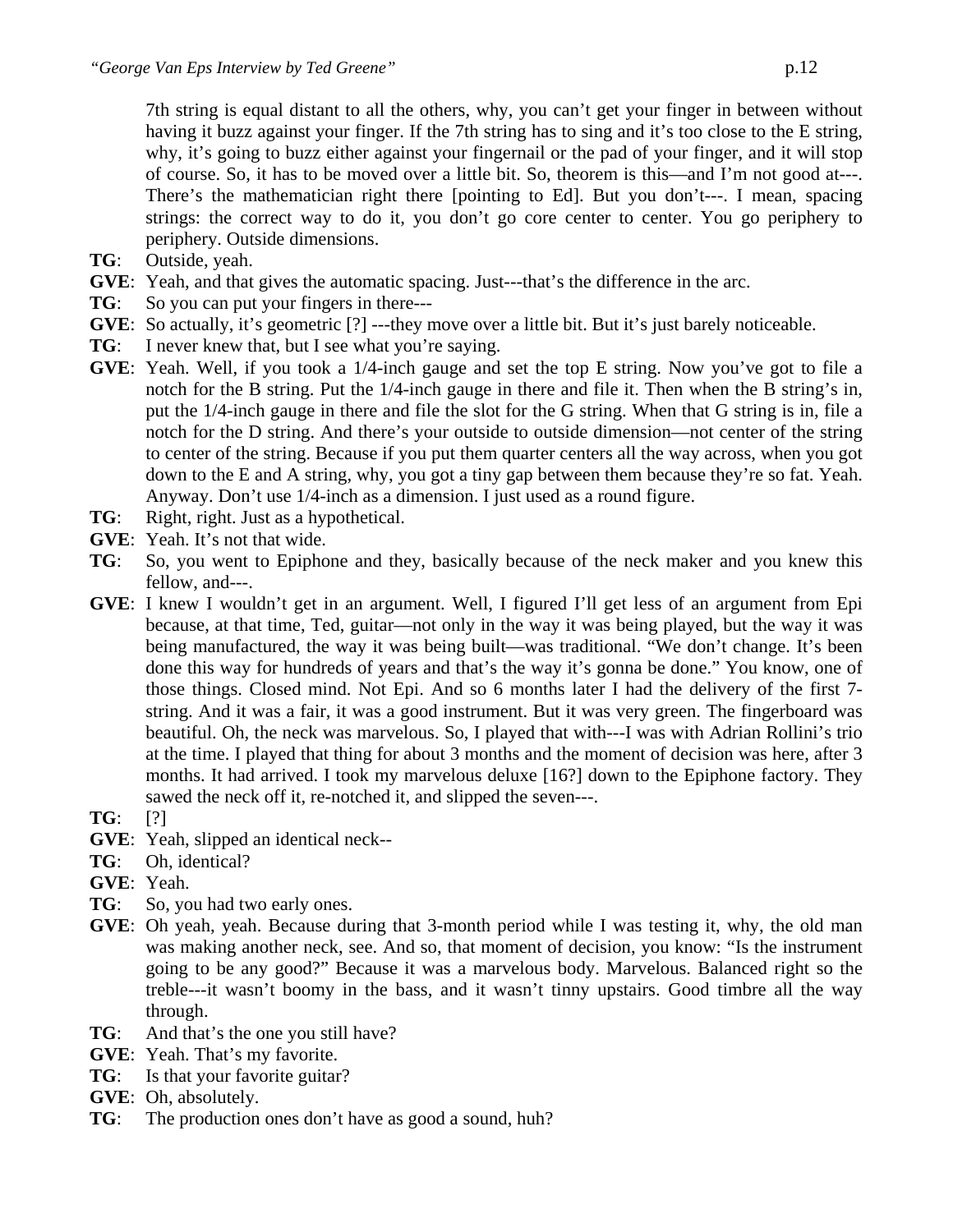- **GVE**: No. No they don't.
- **TG**: It's because of the lack of the acoustic property, would you say? Like, because they're all the hardware on there and, now with the spruce wood and such.
- **GVE**: Well, Ted, the old theory that you can stretch a string across a two-by-four and put a humbucking pickup under it and get the same tone from a guitar, is not really true. For this reason: A good acoustic instrument to begin with, with a proper pickup, that isn't going to mute it in any way or stymie the tone, there is a feedback, even though the tone is coming directly from the string. We know that. It's going directly into the magnetic field.
- **TG**: Right.
- **GVE**: You can take a paperclip and put it over the pickup and you know you can hear what's going on. But---. The string is vibrating, it's going through the pickup. Now, the pickup---. The sound is also going through the bridge and coming back, and feeding back through the pickup. So, you've got a loop going. So, if it's a slab you don't have that loop.
- **TG**: Now, the Gretsch…
- **GVE**: Because the deck isn't singing.
- **TG**: Right. The "deck." Like, the Gretsch has that big tuning---. I never did understand what that tuning fork apparatus was for on some---.
- **GVE**: Oh, do you have one with a tuning fork?
- **TG**: No, I just saw one once that had that---.
- **GVE**: Oh, the best thing to do with that is to take it out and go fishing, use it for a sinker.
- **TG**: Yeah, I turned down---
- **GVE**: Oh, it's terrible.
- **TG**: What was that supposed to do, add some sustain? 'Cause…
- **GVE**: Oh, that. Somebody at Gretsch…. There's a fork out of one of them. I put a handle on it and gave it to Ed, because it's a 440.
- **TG**: What was it---what was the theory?
- **GVE**: They thought it was going to feedback and add sustenance. And of course, it doesn't do that.
- **TG**: Yeah, it's 440.
- **GVE**: Yeah. It's about an eighth beat or a sixteenth beat off. This one is right on the money. But-- well, anyway.
- **TG**: Is that sharp?
- **GVE**: No, this is just a little on the flat side.
- **TG**: I see. Shows you where my ears---.
- **GVE**: On the dull side.

#### [*End of Part 2*]

- **ED:** Ted, do you think you guys will go for another 45 minutes maybe, or an hour?
- **TG**: At the very most. I'm going to try and accelerate this. But if you---
- **ED:** I'm going to run down and check in real quick. Okay.
- **GVE**: Oh, yeah. Sure. Well, the pictures are here, are they?
- **TG**: Uh-huh.
- **ED:** Oh I can wait.
- **TG**: Whatever you have to do. I mean, I'll plan
- **GVE**: Well, Ed brought pictures, and so you can---
- **TG**: What would be good for you, Ed? [*recorder is turned off momentarily*]
- **TG**: Well, let's see.
- **GVE**: …because they're terrible acoustic instruments.
- **TG**: You wanted to tell me why you tune this string down, and you decided---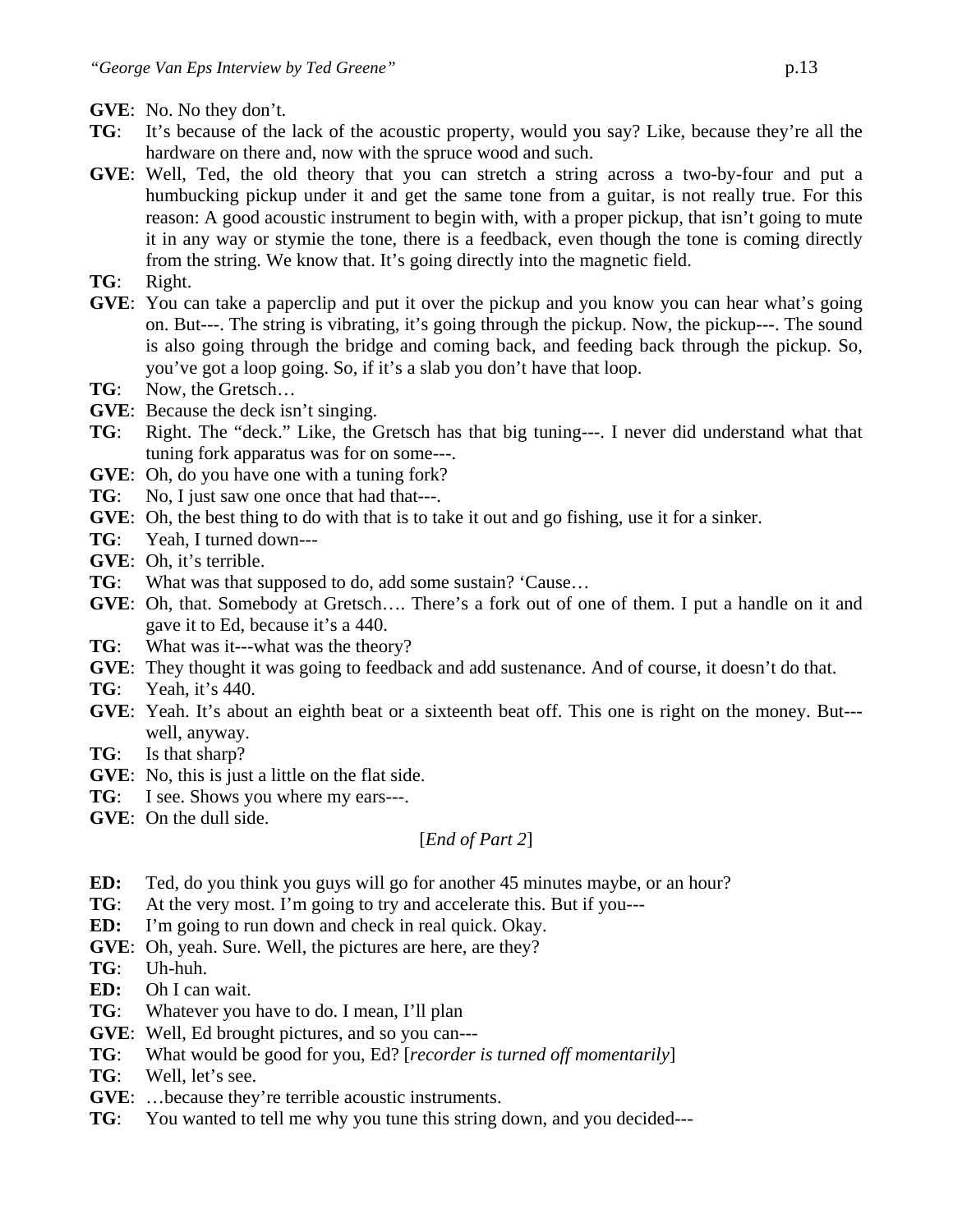- **GVE**: It's not for range. Definitely not for range. Don't need it. It's just for the feel, Ted.
- **TG**: That's interesting. And how did you decide on the A pitch, rather than the B pitch that "symmetrical minded" people might have?
- **GVE**: Because it provided what I wanted. The instrument is still chromatically playable, and it didn't add a new note to the tuning—just added another A. So, there's no stranger there.
- **TG**: Okay.
- **GVE**: And it produced a parallelism and a triangulation.
- **TG**: So, the same shapes that you loved already were now---. Is that what you mean? Or?
- **GVE:** Yeah, with the transition it's so simple because if it was another note, like if it was Bb or...
- **TG**: Well, B would be---
- **GVE**: Yeah, but B is not far away, because you're getting into a bad area there, see, because a 5th is more practical than the 4th. That you're getting into too much consonant 4ths. Too many.
- **TG**: Hmmm. I've tried it both ways. I like both set-ups, but on my Seven I've opted for the A also.
- **GVE**: Yeah. Oh, I was all over, in that year and a half, experimenting on the 6-string guitar without the E string on it. I was all over the place, you know. I tried every note you could think of.
- **TG**: Now, Carl Kress, he had some strange low tunings and things. Was that of any, at least audible, influence on you at the time?
- **GVE**: That was 5ths. Carl's tuning was in 5ths.
- **TG**: And did that---was that a---did that influence you in wanting to drop these, get more range like he was trying?
- **GVE**: No, no. Not at all. Because what Carl wanted was to be able to play those, what he used to call, "lush" chords. And with the top string down an octave…
- **TG**: Was---. The top string was down an octave?
- **GVE**: Yeah
- **TG**: That would get some backward-sounding [?], wouldn't it?
- **GVE**: Just on a tenor banjo tuning you want---without changing any fingering at all, just put the top string down an octave, and the fourth string up an octave.
- **TG**: So, what did his tuning end up being from the bottom up? Do you know, right off?
- **GVE**: His low note was Bb.
- **TG**: And then he went up to F, and then C and G and D. And the A was down an octave? Is that?
- **GVE**: Yeah.
- **TG**: Like the tenor A [?]
- **GVE**: Well, yes. Now, Ted, to get back to what we were talking about: by adding a 7th string we not only added range, but you can play many, many, many 6-string voicings, of course on the secondary 6-string. Yeah, you can play the same thing. You're not doing it for range. But it provides many mechanical areas for voice-motion that aren't available any other way. And one of the things I did for the Gretsch demonstrations: every guitar player knows the low F major chord down next to the nut. Well, how many places can you play that? One. Sure. Well, you can play it four places on the 7-strings.
- **TG**: I did some experiments and found that to be true.
- **GVE**: Yeah. So, by adding one string it quadrupled the potential.
- **TG**: I was startled by that.
- **GVE**: Yeah.
- **TG**: And I'm sure you were.
- **GVE**: Now, some of the voicings: I've had people say, "Oh, by changing, by lowing the E string down I can play that voicing you played on the record." And they'll play it for me. I say, "No, that isn't it." Say, "Why?" I say, "Because there's one more note in there. You left if out."
- **TG**: The 5th or something.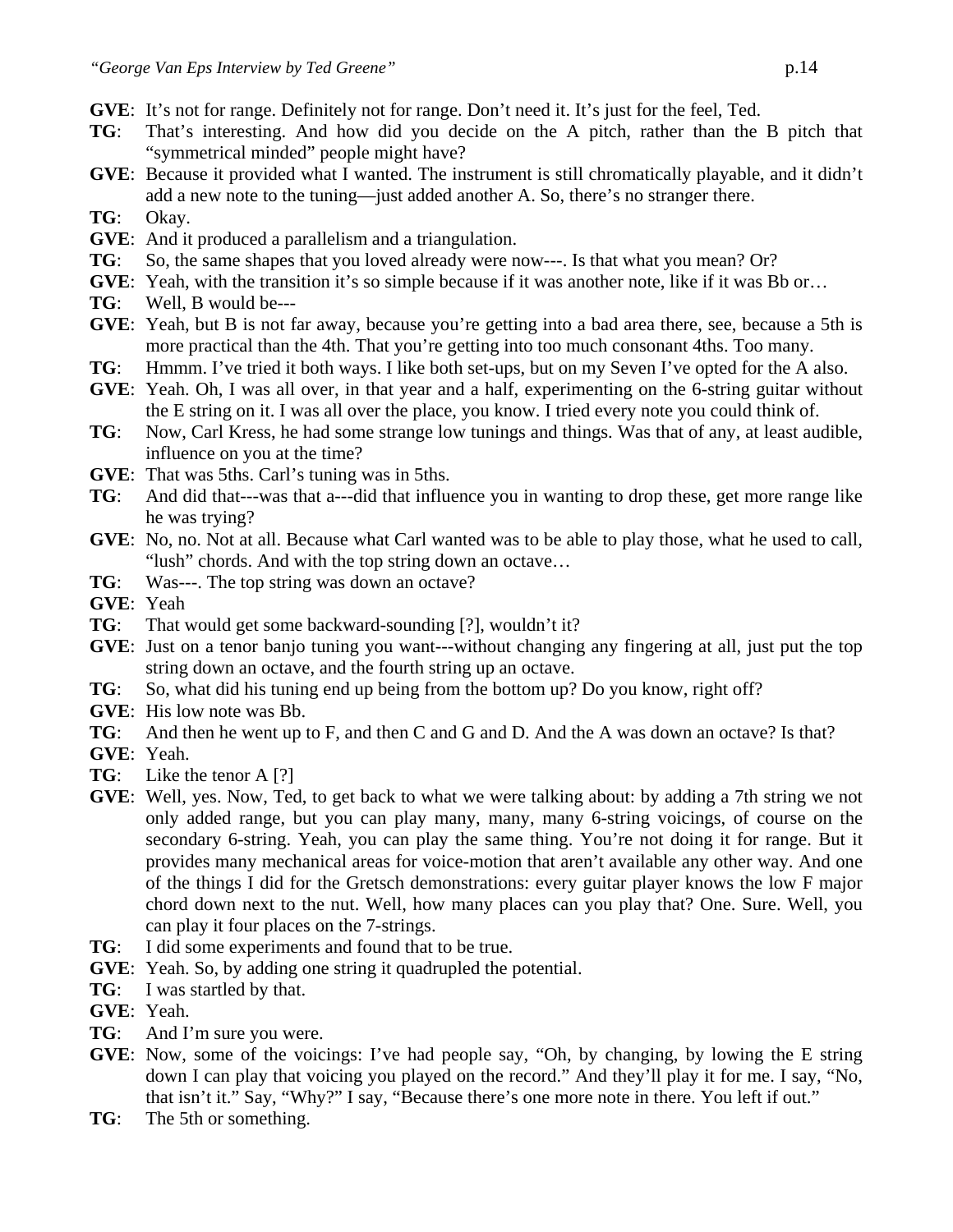- **GVE**: Yeah. Because they didn't have enough strings to play on.
- **ED:** I'm going to go check in. I'll be back in a half-hour or so.
- **TG**: Okay.
- **GVE**: Yeah, okay, Ed.
- **ED**: We'll take a couple of group pictures.
- **GVE**: Yeah, all right. Good. Yeah. Yeah. Thanks, Ed.
- **TG**: Yeah, I know what you're saying. I did an experiment recently—before I acquired the 7 string—tuning the A string down to E, and the E string down to A. So I was missing the A string…
- **GVE**: Yeah.
- **TG**: …the baritone A, or what-have-you, you know. And it was an interesting---it's a nice sound, and I could get many sounds like what you got, but then I would miss some of the ones that I had previously, so the Seven is still a better idea.
- **GVE**: Yeah, and so the voicing that this fella came up with—I forget his name. It's unimportant anyway—it please him and he thought he had found "it." But then I showed him on 7-string that there was one more note in there. And so he went out and bought a 7-string guitar.
- **TG**: I have an interview tape of you with a fella named Jack—I forgot his last name, it's awful of me—a disc jockey. It was right at the time that the "My Guitar" album came out, and you actually brought your guitar---
- **GVE**: Jack Wagner.
- **TG**: Yes. And you brought your guitar in the studio, unamplified, and he asked you—with all due respect to the man, I don't think he understood the significance of you and---
- **GVE**: Yeah, it's [?] Wagner's brother, the guy.
- **TG**: ---he asked you a few interesting questions, and then something about, "Would you play---" —I mean, there's no amplifier or anything, you could barely hear—but you played some chords that---it was orchestral voicings. It was 1, 5, 10, and then all the pretty stuff on top by adding. That's where I realized I should---and that was right at the time I was experimenting, still stubbornly not to go to Seven. And I still haven't totally gone to Seven, but I'm thinking actually---. I want to ask you about this: about adding another string on top as well, about going to Eight to extend the range out, because I love that sound.
- **GVE**: That's possible.
- **TG**: Like a G# or an A up there.
- **GVE**: Yeah, sure. I experimented with that too.
- **TG**: Did you like that sound? I mean, was that---
- **GVE**: I found that the string, to go up far enough, didn't have any body. It was so thin. Like if you're all "slankies," all right, but you have to have a…
- **TG**: A nine [.*009*] or an eight [.*008*]
- **GVE**: …an eight [.*008*], yeah. And it just doesn't have the body. Its voice is so small compared to the E and B string, that it's completely overpowered, you know. So, and being a frustrated bass player….
- **TG**: It was natural.
- **GVE**: …I wanted to get down where my brother was playing, anyway, see. And so. A piano only goes an octave lower. And that---
- **TG**: That's not the most pleasing octave, anyway.
- **GVE**: No. And so I experimented with the thing above the tuning and below the tuning. And I decided on a low A, because that was the most practical.
- **TG**: Lenny Breau is now playing a high-strung 7-string. They make these in Nashville with a---. It's kind of a classical guitar, with nylon strings. And it's almost---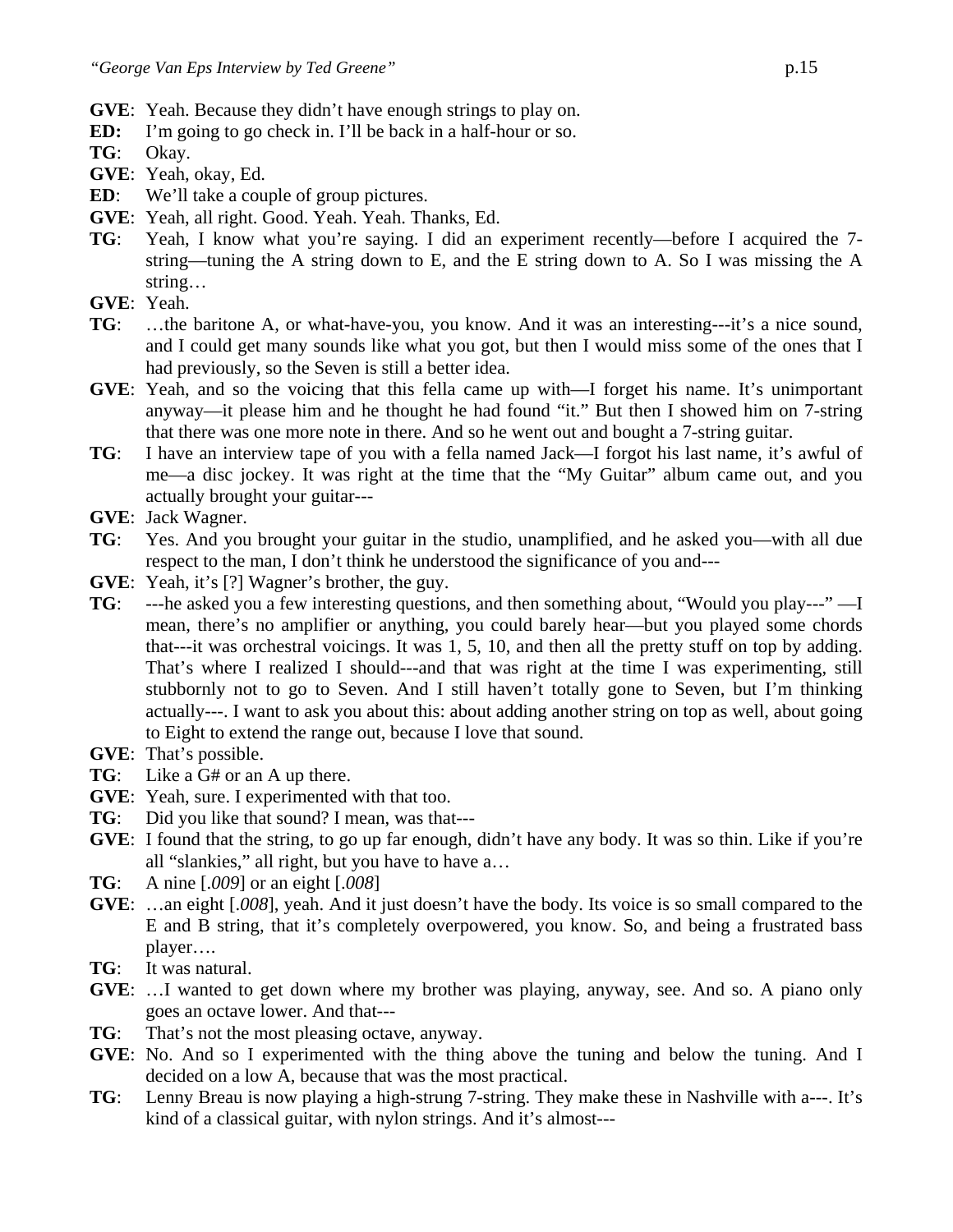- **GVE**: That's beautiful. That's beautiful for him.
- **TG**: Oh yeah, he sounds so wonderful on that thing.
- **GVE**: Well, his cascading harmonics, you know, and that---. He's up in the---he's way up past the piccolo register with some of those top harmonics. And sure, that's great for him and his style of playing.
- **TG**: He's quite a fellow.
- **GVE**: But it wasn't for me, see.
- **TG**: Yeah, I'm glad it wasn't, too. I mean, I like that sound.
- **GVE**: Well, there's room for everything. And like the disclaimer—I've got lots of disclaimers in the book, in the first volume—but the most important one is that the material is not intended to be for everyone, or it's not supposed to be a---it's not a cure-all for everything. They're just the areas that I've been fascinated with. That's all.
- **TG**: Yeah, I wish people could understand that more. A lot of people don't understand the significance of working with triads because they don't know what it will lead to. But I---.
- **GVE**: Music is made up of triads. And when they compound---
- **TG**: Yeah.
- **GVE**: ---When you play an F# triad against a C tenth, now you're---it's still---. But now it's a "mighty" triad, see. It's taken on a completely different phase, and---.
- **TG**: Yeah. You don't have to convince me. I don't mean that with any disrespect.
- **GVE**: I know. No, I just meant that [?]
- **TG**: Oh, yeah. That's---. I was almost talking off-the-cuff: I just wish we could---it could be conveyed more to people the significance of the triads, you know. The importance.
- **GVE**: Yeah. And especially when we either open the triad here, or close the one here, or vice versa. By compounding triads, gee-whiz! Well, that's what music is made up of. Because they don't really lose their identity, and yet they do.
- **TG**: That's great. Those last few statements—great. Fabulous. That should---that'll---that should be set in---.
- **GVE**: They become members of an overall picture.
- **TG**: Now let's---let me ask you about this.
- **GVE**: They become parts of an overall picture, see.
- **TG**: What made you switch from the pick to the fingers? You were a fine solo style guitar player with the pick before. I mean, unaccompanied things with---I've heard you do---.
- **GVE**: Well, Ted, for many years I was stuck in the Dixieland typecast, in the Dixieland thing, and they expected banjo-type chordal solos, you know, with a moving lead or whatever—moving top line. And I couldn't play my way and be heard. So---this is before amplification, see. And then in 1934 when I started experimenting with the early amplifiers, why, I'd been playing fingerstyle but just in the parlor, you know, where it's quiet. I played finger-style all my life. I started that way, you know.
- **TG**:  $[ ? ]$  thing.
- **GVE**: Five-string banjo with the---took the 5th string off, you know. And so, back in those days sometimes at the beginning of an evening, like in an  $[ ? ]$  club or something—was very quite, you could play, if it was a small room, you could play something fingerstyle. But as soon as people had one drink, why, that went out the window, you know. Then you'd have to get out the pick. In fact, at one time I had a case, special guitar case made, that held a trumpet also. And so I'd play guitar—this was before---
- **TG**: You're talking about trumpet?
- **GVE**: Yeah.
- **TG**: I didn't know that.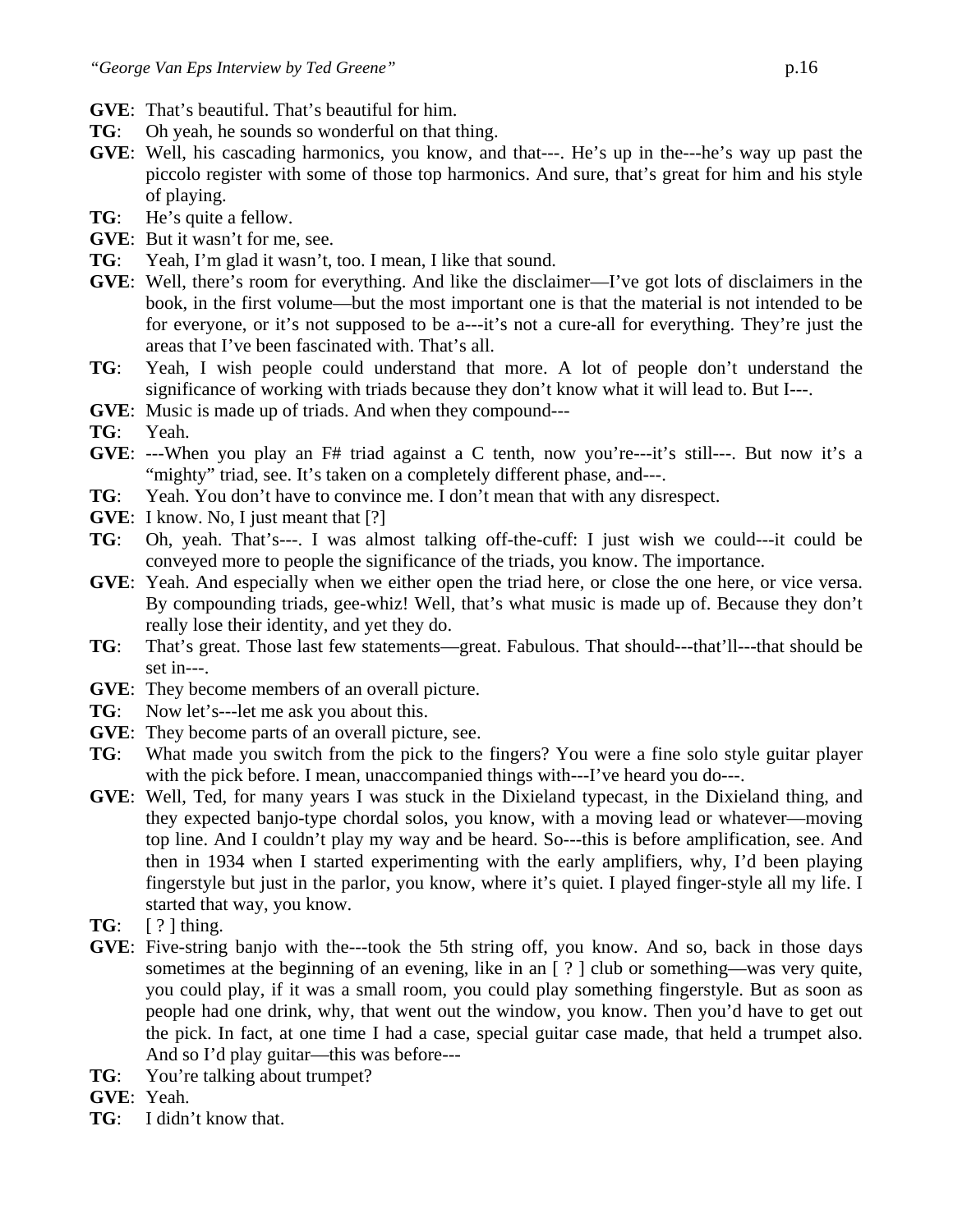- **GVE**: Yeah. Yeah. I started on trumpet.
- **TG**: Before banjo?
- **GVE**: Yeah, when I was just a kid. Now, I didn't get very far. But later on, I started fooling with it again because it's fun to play a lyric instrument. Because I actually think lyrically, see. So anyway, Bob Haggart and I, we'd play these jobs on Long Island and I'd play guitar for the first part of the evening. When it got too noisy, I'd get out the trumpet and then Bob would play guitar. Bob was a student of mine years ago. Good guitar player; excellent. And you know, he changed to bass because there were so few good bass players.
- **TG**: Oh, he---that's the one you referred to. I've heard his name.
- **GVE**: He changed to bass because there were so few good bass players around New York at that time—jazz bass—but there were umpteen gillion guitar players.
- **TG**: Bob Haggart, with a T not a D, right?
- **GVE**: Haggart. Yes. No, wait…
- **TG**: I've seen his name in print.
- **GVE**: H-A-G-G-A-R-T. I just got a very nice letter from him.
- **TG**: Yeah, it is a T.
- **GVE**: Yeah.
- **TG**: I remember seeing that.
- **GVE**: Haggart. Yeah. And so, I'd finish out the evening playing mostly trumpet. Of course, I couldn't play good, but I played loud, you know.
- **TG**: So, let see. I've lost my train of thought. Oh yeah.
- **GVE**: I'm sorry. I short-circuited your thing.
- **TG**: The pick style. So mainly when amplifiers came in is when you felt that you could be heard and you could switch over. Is that what happened?
- **GVE**: I've got some records, done in the 30's where I played solo fingerstyle.
- **TG**: Really?
- **GVE**: Yeah. One's a Ray Noble record, "Crazy Rhythm." [*See* [youtube](https://www.youtube.com/watch?v=GP1oQ3U5uhU) *at 1:39-1:56*] And I played the last bridge of the tune fingerstyle. I had it down here some place.
- **TG**: Of course, like "Sweet Loraine" and things like that, [ ? ]—those were all fingerstyle?
- **GVE**: Yes.
- **TG**: So, you'd already almost gone to a fulltime fingerstyle. Right?
- **GVE**: Yes. Well, that's my first love anyway, because you've got five picks, you know.
- **TG**: That's it. I was just going to ask you what you felt the advantages and disadvantages—not for others but for your own---. Like for instance: an advantage could be an economic advantage of the pick users.
- **GVE**: Well, I don't care how fast a person's wrist is with a pick. You can't strike a chord all together. It's a broken chord when you slow it down and you hear them one at a time. Whether it's an upstroke or a down-stroke. And if it's done very fast it has a chop sound. Well, with fingers it can be struck all together, backwards, forwards, or whatever. Now also, one of the most important parts: you can make a line stand out by just a little more pressure with that particular group of fingers that's playing the line.
- **TG**: That sounds---
- **GVE**: By the way you attack it.
- **TG**: That's not easy to do.
- **GVE**: No, it isn't. No, but---
- **TG**: Some people can do it.
- **GVE**: Oh yeah, there are a lot of---almost all the good classic players have to be able to do that. So that's nothing new about that. But no, I became conscious of that when I was very young. My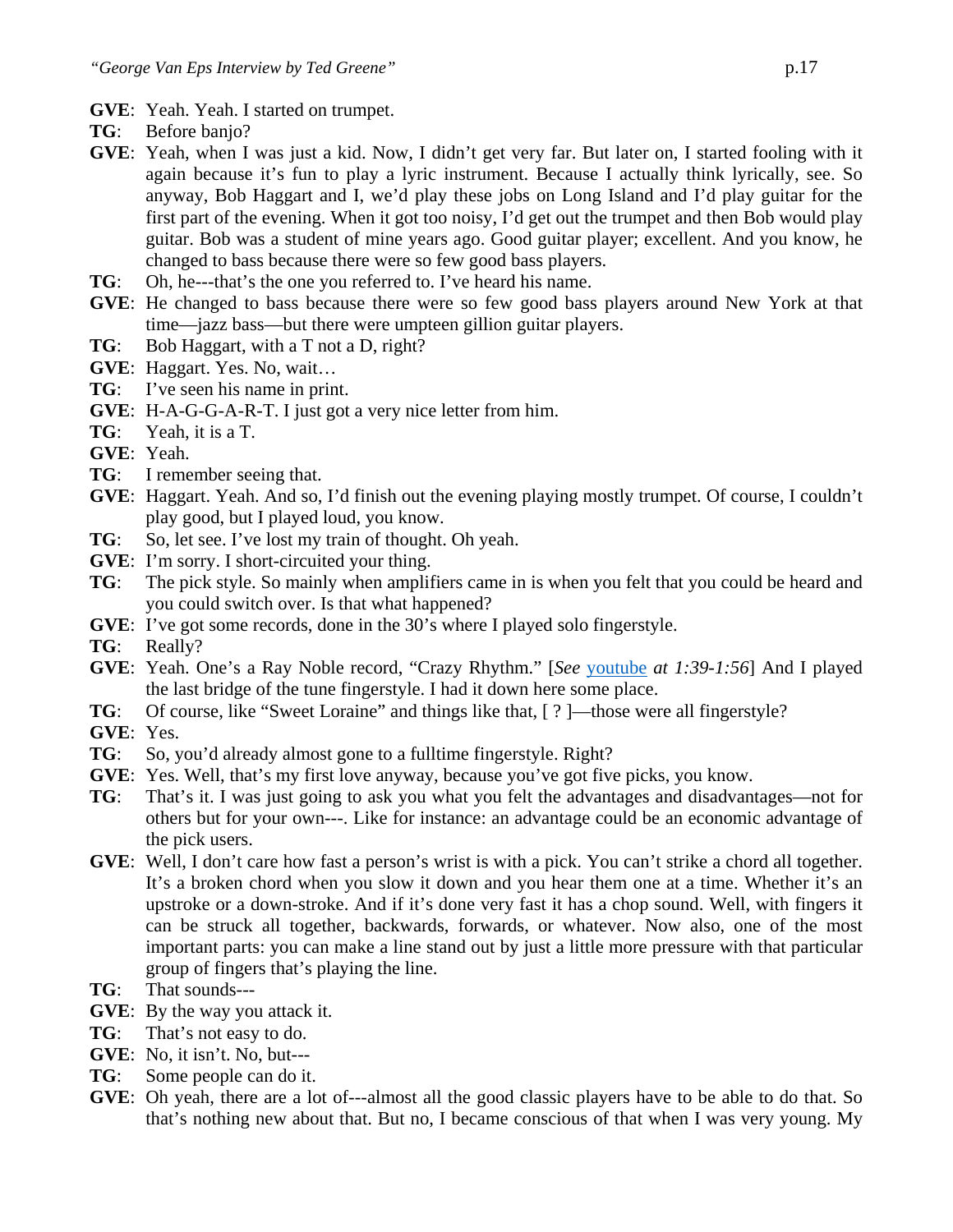dad took me into New York to Segovia's first concert in 1928 in Town Hall, and I heard the great master play. And boy, that---oh, what an impact!

- **TG**: Was that an experience?
- **GVE**: So the two great influences were Eddie Lang and---the *greatest* influences were Eddie Lang, initially, and then I heard the potential of the instrument when I heard Segovia play.
- **TG**: Yeah, I was going to ask you---
- **GVE**: That's full orchestra.
- **TG**: Let me segue. You once mentioned that, you know---. Oh yeah, this is what I wanted to ask you: why do you think you didn't go the classical guitar route, when your favorite guitar album was that Segovia album, and such. What was it that made you say, "Well, that's not---."
- **GVE**: Because this man was so great—I'm not a defeatist—but I figured he has got that field so corned that I'm going to stay away from it. Now, I spent eight years with a classical repertoire, you know.
- **TG**: Did you really?
- **GVE**: Oh yeah, sure.
- **TG**: What period of time was this, roughly, George? Can you recall, or is that sketchy?
- **GVE**: 1932 to 1940. And---
- **TG**: So you were in your twenties?
- **GVE**: Oh yeah, so I was playing both of them. Yeah. And I made a lot of records with a gut-string guitar. But---.
- **TG**: You did?
- **GVE**: Yeah.
- **TG**: Is that in the resume, or does that just include your solo?
- **GVE**: I made a bunch of records with Fred Astaire, you know.
- **TG**: Boy, I wish I heard those recordings.
- **GVE**: And---backing his vocal, you know.
- **TG**: I've heard a few cuts where I could swear you—I mean later things—that I could swear it's you on there backing. And on some of the Cole Porter and Irving Berlin tunes, and such. Were you involved in any of those, like sound tracks?
- **GVE**: Yeah. Some of them. I can't remember them, but---
- **TG**: I hear little things and I, hmmm.
- **GVE**: Yeah, we did a whole album—and of course albums then were only four records, you know, eight tunes—with Fred Astaire with the Ray Noble Orchestra backing Astaire. And they were all Gershwin tunes. They were the tunes from *A Damsel in Distress*. "Foggy Day," "Nice Work If You Can Get It," and tunes like that. Marvelous tunes to work with. And somewhere in each record, why, there was a---I would put down the Epiphone and pick up the other Epiphone, the gut-string guitar and play maybe 8 bars back of Fred, not solo.
- **TG**: But still there was some moving things behind him.
- **GVE**: Yeah, sure. And a completely different sound, you know, than the other instrument. But the bridge I played on "Crazy Rhythm" fingerstyle, that was done on steel strings. That was done on the Epiphone.
- **TG**: That was back in the 30's, you said? In '39?
- **GVE**: 1937.
- **TG**: 1937.
- **GVE**: Yeah, I have the record down there. It' in the cabinet.
- **TG**: It's safe that way.
- **GVE**: Oh, we have it on tape. That's one of the few things I've ever played that I liked. It's only a bridge.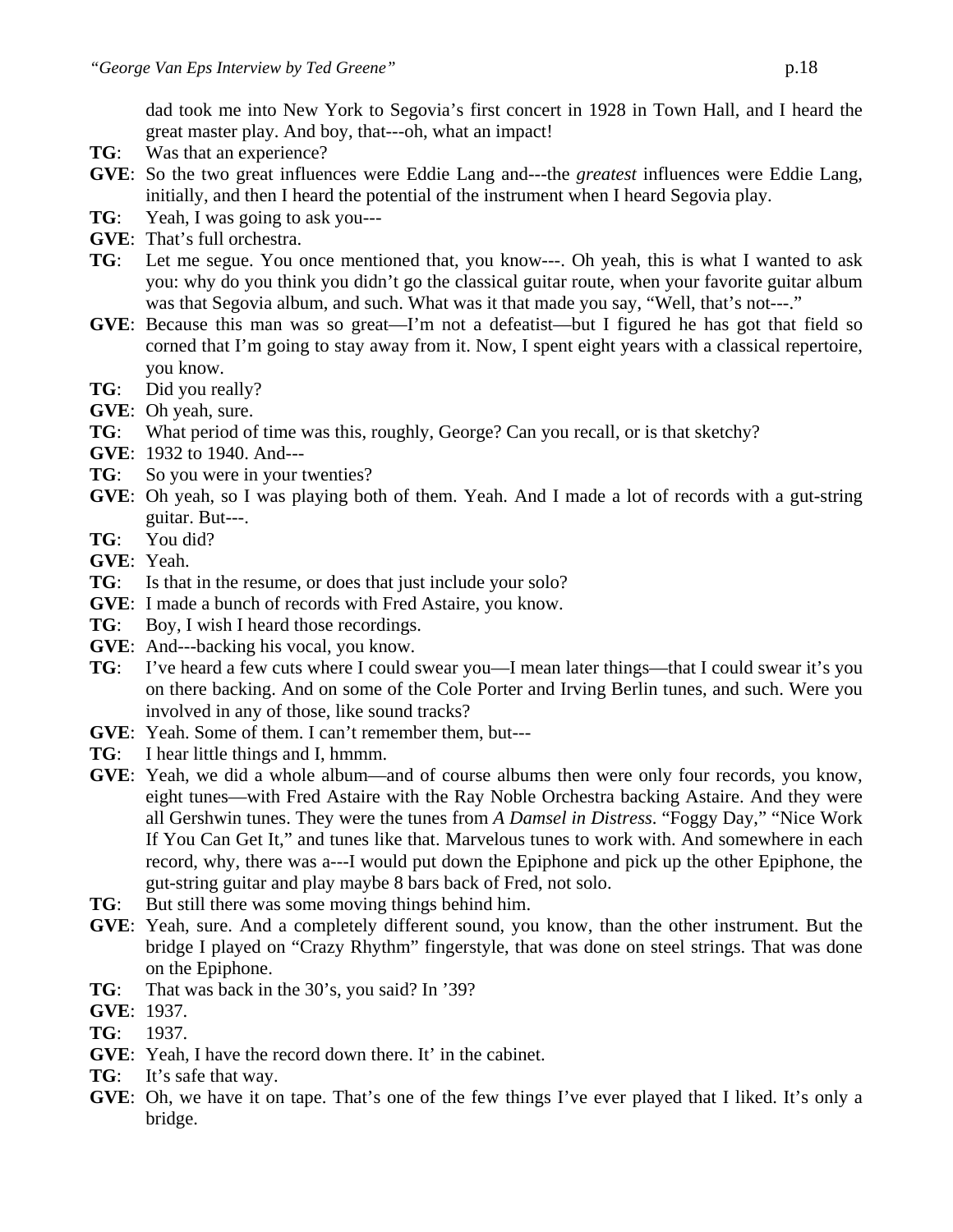- **TG**: Who else were you listening to? I mean, Eddie Lang, you were just a boy.
- **GVE**: I listened to everybody. Mostly piano players.
- **TG**: Art Tatum?
- **GVE**: Oh yeah, sure. Sure, Art Tatum. And going back further than that, of course my brother was the biggest influence. Then Frank Banta, Gershwin. Gershwin was my dad's accompanist for a while.
- **TG**: So you got to see him play live?
- **GVE**: He took Felix Arndt's place, the fella who wrote "Nola." Yeah. And Felix Arndt had to---. Nola got quite big and so he started composing. And just about---for having shows to write, things like that. So, Gershwin came in. He hadn't written "Rhapsody in Blue" yet, but he was toying with the idea, and he'd play things like that on the piano.
- **TG**: Was that fascinating for you at the time? Did that just---.
- **GVE**: Pardon?
- **TG**: Was that fascinating? I mean, were you riveted by all this?
- **GVE:** Yeah. I was 5 years old at the time. I used to bounce behind his---. He's sit at the piano and marvelous man—he come all the way out to play in Plainfield, New Jersey from New York. It was about a 34-mile trip on the Jersey Central Railroad. And he always brought a bag of candy, penny candy for the boys, you know. And I, being the youngest and the lightest, he'd bounce me on his knee. He always kept time to everything. If you didn't keep time, why, it annoyed him. And so he'd bounce me on his knee keeping time while playing piano. You know, and I'd sit here and he'd bounce me up and down. It was great. Oh, I'll tell you how fussy he was about keeping time. There was a little old lady who used to walk past the house every afternoon about noontime, and she would whistle absolute tonal and continuity wise, abstracts. Wasn't in any particular key and it was nothing recognizable. You know, just abstract. Just [*he whistles*]. [*Ted laughs*]. But---but she would space them exactly right, see.
- **TG**: The rhythmic feel.
- **GVE**: Rhythmic. Yes, right. There was the same amount of air between this one as that one. Yes, or light, whichever way you want to look at it. But she would walk very erratically.
- **TG**: At a different---. Oh.
- **GVE**: This drove Gershwin crazy. This went on---he spent a week with us one time—that was the longest he ever been with us, lots of days. But she walked by every day at noon whistling and walking out-of-time. He stood it as long as he could, and the last day, he went to the---oh, he threw open the front door and he screamed. He said, "For God's sake, woman, keep time!" Scared the hell out of this little old lady.
- **TG**: She didn't know what he meant.
- **GVE**: No, but he---. No, she didn't; it just frightened her. [*Ted laughs*]
- **TG**: She just ran. She looked at---
- **GVE**: She jumped about that far off---
- **TG**: That's great. That's a wonderful---
- **GVE:** But he was very polite, though, "For God's sake, madam, keep time!"

# [*End of Part 3*]

**TG**: Okay, let's see. This we covered very well. Okay, hmm. Yeah, if I recall correctly, you do like a very low and comfortable action. I remember picking---you let me pick up one of your guitars, and it was so easy to play. How do you respond to that theory that a high action gives you a better tone? And it better---it builds strength, and---.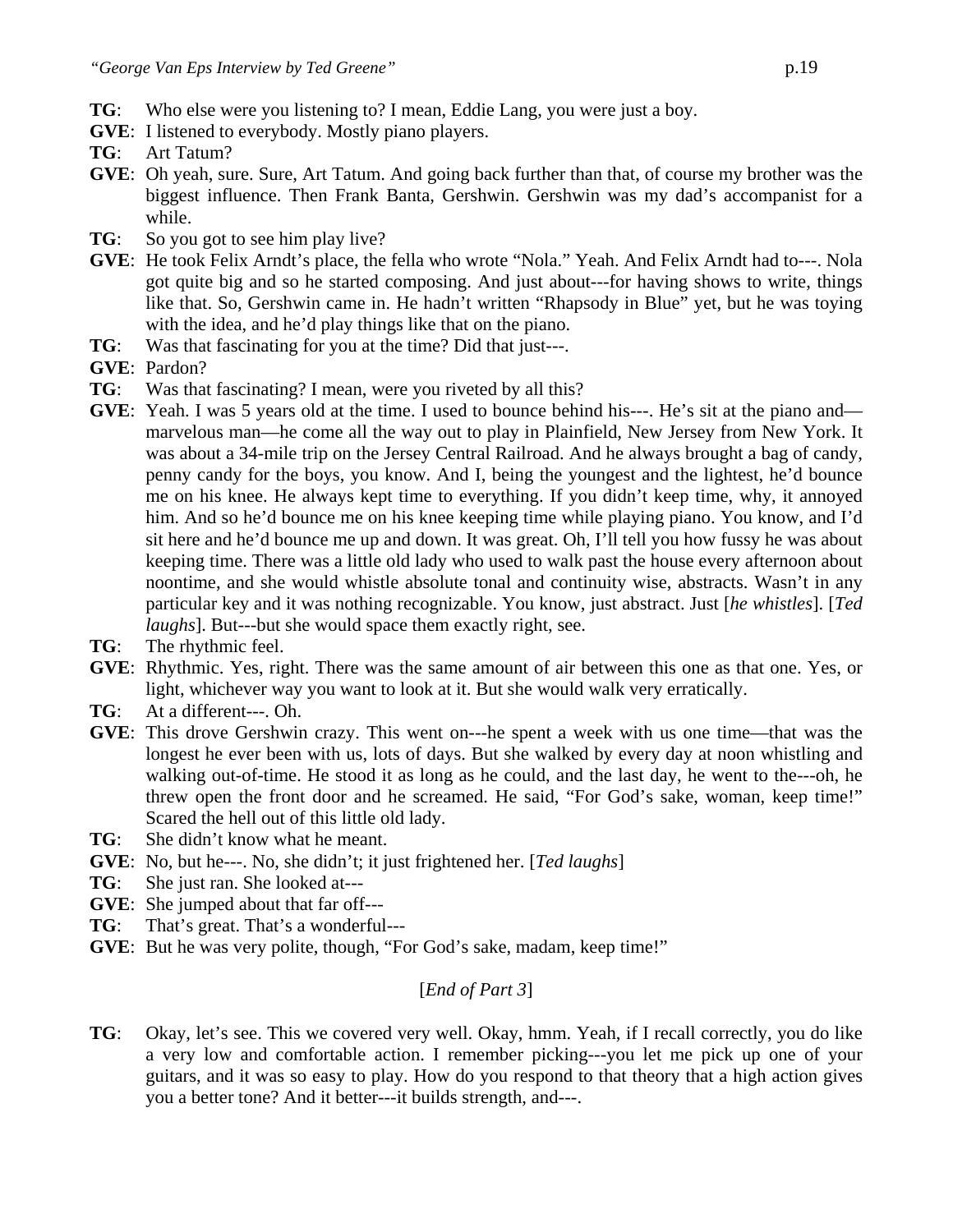- **GVE**: Not on an electric it doesn't. Oh, on an acoustic, I don't use that low action on an acoustic. But, a very high action defeats its purpose, defeats its own objectivity. In this sense: that the open string will sound flat. If you do have to use open strings, there you're pulling on the clothesline. You got to push the string further down to the fret and it's going to go sharp.
- **TG**: So, you'd have to set the bridge farther back, which means it would be---
- **GVE**: Yes. And not only that, but even though you set the bridge back it doesn't really accomplish the purpose because you would have to set the *nut* back, or rather, push the nut forward, see. Yeah. You'd have to---. You can't just do it to one end of the string length. The compensation would have to be on both ends on a very high action. So, it defeats itself, and also, you're working too hard. Segovia doesn't play a high action.
- **TG**: I don't like it. I was just curious. People say. But that answers my question. I'm going to kind of consolidate a little more---.
- **GVE**: But one thing: Segovia and I talked about this one time in New York.
- **TG**: You met the man?
- **GVE:** Oh yeah. We were in Dick [?]'s apartment. And we were talking about actions. And he said he speaks better English than he lets on, you know, because it's a great out, you know. He gets out of situations---
- **TG**: That's clever.
- **GVE**: And it makes perfect sense: if you're depressing, let's say the D string, and the G and the A string are sounding, they're vibrating—you're in a very dangerous area, because in pressing down the string it bunches up the flesh and expands the end of the finger, and now it's going to buzz, see.
- **TG**: I was picking up a different dangerous side, in that there's more---. You're so far below where you have to come back up to again to make---.
- **GVE**: That's what the other thing I was going to mention. Now, that's just with the left hand. Now, the right hand has to hunt for them, because the strings are going up and down like this for the right hand, especially if you're trying to get a very soft mellow tone and you've come away from the bridge.
- **TG**: And it snaps---
- **GVE**: Now the strings are dancing like this, and your fingers have to go in and find them.
- **TG**: That makes sense.
- **GVE**: Like you've seen the way the twine works on a loom when their threading it?
- **TG**: No, I can't say I have.
- **GVE**: And the threads, they throw the material through, they throw the shuttlecock through that's got the thread on it. And then all the strings in the loom change like this, see. And that's what's going on with the strings, you know. Segovia said, "You might as well be weaving a rug." It's too high.
- **TG**: So he was aware of that.
- **GVE**: Oh sure, yeah.
- **TG**: George, on the Mellow Guitar album there seems to be this wonderful tone quality. It's almost out-of-phase, and it doesn't quite sound like one pickup being near, you know it was electric guitar---.
- **GVE**: There's just one pickup.
- **TG**: But is it right near the fingerboard, or is it somewhere---?
- **GVE**: No, it was out about that from the bridge.
- **TG**: I can't understand how you got that quality. There's something that's---
- **GVE**: Well, I think I can answer that question, Ted. Lowell Frank was the engineer for Columbia at that time, and Lowell said, "Let's try an experiment. We'll take the electronics side and we'll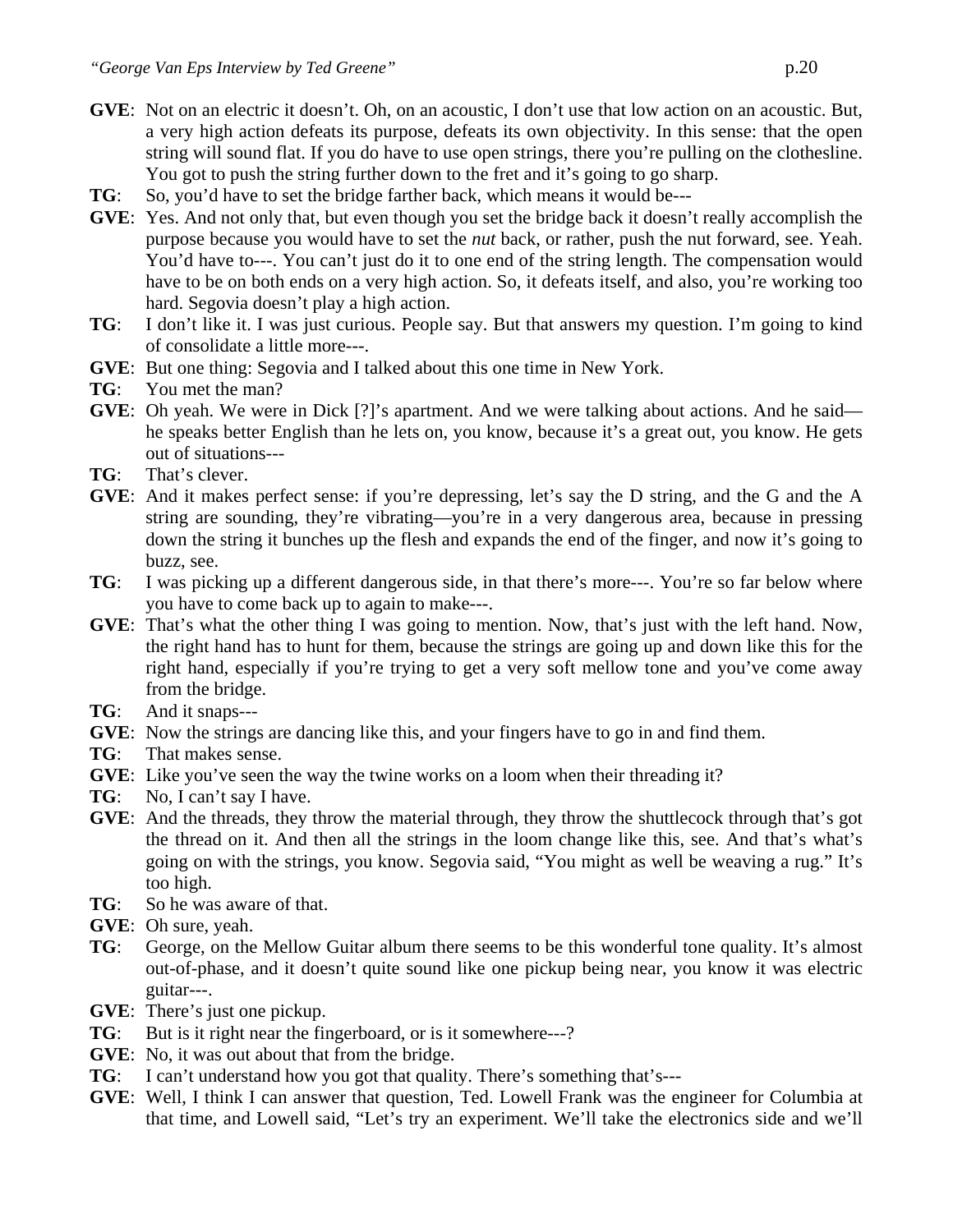- **TG**: That's why is sounds---. That's nice, yeah.
- **GVE**: Yeah.
- **TG**: Because it doesn't sound like a standard "jazz guitar" one-pickup sound. It has a different quality to it.
- **GVE**: I have the pickup in the other room. I had to make the pickup.
- **TG**: You made it?
- **GVE**: Yeah, because you couldn't get a pickup for the 7-string so I made it out of an old Epiphone pickup. I got a hold of an Alnico 7 magnet, oversized, and wound the coil.
- **TG**: Hand-wound?
- **GVE**: Yeah. And I had to break the end out of the case to accommodate it. One end sticks out. I got it in there.
- **TG**: So the pickup was attached close to the bridge.
- **GVE**: Yep.
- **TG**: And the acoustics. Boy, that is something.
- **GVE**: Yeah, and it gets a good sound even now. It a marvelous sound. But of course, the Epiphone is the in limbo right now. I have to re-fret it. So, that's why I took the pickup off.
- **TG**: Do you do that too? Do you know how to do that?
- **GVE**: Yeah, yeah.
- **TG**: You learned all those things---
- **GVE**: Yeah, but I don't have time to do it. But after I finish the books and I get back to playing, why, then I'm going to re-fret—pull the frets and re-graduate the fingerboard, because there are holes in it.
- **TG**: How did you learn to do all those kind of things, George? Out of necessity?
- **GVE**: Well, I have to go back now, Ted. My mother and father divorced when I was five. So, our mother raised us four boys. Now, when we grew up, so to speak, we spent more time with our father. Our father had a banjo factory, see. So, we'd go down to the banjo factory and help out.
- **TG**: Okay.
- **GVE**: Well, I reached the point where I was fretting the banjo necks.
- **TG**: Now I see.
- **GVE**: Or doing some of it.
- **TG**: So, you learned those things.
- **GVE**: There were other people fretting too.
- **TG**: That's a natural---.
- **GVE**: Yeah. And graduating and shaving maple and ebony and so forth. So.
- **TG**: That makes sense. What---
- **GVE**: I---. Excuse me, Ted.
- TG: No, no. I---excuse me....
- **GVE**: I don't trust the average repairman to put---to lay the frets in the way I like them, because so many of them will not set the fret wire up right.
- **TG**: What do you consider right? A crown---well, I won't put words in your mouth.
- **GVE**: Well, sometimes, you know, the fret wire, it has the hat on it---
- **TG**: Right.
- **GVE**: Then the tang, you know---
- **TG**: Right.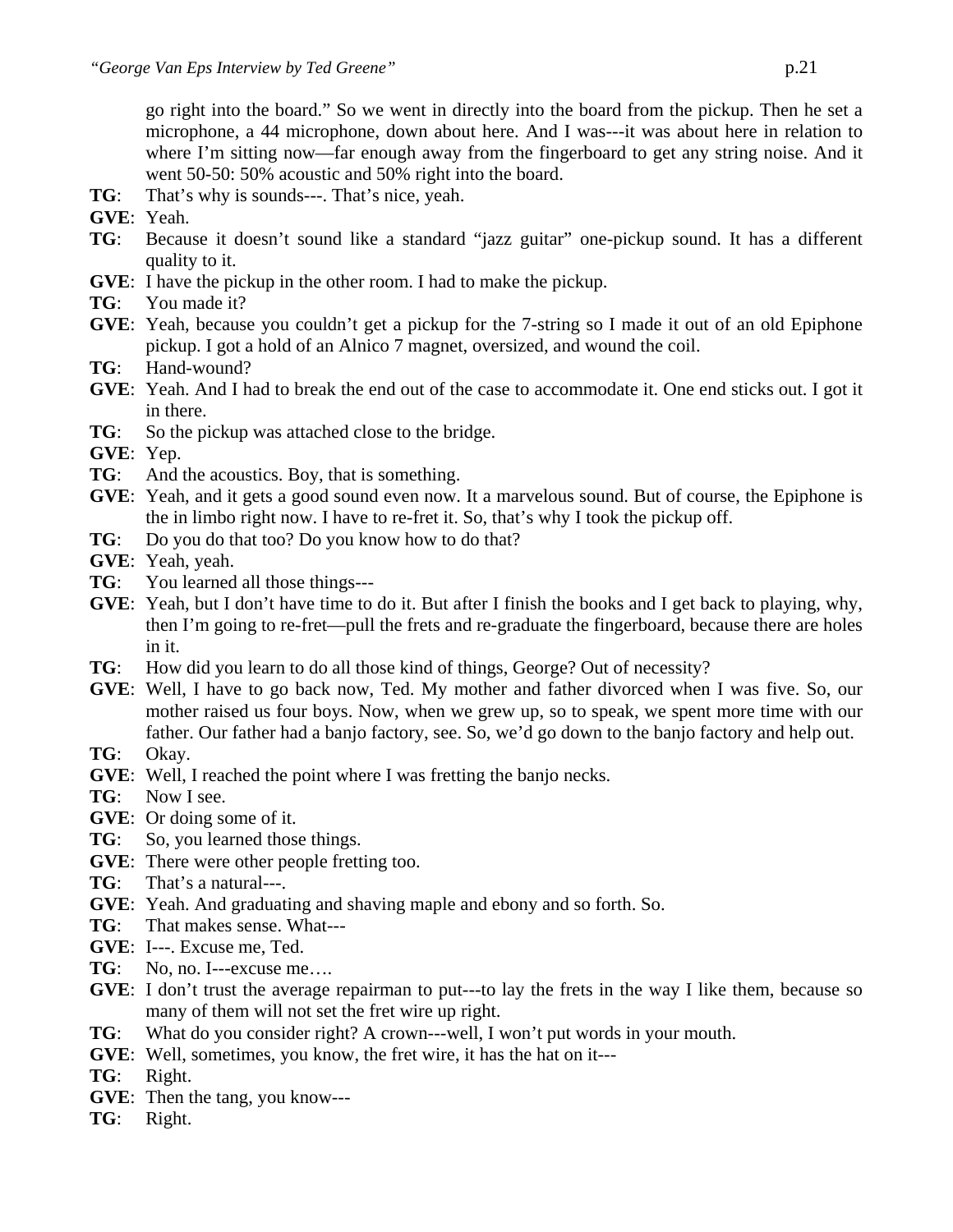- **GVE**: ---that goes in the slot. And there are no nicks in it, in the bottom of that tang.
- **TG**: But you put them in to make it stick---
- **GVE**: You have to put them in to lock them in. And a fret has to be locked in.
- **TG**: Right.
- **GVE**: And that's another thing some of the fret-makers don't do. Oh, they'll put the marks in the fret wire, and then chop them off just rough. And sometimes they don't even bother to curve them, and they just pound on them until they're curved. And when they do that, why, then they beat it straight in to lock it in. That's wrong. That fret's going to give you nothing but trouble, eventually. It's going to come loose. So, you pull the fret out as gently as possible without destroying the grooves. Now, you're going to have to make ample lock-down nicks. You're going to have to make a lot of them. And they're going to have to be quite deep, because this groove has been worked. So, you have enough [*salvage*?] left on each side of the fret so that you've got room to play from a side motion. So, you---with a felt or a rubber hammer you set the fret in place. Then you put a clamp over it, an arched block and you hit it sideways about an eighth of an inch. That knocks it into fresh wood. Locks it into the fingerboard in a fresh place. In other words, if you drive the serrations—that's what they really are—if you drive them in the could come out through the same hole.
- **TG**: Same. That makes sense.
- **GVE**: So, you push it sideways—now it's locked in.
- **TG**: And if you leave enough overhang, then you don't have to worry about it---
- **GVE**: Yeah, then you---with the diagonals you chop if off, then you finish it. Of course, your purfling is off the side, you know, and you bring it in flush so that the purfling is covered.
- **TG**: Right.
- **GVE**: And then you do the manicuring to take the---
- **TG**: It's very sensible. It makes a lot of sense.
- **GVE**: ---round it off a little bit. Well, that's the way they're---those frets will last until they wear out. They won't come out, that's for sure.
- **TG**: Maybe you should [ ? ].
- **GVE**: I think almost all the factories to it that way now.
- **TG**: Do they?
- **GVE**: I'm pretty sure they do.
- **TG**: What happens when a 7-string player tries to use a regular electric bass string for the 7th string?
- **GVE**: Oh, frets out of tune.
- **TG**: Why will it fret out of tune even if the bridge is set correctly? What is it, George?
- **GVE**: Because the core is too big.
- **TG**: And the core that's big---just the bridge has to be set way, way, way back to make it work. Is that it?
- **GVE**: Even then it doesn't do it. And it doesn't have the proper tone quality.
- **TG**: Because I've been trying with that. That's all I've been able to get a hold of, is these big---. And these things are all---.
- **GVE**: Oh, I wish you had told me.
- **TG**: These are all, like---
- **GVE**: John D'Addario is winding 7-strings all the time.
- **TG**: So, all I have to do is order them from him and he'll---.
- **GVE**: Right. And it's the greatest 7-string in the world.
- **TG**: I read your letter---
- **GVE**: It's double-wound, yeah.
- **TG**: These are double-wound too, but Stephen Still[?].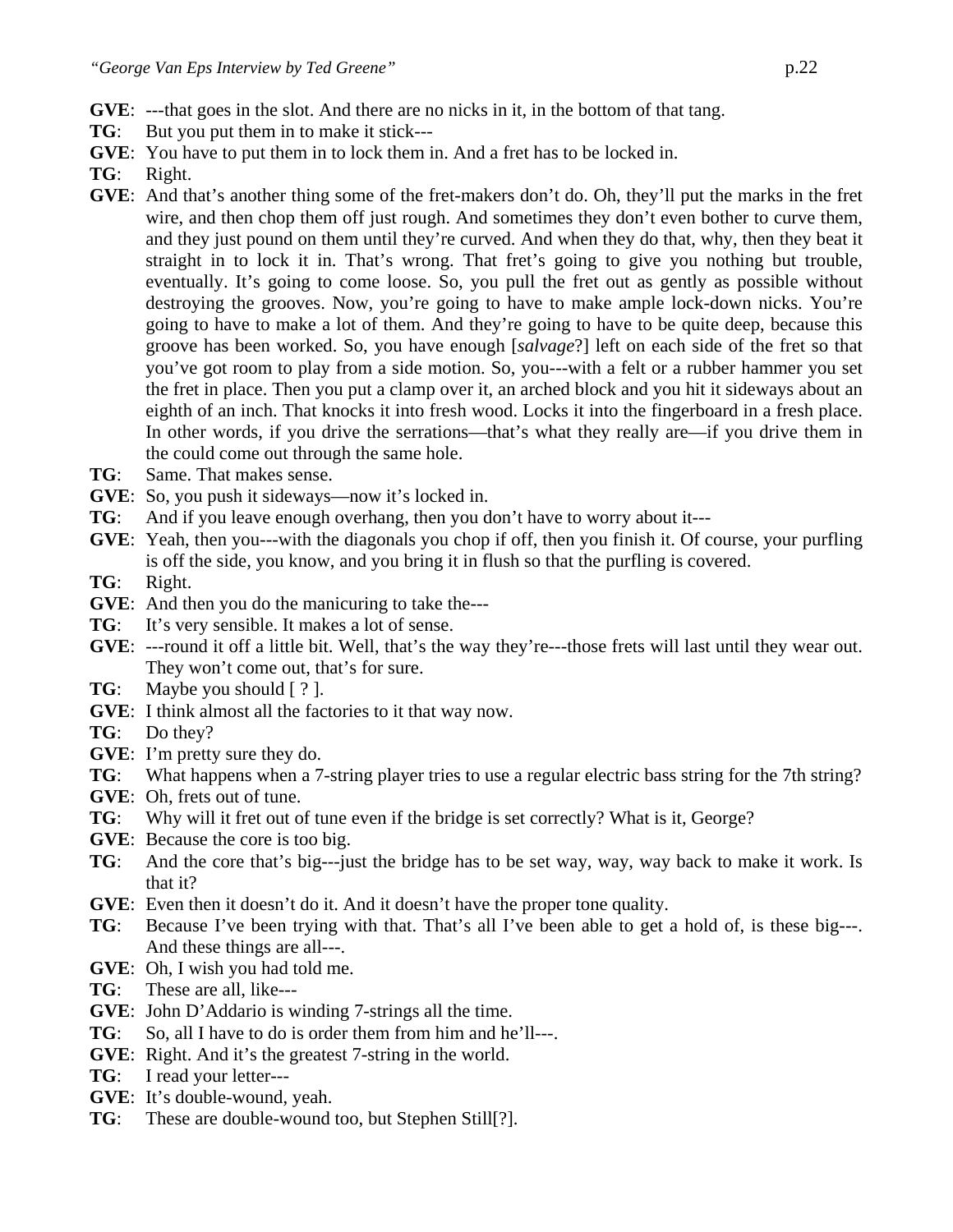- **GVE**: No, see, Ted, here we get back to that 23-pound weight. It won't work with a bass string. And it has a very heavy piano wire core, that bass string—the bass D you're talking about.
- **TG**: The bass A. Wait. Oh, I see what you're getting at: the bass D string. Yes.
- **GVE**: Yes, the D string.
- **TG**: I just went for a .090 to.100 gauge, somewhere in there, whatever I could find.
- **GVE**: Yeah, and that's too large in diameter, see.
- **TG**: Too large?
- **GVE**: Yeah, .088 is about---.
- **TG**: I tried that first, but it was so flabby—tuned down a whole-step like your record—just so loose.
- **GVE**: Yeah. No, but you get on of D'Addario's strings.
- **TG**: Okay. So, .088 is the proper gauge, correct?
- **GVE**: Yes.
- **TG**: Okay.
- **GVE**: I don't have any extra ones at the moment, Ted. Actually, I'd give you one.
- **TG**: Oh man, that's---
- **GVE**: In fact, I'm waiting for an order to come through from D'Addario.
- **TG**: I want to switch over to something else because you, believe it or not you've already answered that: How did the string damper come about, and do you still use one? Do you still---.
- **GVE:** Oh yeah, sure. It's here. I took it off the instrument because we're negotiating with a company that wants to manufacture it.
- **TG**: Produce it---.
- **GVE**: Yeah. So, well, I've been sitting here making drawings, you know. Those are some of the parts of the damper. And changes and shape, I've updated it a little bit, but not in function but just in the looks of it, because you can't change the function. Anyway, that came about way before Electra-glide instruments. And it is absolutely ideal for electric instruments. But I made the first one when I was still playing acoustically because if you're playing something complicated you can't stop and dampen the open strings, see. And they're going to sing along with you sympathetic vibration—they're going to sing along with you. Not only that but the end from the nut to the fretted note, those little ends sing too. So, the overtone damper cuts those out.
- **TG**: Cuts both of them. Yeah.
- **GVE**: Yeah. There was a very good demonstration of that last June in Chicago, because Herb Ellis and Barney Kessel were playing together at Ricks.
- **TG**: Barney fed back and Herb didn't? I'm sorry to put---I'm putting these thoughts out there.
- **GVE**: Herb sounded so clean, and Barney—well, Barney played well; he always does. But I mean, that's Barney Kessel, you know—
- **TG**: But there was a lot of sympathetic overtones?
- **GVE**: Oh God, it was just singing like crazy.
- **TG**: Yeah, I know Herb uses one of those.
- **GVE**: Yeah, Herb made a little announcement to that affect. But anyway, Barney had. I made two dampers for Barney when I was making them myself. I made two for him and he put them on his guitar. And I no longer make, I sold the tooling and whole thing to Gibson. I leased it to them, rather, but I sent them my tooling. Barney called me up one day and he said, "Hey, I need another damper." I said, "Barney, I haven't got any." I said, "I signed a contract with them. Even if I had the tooling I couldn't make one." That's a no-no, you know. So I said, "What's the matter, Barney?" He said, "Well, I sold my guitar." And I said, "Well, but," I said, "did you take the damper off?" He said, "No." I said, "Well why didn't you take the damper off the instruments you sold?" He said, "Because they didn't want them without the damper on it."
- **TG**: Which is a good testimony.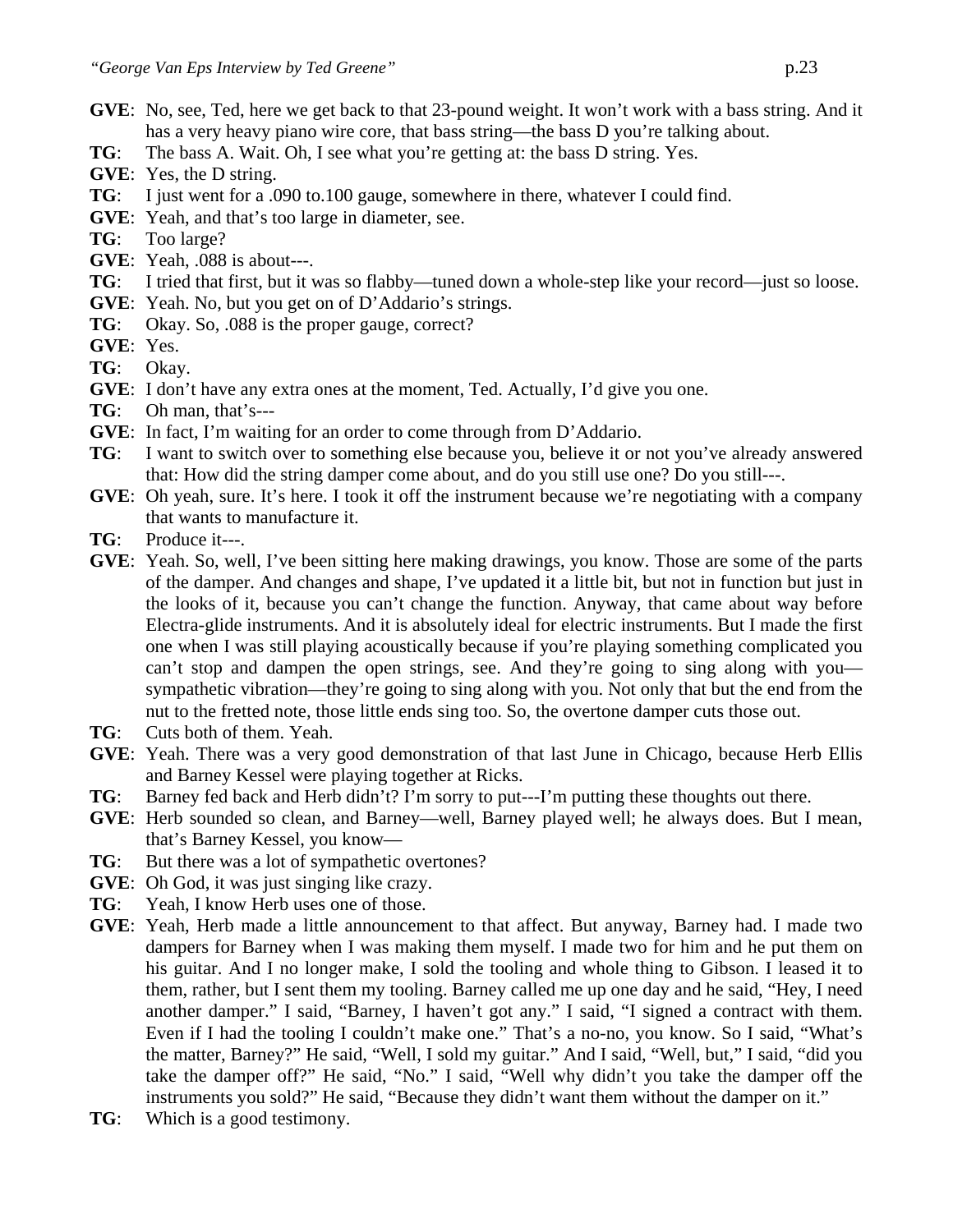- **GVE**: Yeah. And so the first chance I get I'm going to make---Herb needs another one. He's got three but he needs another one. And I'm going to make a couple for Barney.
- **TG**: George, so many musicians, even successful ones, seem to have an anti-business, anticapitalistic stance. Do you feel this is a sensible position? This is another somewhat devil's advocate question.
- **GVE**: Start that again. Now, I was off on a tangent there.
- **TG**: Sorry. Sorry---.
- **GVE**: All right. No, that's all right. No, no. Go ahead.
- **TG**: It seems like from things I can gather by putting my antenna up in the world for the last 10, 15 years, so many musicians, even successful ones, seem to have an anti-business, an anticapitalistic stance. And I was just wondering: you've been in the inner workings of the business all your life and seen various facets how it's run, you know, the "inequities" but the "necessities" and such. Do you feel this is a sensible position for people to be anti-business and anti-capitalistic?
- **GVE**: No, I can understand their feeling, but I don't think it's a sensible---. I think they can moderate their feelings a little bit. Because nothing is all good or all bad, you know. And I think if they would give just a little bit and try to understand, why, it would help them for one thing, and it would also help everybody else. Because they're not helping anybody by being deadly against this or that and what. I don't mean murder or anything.
- **TG**: No, I know what you're saying.
- **GVE**: But for one thing it is not a realistic evaluation of the situation, because we as players would be nowhere without the hardnose cigar-chewing businessman. Because somebody has to start paying the bills someplace, and so we need them and they need us. But when they start---. Now, I think what triggered this whole bit was when they started dictating taste, musical taste. Let them take care of the business, you know. Let them be as commercial as they want, but let us take care of the music. And I don't mean that we're the judges of what's going to sell, but at least don't be quite so hardnosed about it and force us to play, or to promote things that are musically not sound.
- **TG**: Let me see. For instance—see if this is in line or I'm missing a point—like, a company hires, you know, signs you on. You're contractionally bound, so to speak. And then afterwards, since you're bound, then they start telling you what to do. You saying, "Once you're bound they should already have had enough faith in you as an artist to let you say somewhat of you---pretty much what you'd like to say. Otherwise they shouldn't have signed you on in the first place."
- **GVE**: Yes. And of course they should have a voice, of course. Especially if they're going to pay the bills.
- **TG**: Right.
- **GVE**: But like you just said, there should be an understanding going in before anything is on paper, so that both parties have leeway. Sometimes a hardnosed businessman can sense better what the crowd is going to expect---
- **TG**: Sure.
- **GVE:** And it isn't going to kill anybody, even the purist of the pure dyed-in-the-wool artists, to throw in one little thing here and there that may have public appeal.
- **TG**: It might help the public to like their other things better. Right?
- **GVE**: Yes.
- **TG**: That's what you were saying, it'd be better for them. Right?
- **GVE**: Before you can pull the fish out you got to hook 'em.
- **TG**: That's it.
- **GVE**: Before you can land the fish, you gotta hook 'em.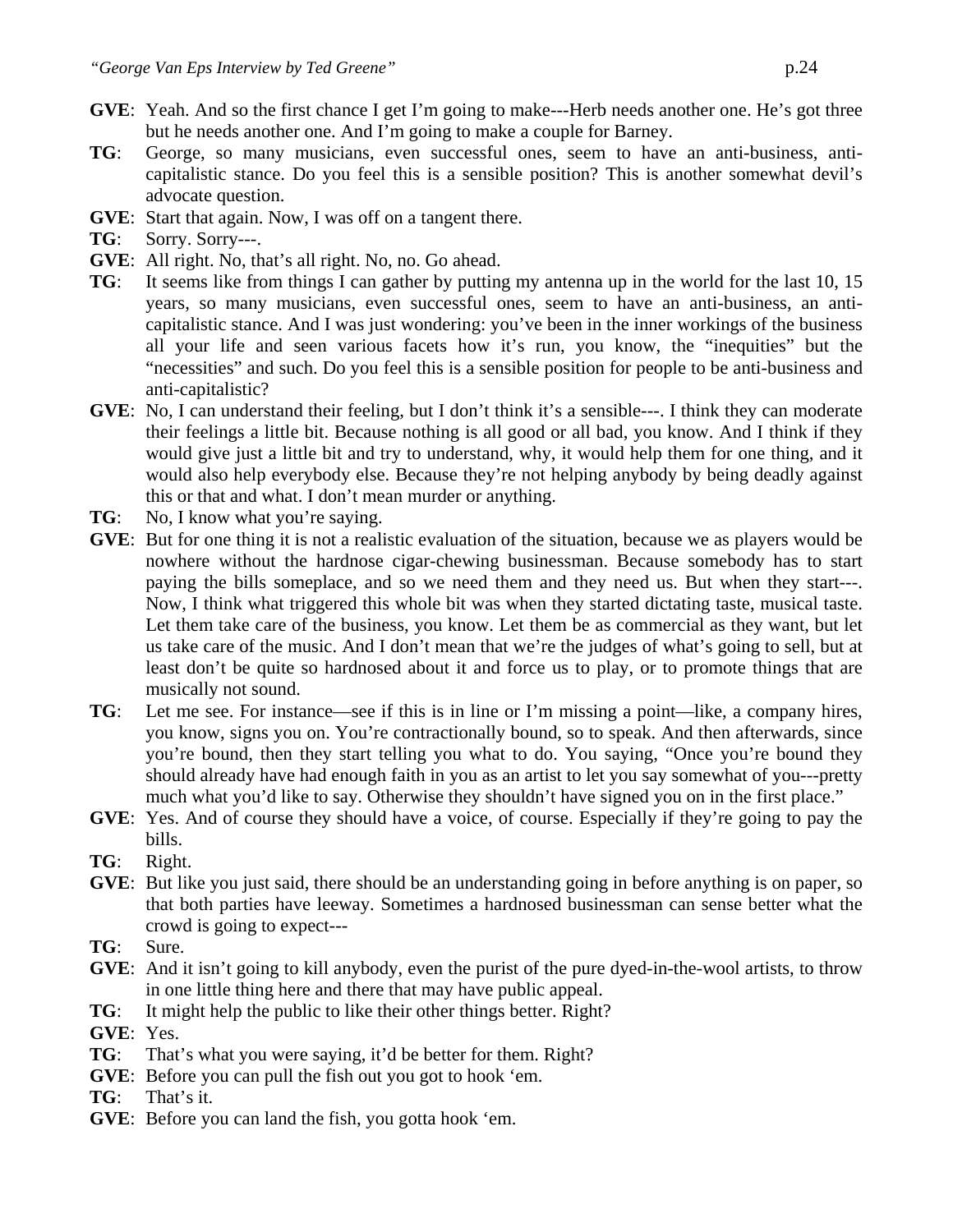- **TG**: There seems to be a resurgence—thank God—in the solo guitarist field these days, you know. There seems to be increasing interest and such, and---. How did I break this down before? It seems like that is casting a ray of hope on the economic situation for great artists like yourself. And I was just wondering if you see---. Well, let's put it this way: since all your albums are out-of-print, is there a possibility somebody's going to---.
- **GVE**: Not all of them, Ted.
- **TG**: They're not all out-of-print?
- **GVE**: No.
- **TG**: What's not out-of-print?
- **GVE:** One of the very early albums I made, you can get them---they're being pressed---.
- **TG**: Oh, the Jump records?
- **GVE**: Yes.
- **TG**: Yes, that's right. I'm sorry. I forgot.
- **GVE**: Well, I didn't mean to be picky about that, but---.
- **TG**: Let me rephrase that. Since all of your Capital recordings---
- **GVE**: And Columbia.
- **TG**: ---and Columbia.
- **GVE**: No. The Columbia, the *Solo Mood* things for Paul [*Weston*] ---
- **TG**: Those are around?
- **GVE**: Those are reissued.
- **TG**: Is that right?
- **GVE**: Yeah, on Corinthian Records.
- **TG**: *Mood for Twelve*, too?
- **GVE**: Yeah. Corinthian Records.
- **TG**: That's nice to know.
- **GVE**: Yeah, Paul has his own company.
- **TG**: And the other albums, let's say the Capital, are there any chance of somebody---
- **GVE**: There's three Capital albums---
- **TG**: Right.
- **GVE**: ---and we tried to get the masters back, because---. I'm just going to digress a minute.
- **TG**: Okay.
- **GVE**: Somebody said, "Well, why don't you re-record them?" Well, you can't.
- **TG**: That's a new album.
- **GVE**: You can't. The concept's the whole thing. I'd like to think I've advanced a little, you know. I don't analyze, I don't hear those tones the way I played them then. So you can't---. The old saying, "Never go back. Never look back." You can't. So, like *Mellow Guitar*, the Columbia album—can't re-record that. The whole mood would be different. The players would be different, the studio would be different. The whole sound would be different. Why, my concepts of the free places in the album—there were certain places where, because of the orchestra, you know---
- **TG**: Did you write the---
- **GVE**: Yeah, I scored those. But, I couldn't deviate too much because it'd be too much of a clash, see. Clash is all right up to a certain point. But so, hearing them differently, you just can't re-record them.
- **TG**: But there's no chance of you getting the masters, or of say, a little label---?
- **GVE**: We're negotiating. Paul's trying to get---. Paul got *Solo Mood* and *Mood for Twelve* back from Columbia. He bought the masters. Now, Columbia tells me and tells Paul, "You're not going to sell *Mellow Guitar*," because they may reissue it. So Paul said, "Well okay, reissue it---"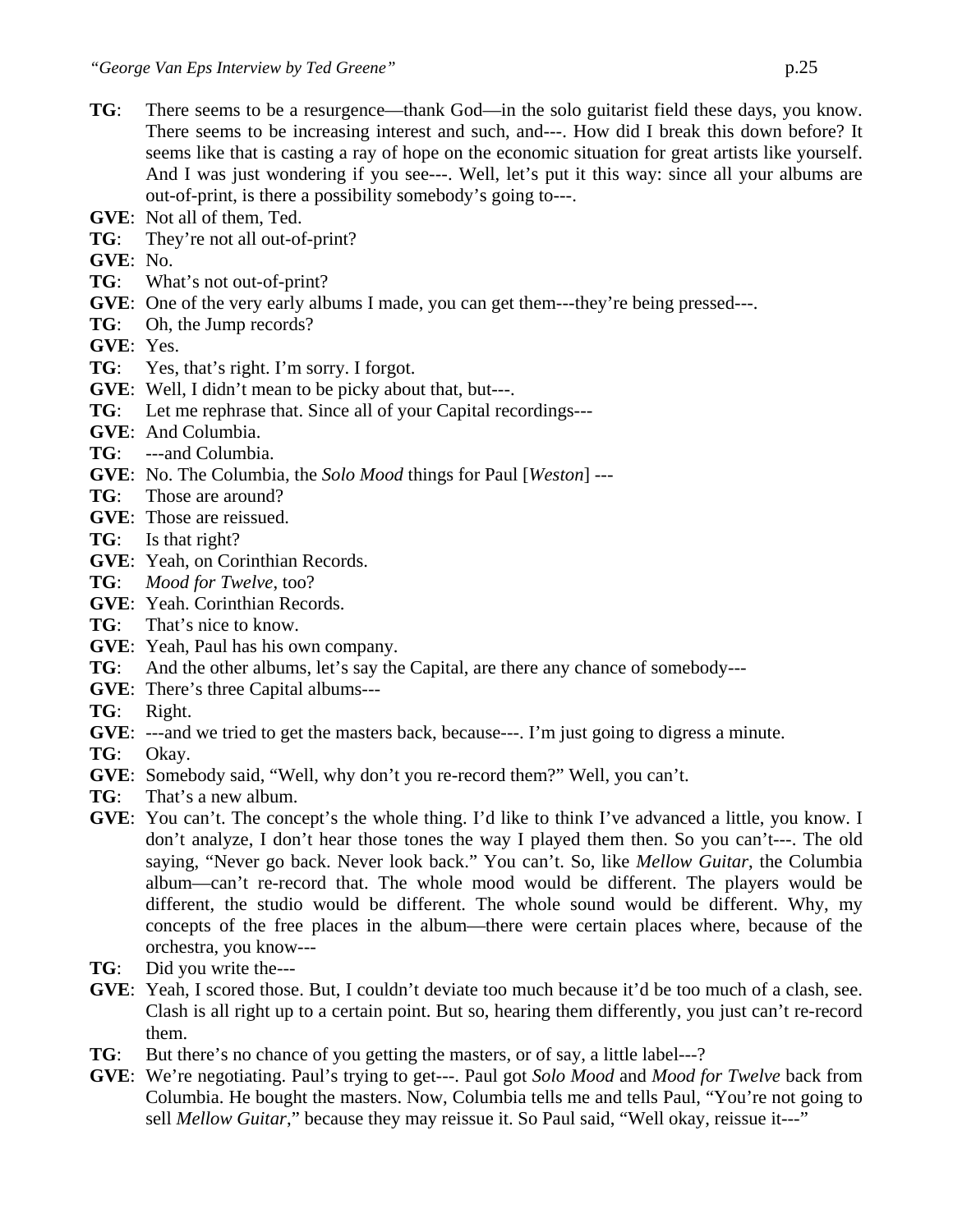- **TG**: Reissue. Right. One or the other.
- **GVE**: "---Otherwise let me reissue it."
- **TG**: Right. That's a good point.
- **GVE**: And so there's where it's hanging right now.
- **TG**: Well, great. At least it's---either way it's going to happen.
- **GVE**: Same with Capital. Capital says they're going to reissue the---
- **TG**: Well that's nice to know.
- **GVE**: ---a couple of the albums. Yeah, but---.
- **TG**: In terms of sales and the reasons that these things are deleted from the catalog: do you think there's a possibility that the big companies and the media could get behind these products a little more and create more exposure, which would certainly create the sales. [*When*] most people hear the stuff, they love it. It seems it'd just be an exposure problem. Is there a chance that these people can be convinced? Or is just like, "Well, popular taste is dictated by social mores and such, which are somewhat decant at this point—which is just between you and me. I won't---.
- **GVE**: Yeah. Well, you know, the timing was bad too. They would sell better now. I get more mail about it now than I did back then when those were made. I get more requests wherever I go. Just this Monday night at the Sportsman's Lodge I had a couple dozen people ask about, "Are they going to be reissued?" you know. "Be sure and let us know." And so the timing was off. And I think they would go, but the reason they were killed and yanked out of the catalog was that the rock craze has hit full-force.
- **TG**: Let me just stop you. Excuse me.

#### [*End of Part 4*]

- **TG**: Ted, turn that volume down. Okay.
- **GVE:** And you said something to me a year ago that I've never forgotten, cause you're the only one that ever, ever did it.
- **TG**: Oh, I know what you mean. I still want to do that.
- **GVE**: Tony Mottola was a student, and Al Hanlon, and a whole bunch of guys back east—and nobody ever made an offer like that. And I didn't expect them to make it---.
- **TG**: This is for me. I'm just [*excited*]---it pleases me, that's why I got the tape running.
- **GVE**: You hit me right between the eyes with that last year. Because like I just said, I've never had anybody mention anything like that before, or make an offer like that. And I remember what I told you last year: that it's a beautiful thought and all that, but I wouldn't take one penny because you did the whole thing.
- **TG**: We may have a fight latter on about this, George. I'd really like you to sometime. I can't see that my future works couldn't be largely---.
- **GVE**: Ted, in good faith and in all honesty, I couldn't accept it. I couldn't.
- **TG**: Seems unjust. I mean---.
- **GVE**: No. Look, you know, Ted. Teaching to me is a misnomer anyway. You can't teach anybody. A person has to teach himself. But I think a coach is a better description, because a coach can steer a person around some of the pitfalls and some of the things they can fall into. Because the coach has fallen into them, and he speaks from experience. And when he sees somebody else headed for some of those hazards, he can warn them. That's not teaching.
- **TG**: But you've done more than that.
- **GVE**: That's not teaching.
- **TG**: You've done a lot more than that. I know what you're saying right now.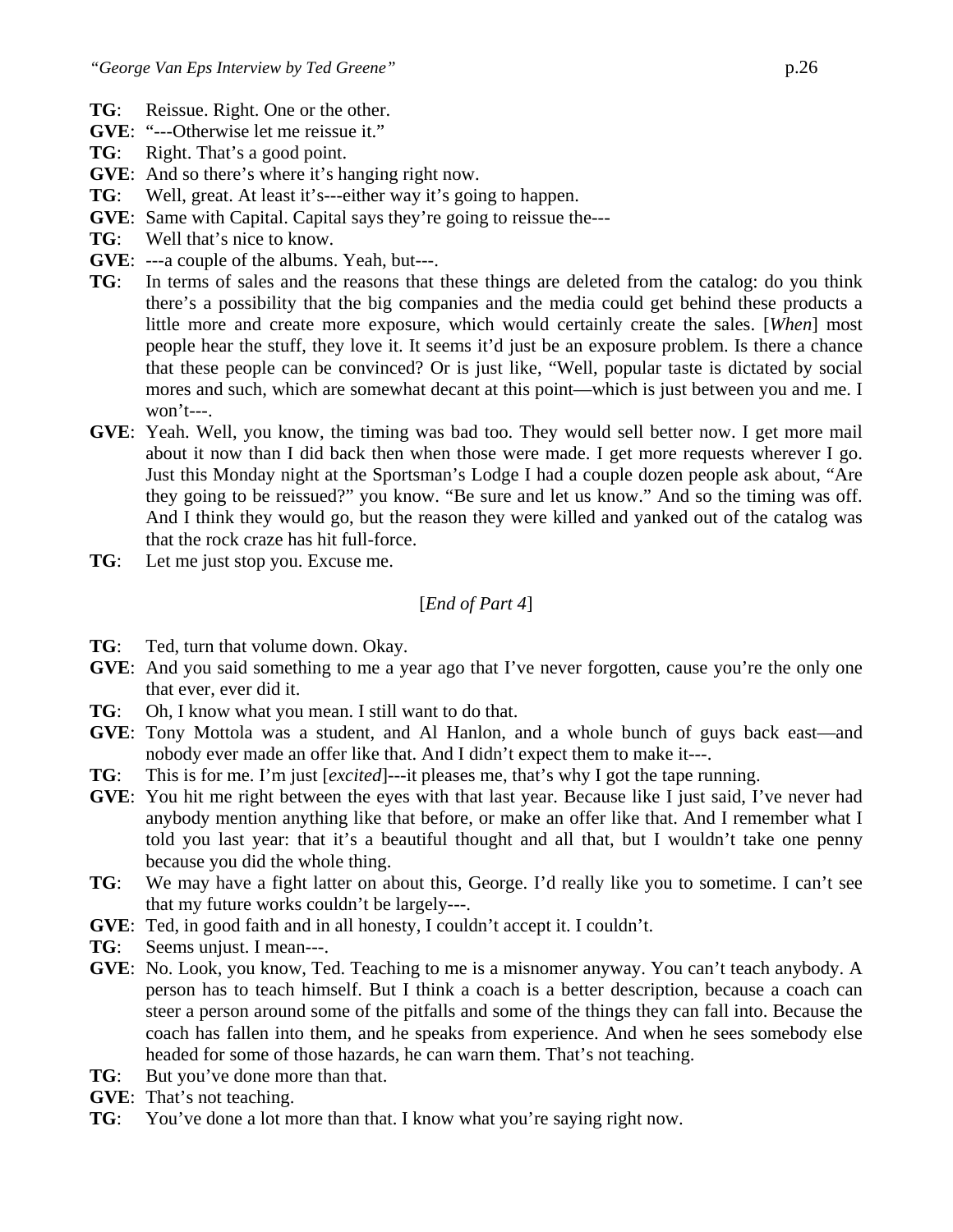- **GVE**: No, no. Because anybody---. There's an old saying, Ted that goes back thousands of years, and that is: "Every question contains its own answer." Now, you know what that means.
- **TG**: I think so. It's there if you ask it.
- **GVE**: If you're inquisitive enough, and dogged enough---
- **TG**: That's a good word.
- **GVE**: Yes. You'll find the answer. And that's all a coach can do, is to maybe shorten the distance between the question and the answer.
- **TG**: But some people don't even know what questions to ask until they've come in contact with certain other people, you see.
- **GVE**: Oh, the rub-off. Oh sure.
- **TG**: You know, when I came to you I didn't even know what questions to ask you. But I'll tell you something: I used to have dreams, and you were helping me in my dreams. That may be fantasy; it may be conjecture; it may be symbolic—but I don't believe that it was. I just noticed *after* I studied with you. After. I mean months later. And it wasn't necessarily because of what I was working on. I'd have these dreams a few days later: acceleration, distinctive acceleration, you know. So, I'm not sure that---.
- **GVE**: Ted, that's marvelous, yeah. Well, I appreciate that and that's more payment than I deserve. See.
- **TG**: Well, maybe this will serve as something.
- **GVE**: So, whatever you lay down on paper and whatever comes---whatever is released from your mind and becomes audible through your finger or anything you put down on paper—that's yours. That's yours, that's not mine.
- **TG**: But if the germinal ideas were---the germs of the ideas, so to speak, were inspired by you, some credit—it seems like possibly more than just the acknowledgment in print—should be due. It seems---. I mean, Isaac Newton and Galileo and I mean, all the way back, innovators that haven't been treated right in society—it's one of the main faults—and I think---. The Wright brothers supposedly wanted---thought their---that the airplane would end war, but they weren't treated---. I mean, innovators: it seems like there's a line of injustice all the way down, and I certainly wouldn't want to do anything unjust to you, you know. And I think it's not just enough just to say, "Thank you." Thank you isn't enough.
- **GVE**: No, you've done just enough. You've done just the opposite. You know why? Because you have built yourself up and worked hard, you built yourself up into a very sizeable piece of the music world. You're a big chunk of the music world. You're very talented. You're very intelligent. Now, that is more payment than I deserve. Because, egotistically I don't go around telling people that, "Oh, so-and-so studied with me," or "so-and-so." Now, that's just between you and I. That's a very private relationship, you know, doctor-patient, lawyer-client. And whatever transpired in the studio in Burbank, that's very private stuff. And the---. If you can make a suggestion here to somebody, and make a suggestion there—you know doggone well they're going to do it anyway. But if you can help them find a shortcut, "Well, this is a little shorter distance than what you want to do, or that," why---
- **TG**: You underestimate your influence, George.
- **GVE**: ---You're helping them. And then you see the gray matter. Now, you sit back and the coach sees the gray matter; he sees the person teach she, or himself—and that's the ego trip right there.
- **TG**: I'm sure it feels good---.
- **GVE**: Because---yeah. Well, it's an ego trip for the coach for this reason---ah, for another reason, and that is that he knows that at least—I'm getting ahead of myself, but I used to be afraid when I first started teaching that maybe I wouldn't be teaching the right stuff and the student just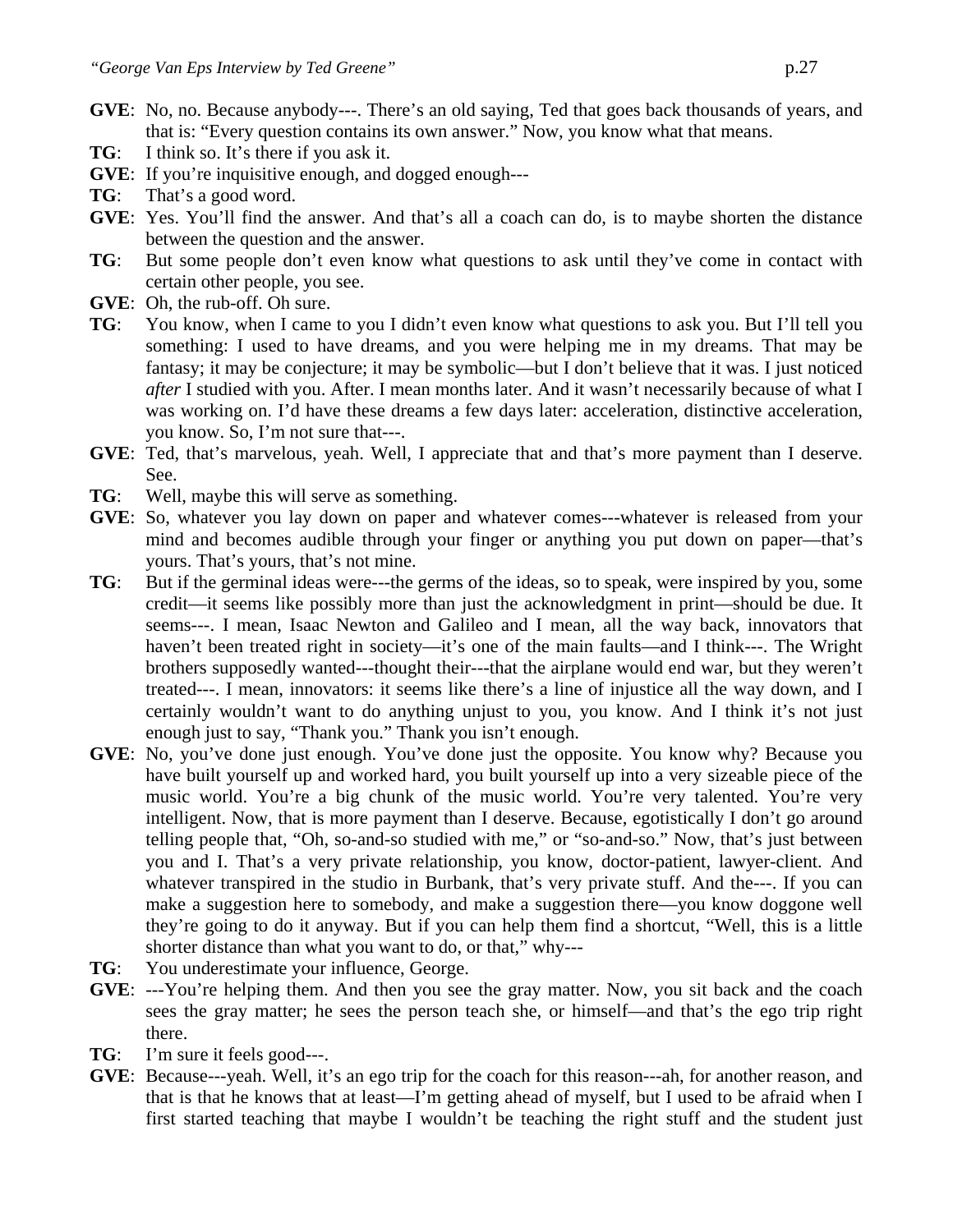wouldn't turn out the way I wanted. So, when you—when a teacher, coach, whatever—when he sees this intelligent person come out and wind up way above the level that you figured on, why, that's a real ego trip because that is when you have to fight and contain yourself and restrain yourself from going to the rooftop and say, "Hey, he was my student!" You know what I mean?

- **TG**: I see what you're getting at, sure. Before I forget, I admit to asking you this anyway: Tony Mottola was a student. Jimmy Wyble, yes?
- **GVE**: Yeah.
- **TG**: It seems like it from what Jimmy produces now, that it's all a direct offshoot of---.
- **GVE**: Tony Rizzi.
- **TG**: Tony Rizzi.
- **GVE**: Bobby Gibbons.
- **TG**: Bobby Gibbons. Johnny Smith by chance, or no?
- **GVE**: No, not Johnny.
- **TG**: Not Johnny. Okay.
- **GVE**: We're good friends. We've worked together.
- **TG**: And Howard. I know you influenced Howard Roberts, whether he studied with you or not.
- **GVE**: Yeah, Howard. Howard, that's it, yeah.
- **TG**: Did he study with you, or? In his own way, by taking---.
- **GVE**: Not formally.
- **TG**: Not formally.
- **GVE**: Not formally.
- **TG**: Because a lot of his chordal work sure sounds like it.
- **GVE**: Yeah. He bought that first little book that [ ? ], and we can talk about that.
- **TG**: I've got questions on your book. I just---. One of the big things for me about this project, is it made me go back through all your material.
- **GVE**: Oh oh!
- **TG**: A few years---
- **GVE**: It becomes a memory test.
- **TG**: You know what, I'll tell you what's interesting—this is the mark to me that you've done a job well, not poorly—the older I get the more value I get from your books. Not the less. I would have thought, like with some material, "Well, that's okay. Now I [grown?] pass that." And in a sense I don't need to [ ? ]. But no, I get *more* value—I go back and I read your words and I see what you were thinking of, and I say, "Hey, that makes sense now." And I didn't understand that then.
- **GVE**: That's marvelous.
- **TG**: Do you still---
- **GVE**: Boy, is that flattering. Oh boy. I don't mean flatter---I mean, you're not a flatter.
- **TG**: It's true.
- **GVE**: No, that's very complimentary. That's nice. That makes the whole thing worthwhile.
- **TG**: That's great. It's true. I loved going through the "yellow book" the other night. It was such---so much fun. And I mean, like really, "Why didn't I think of that before?" And now I remembered where I got certain things from that I had forgotten.
- **GVE**: That makes the past four years all worthwhile. Because I've been putting this stuff together forty years. I've been writing it for forty years, Ted.
- **TG**: Okay, let me ask you---
- **GVE**: I've been putting it into book form five years.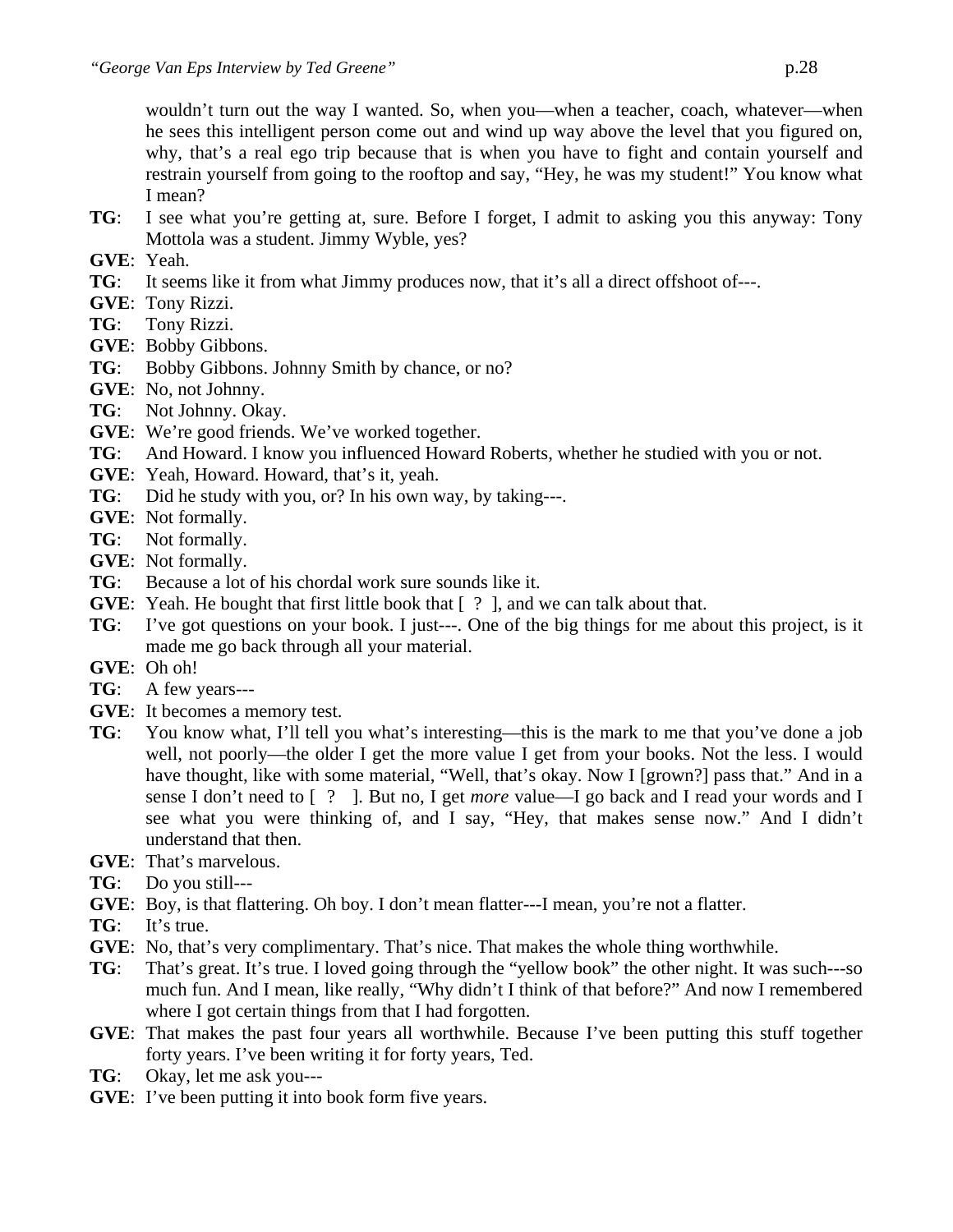- **TG**: The offering questions: here we go. Okay, we already took care of that. How did you come to write that first book, the [ ? ] book? What was that---was there a purpose in that you wanted to set down a better system of educational material for guitar? Or was just, "I have it laying around anyway, I might as well publish it"?
- **GVE**: Without mentioning any names I'll tell you---
- **TG**: [*close to the mic on the tape machine*:] Just checking. Everything looks good. Yeah. Sorry, I just noticed---.
- **GVE**: Yeah. Without mentioning the name, put it that way. In 193---the end of---the winter of 1937, '38 someone mentioned that a student of mine was writing a book on the material I had taught him.
- **TG**: Ooooookay.
- **GVE**: So. Hi Ed! So---.
- **TG**: Better get it out quick.
- **GVE**: Yes.
- **TG**: Okay.
- **GVE**: Jo and I heard this and we said, "Well, there's just one thing to do, and that is just write day and night." Because the scuttlebutt we got was that this guy was already two, three months into it. So, we had to go like the devil, you know.
- **TG**: Can this be---can this go on the record, what you're saying?
- **GVE**: Yes, it can, because I'm not going to mention the name.
- **TG**: That's good. This is an important concept. The innovation---
- **GVE**: It was an ex-student, one of my early students of the period of 1937, '38.
- **TG**: Glad you're mentioning it, because this goes on.
- **GVE**: And so, we did. We worked around the clock and we went to New York—Kay [*George's daughter*] was just a baby then—and we continued writing there. And the reason we went to New York: it's where Epiphone Publishing Center is.
- **TG**: Oh. Originally?
- **GVE**: Yeah. I had the original down here. So, Epi was in on this too, and Herb Sunshine. And so they loaned us some of their writers, and even bought some writers because they didn't have very many around there who spoke English very well. And we got the thing out in about seven weeks.
- **TG**: Boy! That's pretty---
- **GVE**: And Jo, my wife, oh, what a golden asset!—because she was a fine journalist and she could put sentences together, boy. I'm a grammatical bum, you know. But, oh, she could put together.
- **TG**: No, you're not, George!
- **GVE**: And we got Epiphone-hired copyists and everything, and I would hand pages of this and that, and he'd---. That's not my writing, you know, that's one of the copyists.
- **TG**: But it's your word---I mean, your *thoughts* went into the---.
- **GVE**: Yeah. And, oh, I remember one time one of the copyists, I handed him this one page and I could see that he's hesitating. He's writing it down, but he's analyzing it too. I said, "Is there something wrong?" Said, "Not really." I said, "Well, what is it?" He said, "Well, now, in the C major scale in first inversion triads," he said, "now you go up the scale: you go to Dm, the Em, the F, the G, the C major 6 or Am," and he said, "but the Am isn't there."
- **TG**: It's the F instead. That's my next question. I've got the same question.
- **GVE**: All right. I'll tell you what.
- **TG**: This is great!
- **GVE**: Now we---all right. Now, we're talking about 1937, '38.
- **TG**: Okay.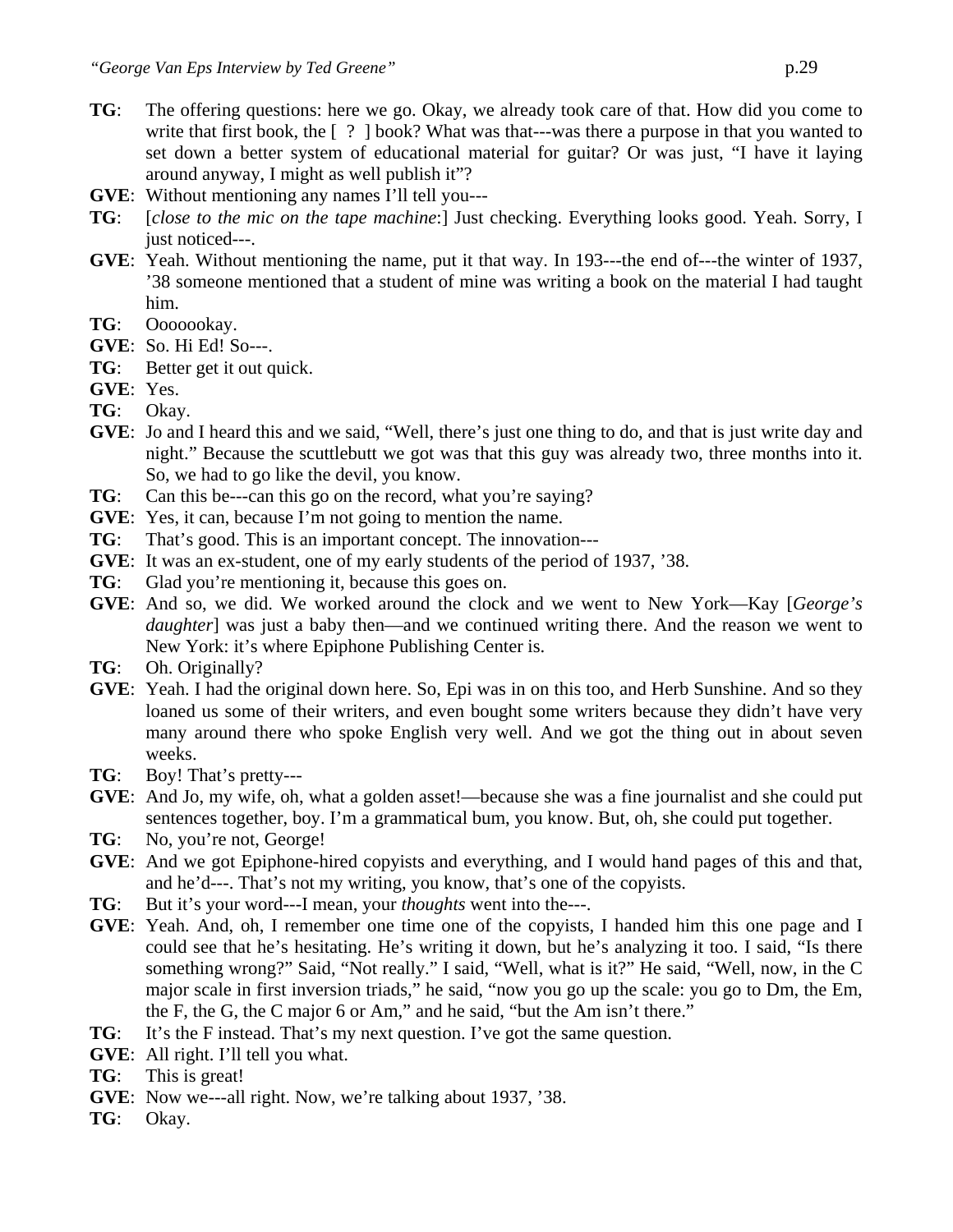- **GVE**: Guitar players were rhythm players at that time.
- **TG**: Right.
- **GVE**: In the big bands. And 99% of them were playing badly voiced chords. "Barbershop chords" we used to call them—where they were all 6-string chords with the---like the big F chord down more---or the E chord. There's only 3 notes in it, actually, the rest are doubles, you know. Yeah. So, I'd been---Allan Reuss and I had been---. I showed Allan some of the voicings too. You know, we'd play a Dm7 with the F major triad---
- **TG**: Top three---.
- **GVE**: Yeah, yeah. And then the D on the 5th string, you know. Instead of a big F chord, you know, or a bad sounding minor. So, the guitar players had trouble at that time playing that F major chord with those fingers. "I'm going to throw that in the scale." Now, if you look in the back of the book---if you look in the back of the book, there's the C scale with the Am in it.
- **TG**: Not in my copy.
- **GVE**: Well, it should be.
- **TG**: Really? After the etude, after the final page?
- **GVE**: No, it's just before that.
- **TG**: Okay, I'll go back and look.
- **GVE**: I think the etude is the last thing in the book.
- **TG**: Yeah. Okay. Then you mean, not quite the---
- **GVE**: Yeah, yeah. But it's just there to show that they're consecutive thirds and---. Of course, the 6th interval is there.
- **TG**: Right.
- **GVE**: It's just that F. You've got a bunch of thirds in there and suddenly here comes a 4th, you know.
- **TG**: It's interesting. Well, my other questions I came here with today, George, they're---you're answering them before I ask them. That's fine.
- **GVE**: But that's the reason for that: to get the---. We didn't expect the book to do anything at all. We were trying to beat this fellow—who will stay nameless—to the punch. Because I had to figure that stuff out, you know. So, I'm about to lose it.
- **TG**: That's right.
- **GVE**: And Epi, he got the copyright [*he snaps fingers*] just like that, you know. Influence. Because Epiphone was a big company then. So, the whole thing was wrapped up in seven weeks.
- **TG**: The big books, the three "biggies"—you say you've been working on them 30, 40 years. Is that correct?
- **GVE**: I've been writing the material for 40 years, yes.
- **TG**: Just collecting it?
- **GVE**: In fact 41 years, because I came across one sheet, or one section of one chapter, that's dated 1940.
- **TG**: Did you plan way back then that this would be---. Did it just start happening and before you knew it---.
- **GVE**: Yes. Yeah, and I've been putting it together little by little. But then Carl Fisher wanted it, Schirmer's wanted it. And don't like either company. Not that I have anything against them, except that they publish *so* much stuff---
- **TG**: It'd get lost, huh?
- **GVE**: ---it would absolutely get lost in the shuffle. And since it's not that important to the general public, and all of their other stuff is—that there's be no way that for any exploitation [ ? ] that. So, Jimmy Webster, who was head of the guitar section at Gretsch---
- **TG**: Right.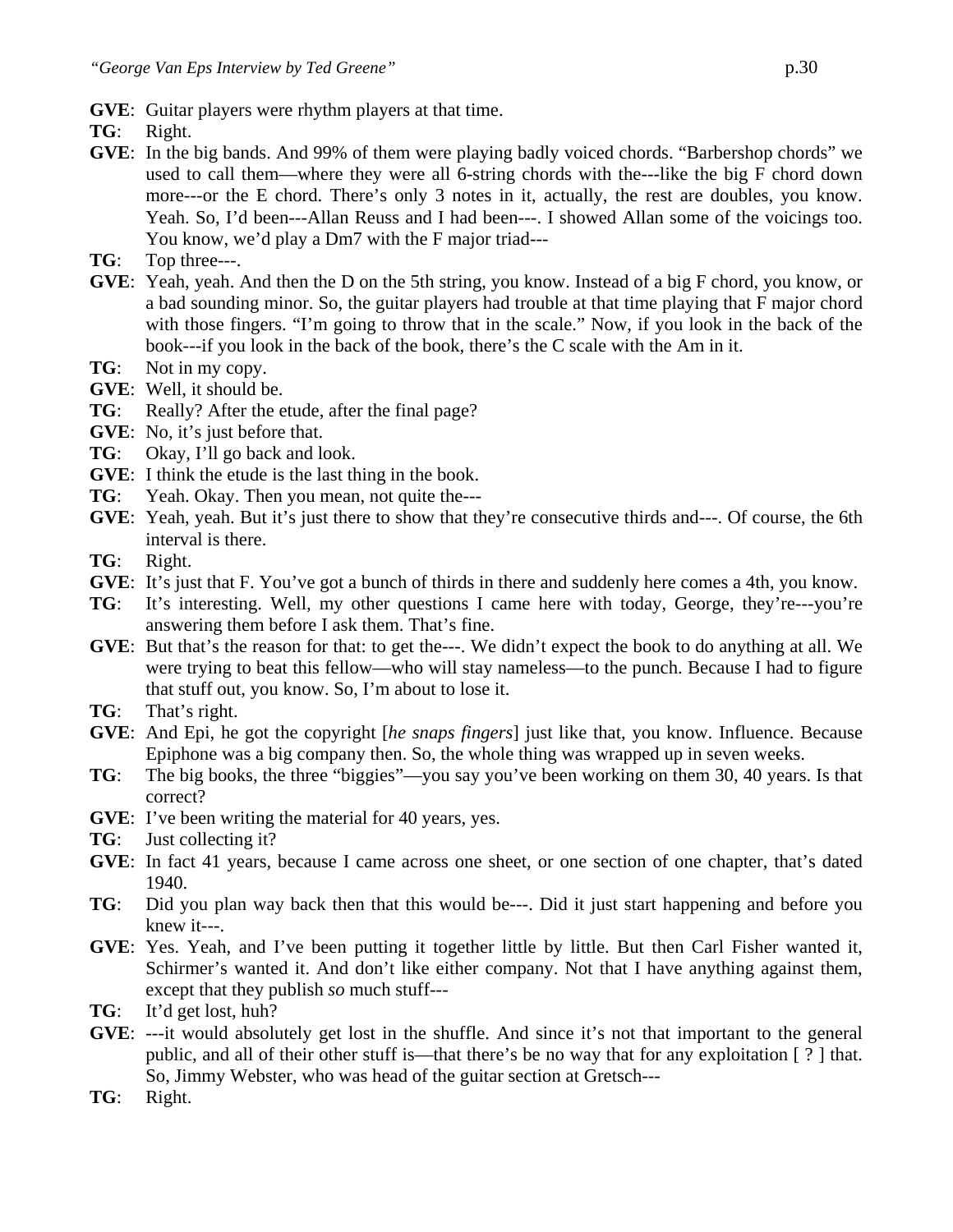- **GVE**: He said, "Look,"—we were doing some tours plugging the 7-string guitar—he said, "there's only one man who can do your stuff justice, and that's Mel Bay." Well, I had met Mel years ago and I had toyed with the idea, but I didn't---. I hadn't seen him in, you know, 30 years. But it so happens that Jimmy and Mel Bay were old, old friends—real buddies, you know. So, Jimmy contacted Mel, and Mel jumped at the chance. He said, "Oh, I'd love to have it." Well, that was 5 1/2 years ago, so that's when I seriously started to put it together. Put it together in book form, and do all the extensions and all that.
- **TG**: [ ? ]
- **GVE**: I can show you some pages, loose manuscript that's still lying in there, where there's just one bar with brackets on it, and that one bar will fill 12 pages.
- **TG**: Because it's an idea. It's a concept.
- **GVE**: Well, after doing the extensions, see.
- **TG**: Right.
- **GVE**: Yeah. And---.
- **TG**: I know what you're saying---
- **GVE:** And so, what I'm doing now---.
- **TG**: ---because books are like that.
- **GVE**: What I'm doing now is doing the extensions, and that's what's taking so much time. If I didn't have to do that I could have the whole thing out in no time. But it's no good without the extensions.
- **TG**: Is it worth all the time to you? Is it satisfying?
- **GVE**: It's---yeah, sure---
- **TG**: Is it a burden to you?
- **GVE**: It's satisfying but, if you'll pardon the vernacular, my real bag is playing. And my brother and I get hysterical. Mel Bay is starting to publish some of my brother's stuff too: his piano concepts, which are similar to these because they're concepts that fit anything, you know, fit any instrument.
- **TG**: I'd like to see them.
- **GVE**: We get---. A couple of months ago we got hysterical. And I told you about it, Ed. We said, "When this---." He's writing like crazy every day too, because Mel Bay bought his stuff and he's contracted. "And when we get all through with this, you know what we're going to do?" This was about 2:00 in the morning and we got a coffeepot going and the room's full of smoke. "You know what we've got to do when we're all through?" And I knew what he was going to say, and he knew what was going through my head. "We're going to sit down and teach ourselves. We've been showing everybody else how to do it, now we're going to try and---." You know.
- **TG**: Play again.
- **GVE**: Yeah, play again. Right.
- **TG**: I've kind of gotten trapped into that myself the last few years.
- **GVE**: I know you have. Sure.
- **TG**: But I haven't done it, but that---it's on a lesser scale to be sure.
- **GVE**: No, no it isn't either.
- **TG**: What's going to be covered in the second volume? Is that the kind of question we should just throw away because, they should just buy the book?
- **GVE**: No, I---that's a---. Wait a minute, umm.
- **TG**: I was just thinking it might entice some more people to buy the book, you know, if they knew what was coming out.
- **GVE**: Well, there's a---. The last chapter in the book is called The Chromatic Concept.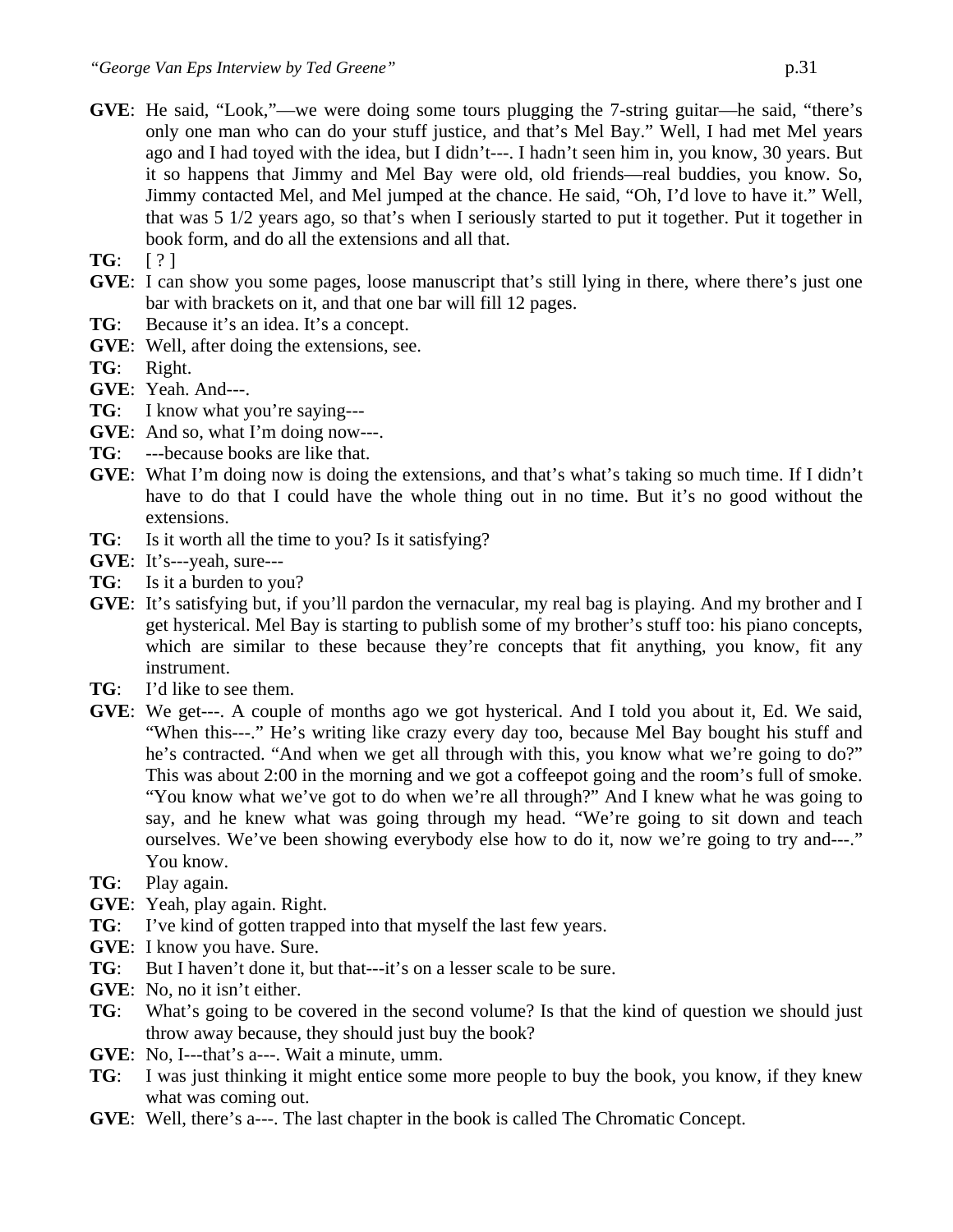- **TG**: In the second volume?
- **GVE**: Yes. That's the one that's being printed now.
- **TG**: Is that going to be out in a few months, would you say?
- **GVE**: It should be out before that. They were going to try and have a few copies at the show, yeah, but they didn't quite make it. But anyway, the Chromatic Concept is---. Well, all the concepts, the chapters that are called "concepts"—there are other concepts all the way through but they're not spotlighted—it's a way of treating---. It's in three keys at the same time, for instance the C scale would be in Cb and C# at the same time.
- **TG**: Using the satellite note principle?
- **GVE**: You remember that. That's one of the chapters in the last, in the third volume.
- **TG**: Again, using vernacular, "Man, everything you showed me made an impression to last."
- **GVE**: So, when they get through—there are 7 chapters in the second book—and when they get to the Chromatic Concept, why, that concept has to be applied to everything in the first volume too.
- **TG**: Oh boy! That's great.
- **GVE**: Yeah. And there are examples here and there of some of the---of little short bits of what's in the first book showing what happens to it when it's put through the chromatic concept. But that's just an appetizer, see. Because I just show enough of it to explain what happens through that thought process. So, that's the 7th chapter. I have to---. I keep changing the location—I'll put it that way—of the chapters until it's finalized. And the second [*volume*] naturally is being printed, so it was finalized. And I changed it so many times I don't remember how I changed it. But I've got it written down here anyway. I'll name off the---. Volume---. No, that's volume three.
- **ED**: That's upcoming.
- **GVE**: Volume two has got to be here someplace.

# [*End of Part 5*]

- **GVE**: Sorry to have to hunt for this.
- **TG**: No, that's quite all right. It gives me time to letter these tapes so when I get home they're not a mish-mash.
- **GVE**: Where is it? I bet it's under one of your magnets. Ed, is it?
- **ED**: What?
- **GVE**: I bet it's under a magnet. There it is. The first chapter is 6 to 1; 1 to 6. Those are the reductions. Then there's an 8 to 1. I've had people say, "Well, why can't you just do it with 10 to 1?" Well, the mechanisms are different. And like I mentioned in the first volume, "Similar is not identical." You know.
- **TG**: It takes a long time for that to sink in, the importance of that.
- **GVE**: Yeah. Oh, the mechanisms are different. It's like I was saying earlier, Ted, that if you're playing something off the top of your head and you choose the wrong mechanisms, you want those lines to continue, and you suddenly find out that you ran out of fingers and the whole-- all signals are off now. You just can't go anyplace.
- **TG**: Yeah.
- **GVE**: So, the 8 to 1 fingering is different than the 6 to 1. The 10 to 3 is different. Now, the fourth chapter is a chapter called, "Divided Voicings."
- **TG**: "Divided Voicings"?
- **GVE**: Yeah. Not only on the strings of the instrument, but in the intervals—divided.
- **TG**: That sounds really fascinating.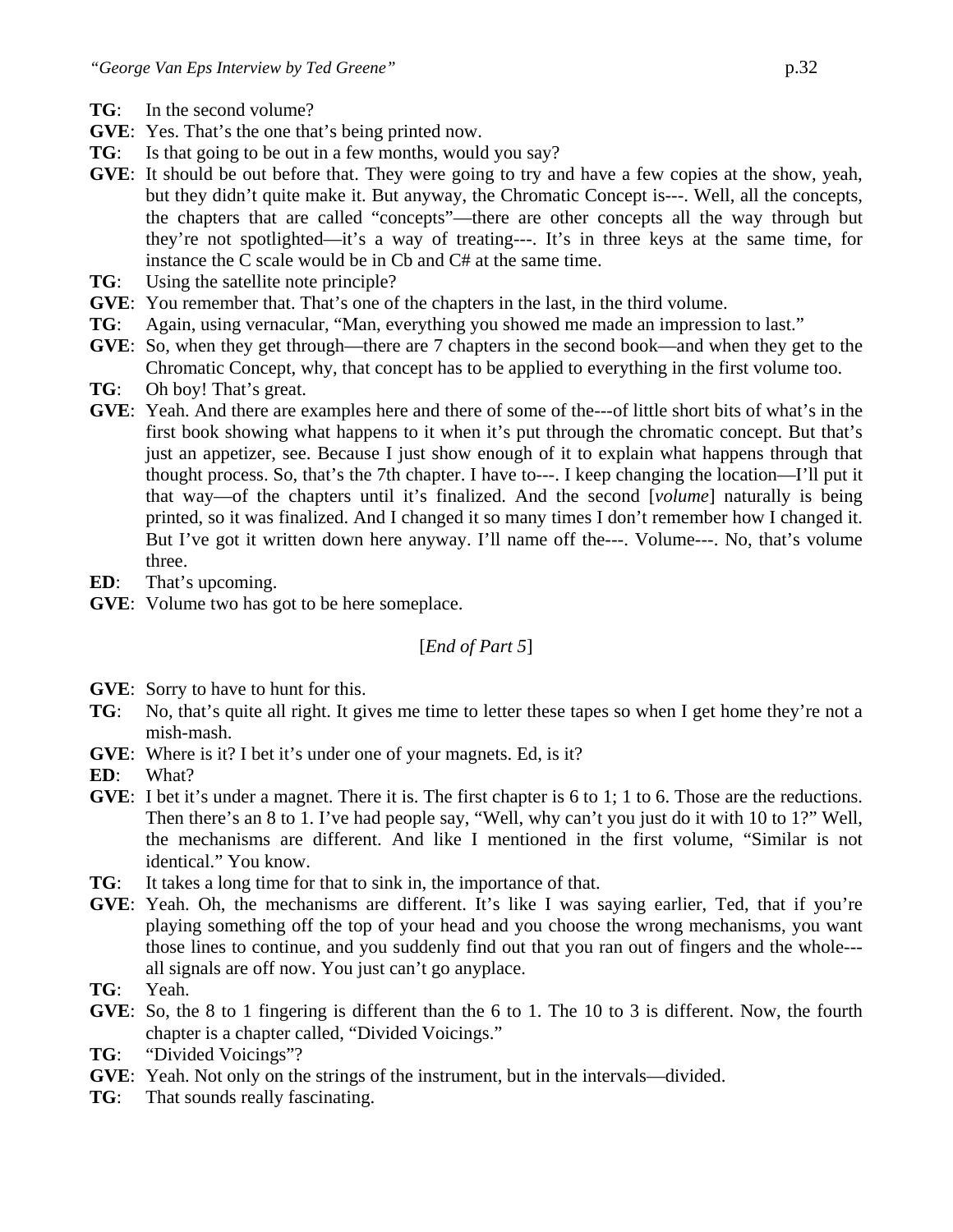- **GVE**: It's all opened up, you know. And that goes through a "song and dance," then there's a 10 to 1 and- $-$ .
- **TG**: Five string [ ? ]
- **GVE**: Yeah, yeah.
- **TG**: I remember you gave me that.
- **GVE**: Then the sixth chapter—10 to 1 is fifth chapter—sixth chapter are Tenths with Inner Line Motion.
- **TG**: That's---ah---
- **GVE**: That's the base. That's the base.
- **TG**: Base, right.
- **GVE**: Yes. That's the minimal amount of motion in the middle—just a "goose eggs" here---
- **TG**: Goose eggs?
- **GVE**: Yeah, right. And the middle note moves up one or moves down one, or whatever.
- **TG**: That seems to be almost one of the hallmarks of your sound, to my ear: tenths with inner stuff moving.
- **GVE**: Yeah. And then the seventh chapter is the Chromatic Concept. And the Chromatic: it's the use of the chromatic scale with two doubles in it, so it actually has---it has 14 steps. It's 15 steps to the octave.
- **TG**: Lost me. [*To Ed*:] You understand that? [*They laugh*]
- **GVE**: The 3rd is repeated, and the 7th is repeated.
- **TG**: We'll have to  $\lceil ? \rceil$ . It's better  $\lceil ? \rceil$ . I want to get---and ask you a few other things so you guys can get your dinner.
- **ED**: Oh, we have time.
- **GVE**: No, I can give you a short demonstration of it.
- **TG**: Well, I'd love to know it, if you have the time.
- **GVE**: I haven't got the fingers---pencil fingers. But you'll see what I mean.
- **ED**: Play a No.2 hard---.
- **TG**: [ ? ] so much work.
- **ED**: [ ? ]
- **GVE**: [*George plays*] The basic.
- **TG**: Right.
- **GVE**: The original scale that you mentioned before, the major scale. All right. The Chromatic Concept applied to the [*he plays major scale*] would be [*he plays a major scale with the Chromatic Concept*]. Now, that's going up.
- **TG**: Filling in all the spaces, yes?
- **GVE**: Yes.
- **TG**: Anything that's not covered---?
- **GVE:** Yes. Going up you're half the time in the key of B, or Cb. We're talking about Cb and C#.
- **TG**: Can I watch you do the first few steps again so I---.
- **GVE**: Now we---but just let me.
- **TG**: Oh, okay. Okay.
- **GVE**: Then we go---we'll backtrack. Remember what you wanted to ask.
- **TG**: Okay.
- **GVE**: Now, going up the scale, every position is approached from a half-tone low and then moved up. Now, going down the scale---
- $TG: Db$
- **GVE**: ---every position is approached a half-tone high, and dropped down into place.
- **TG**: I now understand.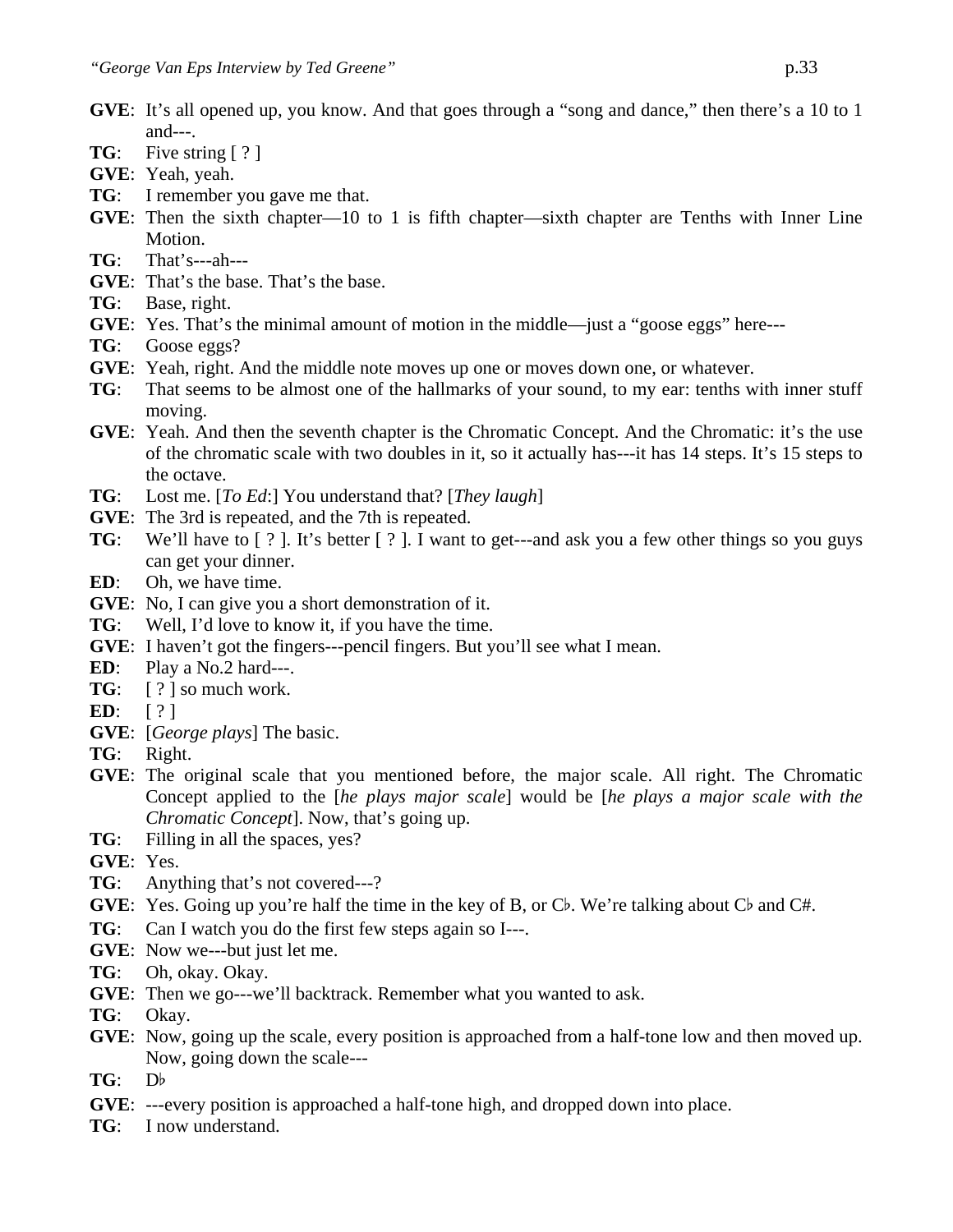- **GVE:** Now, here's what---. I'll do it---. I'll have to do is slowly anyway because I haven't got any fingers. But, I'll play it going up and then coming down. You'll see. [*He plays*]
- **TG**: So the doubling is: first it's E minor is in the key of C. E going up is in the key of B---
- **GVE**: Right.
- **TG**: ---so they're doubled.
- **GVE**: Now [*He plays*] There's the second step. [*He plays*] Right?
- **TG**: Right.
- **GVE**: All right. [*He plays*] There's the third stuff---
- **TG**: Would you---in lieu of the C---
- **GVE**: [*He plays*] And here it is going down. [*He plays*]
- **TG**: Abm, Am, A<sup> $\uparrow$ </sup>7, G7, G<sup> $\uparrow$ </sup>, F, Fm and yeah, yeah. All those nice pretty moves. Yeah. Wow, you really are in B, yeah, or  $C^{\flat}$ .
- **GVE**: [*continues to play*] Now….
- **TG**: That's great stuff. That's like two, three keys at once, right?
- **GVE**: All right. So. One, two, three, four, five, six, seven, eight, nine, ten, eleven, twelve, thirteen, fourteen, fifteen. Well, that's very basic. It's a very basic concept.
- **TG**: It's understandable for---that's---
- **GVE**: But when you get into some of the stuff that we've put it through in the book---. I have---. Ed's seen them. There are two reference sheets: major and minor, and you better have the reference-- -. I'm not you---I'm not---. You don't need it.
- **TG**: No, that's okay. It would be neat to have it.
- **GVE:** Whoever tries to put some of these things through the—they better have the reference sheets handy or they're going to go to the woods! Because especially when you get into the minors. And it's---that was a bad example, but I---
- **TG**: No, that's---no, that's fine.
- **GVE**: Though, you see how the 3rd are repeated and---?
- **TG**: Yeah, yeah. The Em and the E.
- **GVE**: Yeah, so you got---. Your top line is a [*He plays the scale. (Since George's guitar is tuned down a whole step we converted the notes to concert pitch for the sake of this discussion.*)]:
- C, C#, D, D#, E, E, F, F#, G, G#, A, A#, B, B, C. That's what makes 14, yeah.
- **TG**: That makes sense. It sounded pretty cool.
- **GVE**: But--.
- **TG**: George, your playing has a tremendous identity to it, meaning, one can hear you play and just after a few notes people know that it's you. I don't know how to phrase this. Words sometimes don't do justice to matters related to music, but how would you describe your playing and your style, your style? Is it the "lap piano"? Are there other ways you think of it? Does that sum it up for you, the "lap piano," the piano style, pianistic style?
- **GVE**: Yes. Yeah, I'm a frustrated bass player and piano player, so that's---. When I made that remark to Alan De Mause four years ago, he asked me the same question. And I said, "Well, to me it's a lap piano."
- **TG**: This is nice: "George Van Eps did not actually *invent* unaccompanied solo jazz guitar—it just seems that living legends have a way of standing for all it went before." Very well said.
- **GVE**: Have you ever heard him play, Ted?
- **TG**: No. He's a fine player?
- **GVE**: Oh, yeah. Excellent.
- **TG**: I'll have to get this book [Solo Jazz Guitar*, by Alan De Mause*]. It's nice---Joe Pass. My God, he's got me in here too!
- **GVE**: Sure has. That's what I was hoping, you'd crack it a little further. [*he laughs*] Yeah.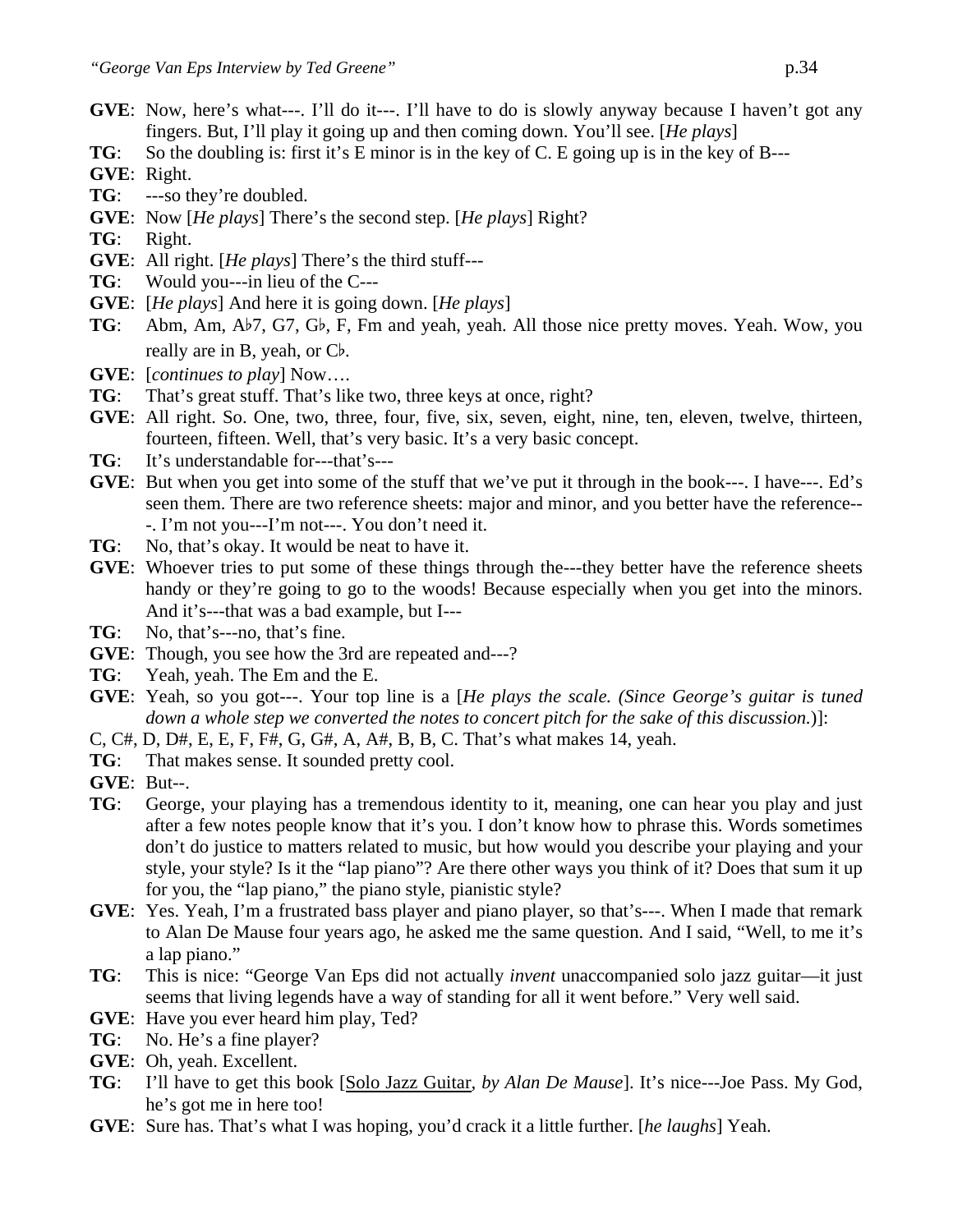- **TG**: That's so nice of him.
- **GVE**: Yeah, I thought you'd get a kick out of that, Ted. I'd give you that except he sent it---
- **TG**: Oh no, I should support it. Again, royalties. I should give him his due.
- **GVE**: Yeah. Oh, bless you. Yeah.
- **TG**: "Ted was directly influenced by George Van Eps." Thank you for getting something straight!
- **GVE**: What's that say?
- **TG**: It says, "Like so many jazz fingerstyle players, Ted was directly influenced by George Van Eps." That's nice. It's nice that he was aware of that, you know, I mean.
- **GVE**: Yeah.
- **TG**: Someone told me that like, "Man, did Lenny Breau learn those harmonics from you?" I said, "Man, you got it backwards!" You know, I mean. It's like people getting--- [*They laugh*] "Boy, he sounds like you, Ted." No. So.
- **GVE**: That's a nice compliment, though, you know it, Ted?
- **TG**: I'm aware---
- **GVE**: "Did Lenny get the harmonics from you." That's---
- **TG**: Of course, it's nice.
- **GVE**: Sure. Because you know the way it's meant.
- **TG**: Yeah, that's true. I don't really take offense. I don't come off as an angry guy about stuff like that.
- **GVE**: No, you can't.
- **TG**: I just feel better when people understand.
- **GVE**: Well, you---. I know. Well, you're honest. You want to set the record straight.
- **TG**: Yeah, I think so. I think I like to keep---.
- **GVE**: And, yeah.
- **ED**: Better than some.
- **GVE**: Oh boy!
- **TG**: One highly respected blues guitarist, Michael Bloomfield, has called your music "romantic." Says it has heart, has soul. Do you think of it in this way? Do you strive for anything akin to these qualities in your music?
- **GVE**: No, I just want it to sound a certain way. That doesn't go through my mind.

**TG**: Okay.

- **GVE**: Ah, with one exception: I have written a couple of things that were aimed at a certain mood.
- **TG**: Love themes and lullabies and such.
- **GVE**: Yeah, that's right.

**TG**: Okay.

- **GVE**: That's "Scott's Lullaby." I wrote---. He wasn't even a day old when I wrote that. It's not the greatest piece of music ever written by far, but the whole thing was written in less than a halfhour.
- **TG**: It's a charming piece. In fact, it was the piece that made me decide I should come an study with you.
- **GVE**: Really?

**TG**: Oh yeah.

- **GVE**: Well, it was highly inspired.
- **TG**: It called me. I was sitting there at Donte's that one night and I heard that piece. I said, "I'm calling this guy up."
- **GVE**: Well, it was a very emotional period, you know. My first grandson.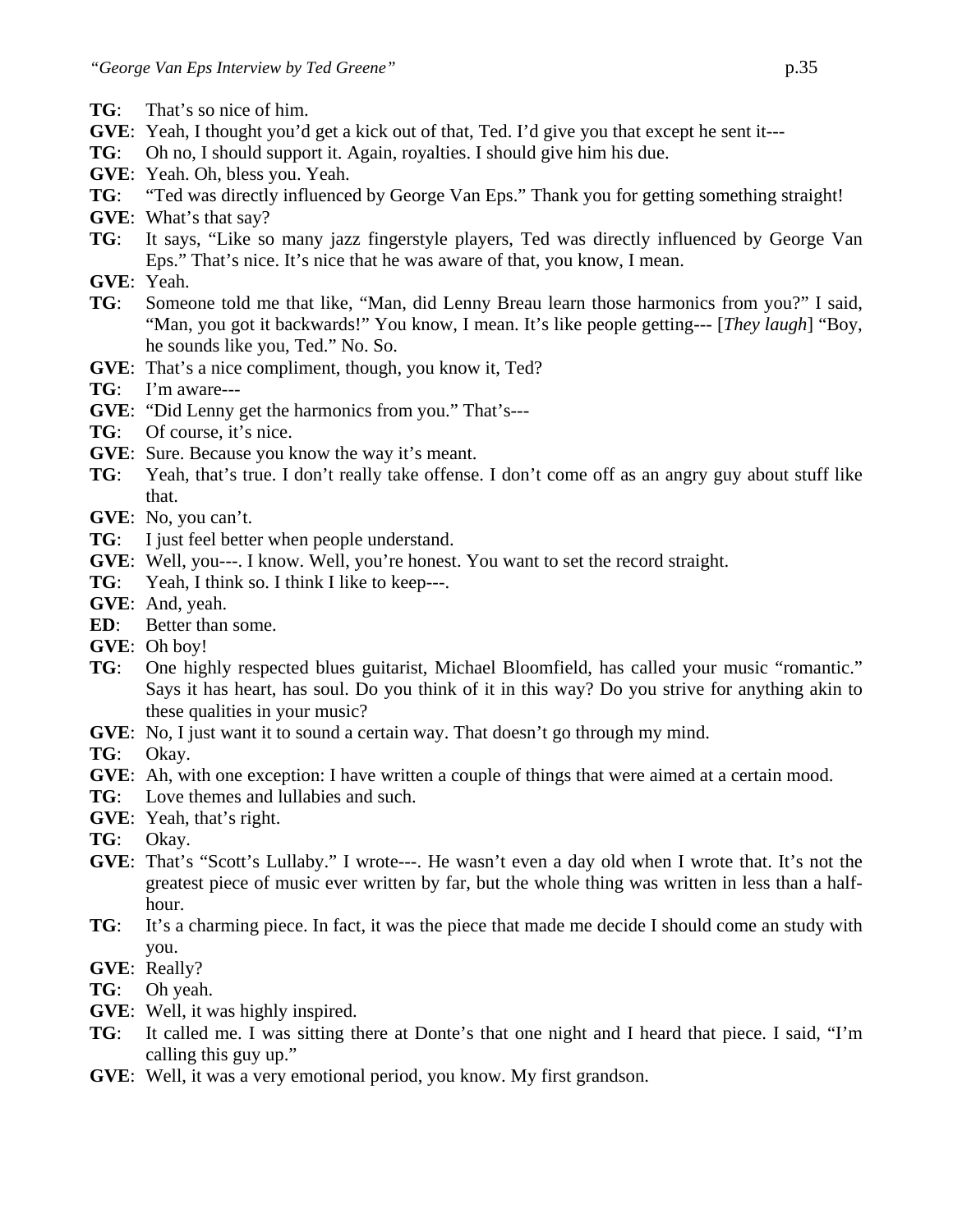- **TG**: Getting to composing, since you mentioned that: I have some questions on that. You have composed many lovely pieces, and as---. Did these happen as you were improvising or did you set out to compose often? Or both a number of both types of things?
- **GVE**: Only one happened that way, and that was a tune years ago that my brother John and I wrote called---
- **TG**: "Stop, Look, and Listen"?
- **GVE**: "Stop, Look, and Listen." Yes. And that tune wasn't written; it happened. We were at Bob Haggart's house in Great Neck, Long Island, and Bob had one of the first home recording machines. It was put out by Victor, by RCA. And it recorded on an aluminum disk. I don't know if you've ever seen.
- **TG**: No, I've just heard of things---.
- **GVE**: The quality was awful, but it did record. And you had to play them back with a cactus needle.
- **TG**: A cactus needle. Is that for real?
- **GVE**: Yeah, right.
- **TG**: Wow.
- **GVE**: Yeah. And so, Bob wanted to test this thing out. John had his tenor and I had the guitar with me, so we unpacked the instruments. "What will we play?" Oh, you know what happens. You never can think of a tune to play in the spur of the moment, you know, because you know ten million tunes and why go through that. So John's saying, "Well, how about this tune?" and "How about that tune?" No. So Bob said, "Well, why---. Just play something." So I said, "Okay John. I'll just play an introduction in F and here we go." So, that's what happened.
- **TG**: That's amazing.
- **GVE**: I played---. It's a ditty. It's really not a tune.
- **TG**: I like it. No, it's nice.
- **GVE**: But it has a dissonance in it that at that time one wouldn't have thought of, because it wasn't popular to rub things together that badly. That C against the G7.
- **TG**: I haven't analyzed it yet, but I---. It's a catchy little theme. I was listening to it. It's on that second Capital album again. [*George Van Eps' Seven String Guitar*]
- **GVE**: Well, you've got a C on top, you know, and a B-natural under it, you know.
- **TG**: Oh, gee. And that---.
- **GVE**: Yeah, in the G7.
- **TG**: Yeah. That works out---.
- **GVE**: So, we played two choruses of it, and then of course the record that through. Because it was only a---it wasn't a 10" record, it was only one of those little ones. Haggart's still got it.
- **TG**: George?
- **GVE**: So, we wanted---. So we buttoned the thing off and them played and then played it back. And we decided, "Hey, that's kind of unusual with that chromatic bass line and that C standing out against the G7 chord with the B-natural in the bass." So---.
- **TG**: So that one happened just off-the-cuff?

**GVE**: Yeah.

- **TG**: But the other times you've sat down, because you've said---.
- **GVE**: So we put it down on paper.
- **TG**: Generally, you've say---. When you have composed, you said, "I'm going to compose a piece here," and you've worked at it through mainly musical means, as opposed to the times, you say, when you've tried to create the mood.
- **GVE**: Well, most of the tunes come from just noodling, just improvising.
- **TG**: And then you develop it from there, right?
- **GVE**: Yeah.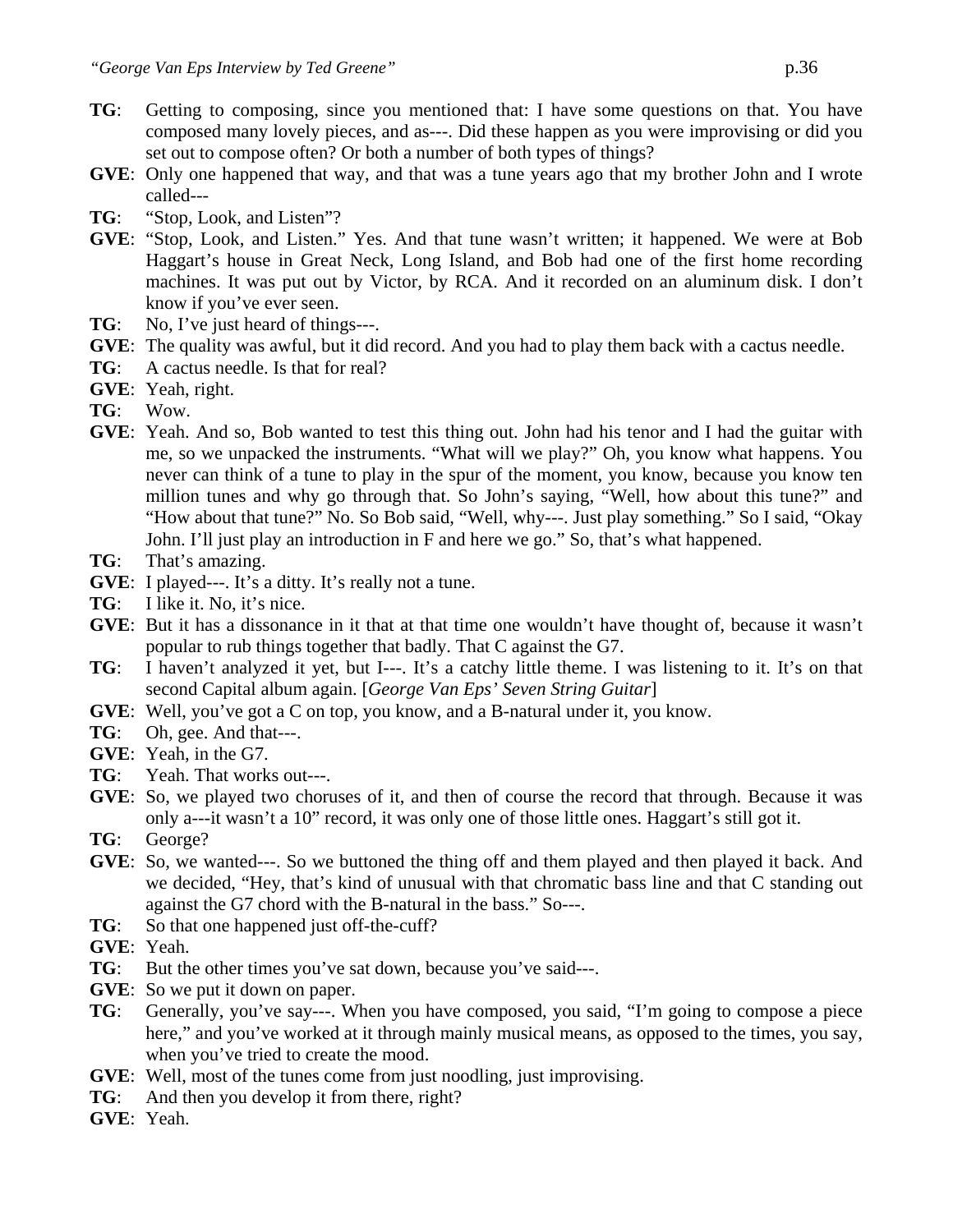- **TG**: When you do try to create a mood—like say the "Lullaby"—is it something like, "These are my lullaby colors" and you draw on those? Do you have certain---. Is it just---is it stored away moods and colors?
- **GVE**: No. I was influenced---. The reason it has an Irish lullaby---it's a little Irish Mick piece, you know. And when I saw his face through the glass in the hospital, well, he had the most Irish little Mick face I ever saw in my life. So I went home and I---that's what came out.
- **TG**: You just---
- **GVE**: Yeah, and I think in that 30 or 40 minutes it took to write, I think I only changed two notes in it, you know. It just came out. But I had a good picture to go by, you know. And it's got that "taddle-ta, taddle-ta, taddle-ta-ta," you know.
- **TG**: Yeah, it sure does.
- **GVE**: "Nana-ne, nana-na, nan, na-na," you know.
- **TG**: It's got a beautiful sound to it. And it really did catch my ear, I've always remembered that. In fact, you showed me how to play it once. I still got the piece of paper written out.
- **GVE**: Have you?
- **TG**: Yep. Okay.
- **GVE**: What a memory is that! I had forgotten that.
- **TG**: George, is your music "jazz"? I mean, what does that word mean to you? Is your music---?
- **GVE**: Barney [*Kessel*] says no. And Barney's the top authority. No. [*he laughs*]
- **TG**: What does he say?
- **GVE:** He said, "You don't play jazz." I said, "Barney---."
- **TG**: He says---. Barney calls you a lot of beautiful adjectives, amongst which he inserts the word "traditional," whatever that means.
- **GVE**: Yeah.
- **TG**: Whatever that means. I don't know what traditional means anymore. Do you think of your music as jazz?
- **GVE**: I never heard that "traditional" before, but I can understand Barney using it.
- **TG**: He didn't mean that in a---.
- **GVE**: I can't type it. I don't know.
- **TG**: Okay then.
- **GVE**: I really---. Ted, I don't know what I play.
- **TG**: What does the word "jazz" mean to you? When people talk of the word jazz, does it mean---is there a way to---?
- **GVE**: Well, jazz to me is playing something in a definite time signature with a different inflection than just the straight notes a coupled with—and this is all while improvising. Now, I don't mean by that jazz can't be put down on paper, because it has been. But in concept, jazz is improvisation in its highest form.
- **TG**: Okay.
- **GVE**: The only thing is, you're keeping time.
- **TG**: That makes sense. Even when you're playing rubato there's an implicit time, yes?
- **GVE**: Yeah, there can be a hint, an inflection, more or less.
- **TG**: Your arrangement—excuse me—your arrangement of "Lover" seems to be bordering in that. Whenever I—when I was working with, you know, transcribing it—there's time throughout---.
- **GVE**: It's got one foot in the classic field and one foot in the jazz field.
- **TG**: Which to me is the best. That's the highest.
- **GVE**: Yeah. It's both of them.
- **TG**: What about the lifestyle of---that made jazz musicians chose in the, let's say, in traditionally, you know, the hard drugs, the heavy alcohol and all that? Is there---was there a connection in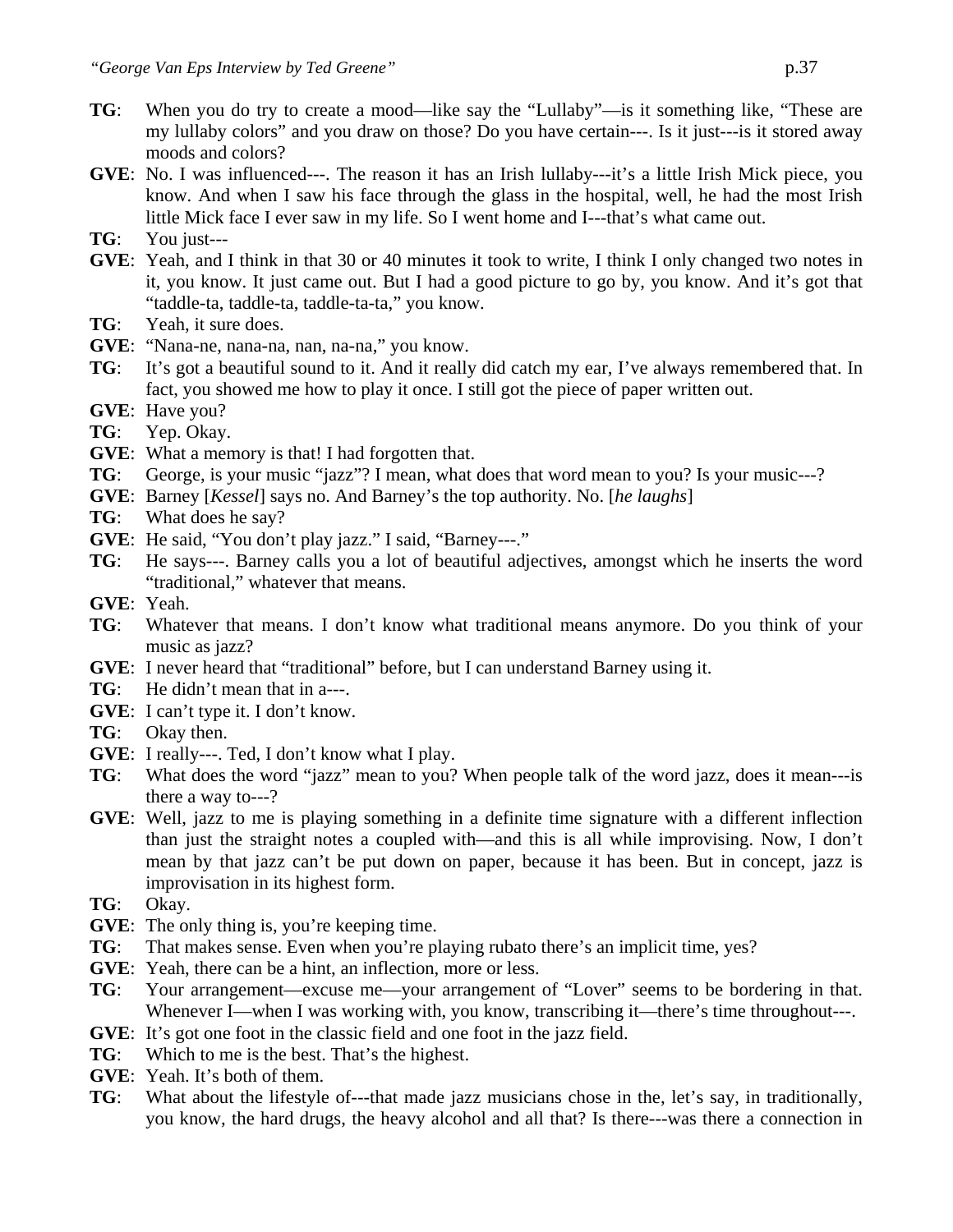your mind between the music and that situation? Or was it a phenomena of the cultural and circumstantial things? Was somehow the music a breeding ground for any of that?

- **GVE**: Oh, that's a complicated question. But I think I know what you're getting at. Now, I have to go way back to when I first started playing, and some of the guys would have—they called them "reefers" back then, you know, nobody used the word marijuana. And one of my earliest recollections—I think this will give you, shed some light on it—one of my earliest recollections was one of the fellas was smoking, and I asked him why he did it. And he said, "It slows down time." He said, "I have more time to think." And I rolled that around for a while. I've never tried the stuff, see, because the only high I need is in the work, you know. I'm an egotist enough to be still excited about the potential, you know. I don't want to deaden that.
- **TG**: I'm going to just insert—and I don't mean to be rude—I just want to insert this because I feel it will help instead of me asking you separately, it just will be part and parcel of what you're saying. The question was going to be: how did you avoid all this misery of getting involved with all this? In a sense, you've answered it. Now, maybe you'll---if there's something else that you could---that comes out of it---.
- **GVE**: I didn't like what I saw; I didn't like what I heard. When they got on weed their playing suffered. The quality of what they played suffered. Maybe they could play more notes, maybe they had more time, but the quality, the thought-line changed. Their brain was a little dull. I didn't like that. And the most important thing was that so many of them used the weed, used marijuana—it became a stepping stone. And finally that didn't […?...], so they'd start to mainline. And some got on heroine and whatnot. And I turned into a very bad picture. And these were---a lot of these were very good players.
- **TG**: And---excuse me, and many of them thought that---still in their mind contended that they sounded good or even better, right?
- **GVE**: Yes.
- **TG**: It deluded them that---.
- **GVE**: Right. And there are still some young people—and still some of the stupid old ones too—that are doing it. But they don't realize what's happening. Because we did a---we made an experiment one time. We recorded a guy that was stoned out of his skull. And he was a good tenor saxophone player. We recorded him one night, and we played it back for him the following day. And you know what his first words were?
- **TG**: "Who's that?"
- **GVE**: "Who in the hell is that bum?" We said, "That was you last night when you were stoned out of your skull."
- **TG**: Interesting.
- **GVE**: And he didn't believe it.
- **TG**: And the music being the breeding grounds factor. I mean, that was just---it became fashionable for musicians, they thought to do it. That's all that was about, or?
- **GVE**: Yeah. And of course, Ted, you can't disassociate showbiz from the music business. And a lot of the theatre, people that trod the boards, you know, actors and actresses—being under tension all the time, they would pop pills and try to dull the pain a little bit. And it spilled over into the music world eventually. But this was back in the 1800's when it started, see.
- **TG**: But you loved what was going on for you so much, at least enough, so that if there was a lot of pressure, say, in your life, it wasn't---. You said, "Hey, look, it's not worth it."
- **GVE**: No, it wasn't worth it. And see, I was still a kid then. And I was---for one thing, I was cowardly: I was afraid of it.
- **TG**: Well, that's good.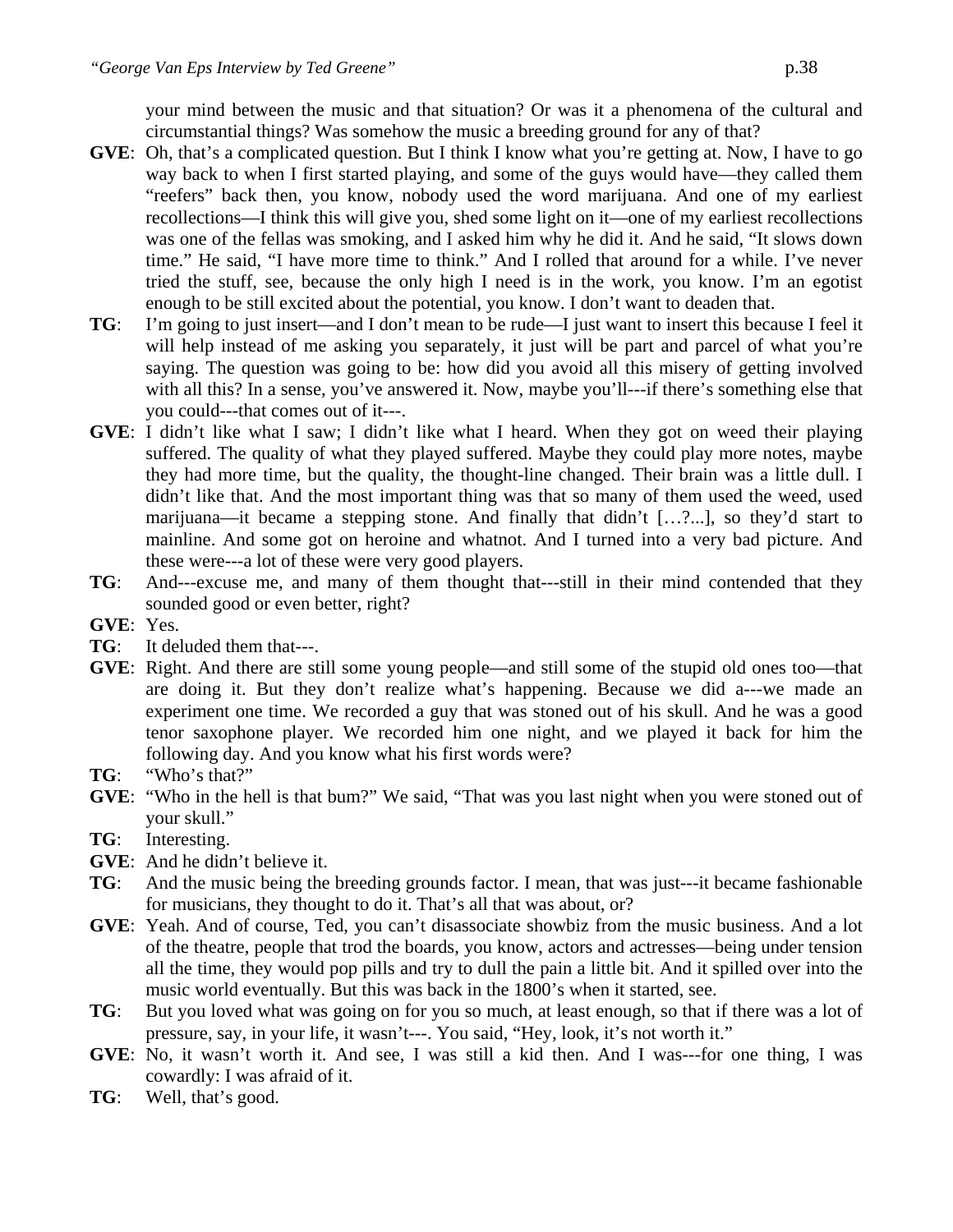- **GVE**: It was one time it was good to be a coward. Yeah. Because I'd see how they---I noticed a character change. There is. Whereas the guys that boozed a little bit, there wasn't a character change. Once in a while you'd get a nasty drunk, you know.
- **TG**: Right.
- **GVE**: Or like Sterling Bose, the trumpet player: he only needed three drinks and start crying. But he was never nasty.

#### [*End of Part 6*]

- **TG**: It was good to hear your comments on that.
- **GVE**: Yes. Well, Ted, like I said, I just didn't like what I saw. And I was, at that time, I was trying to make my brain more efficient, not duller.
- **TG**: Makes a lot of sense.
- **GVE**: Yeah.
- **TG**: Okay. This may seem like an off-the-wall question, but it seems like it might be nice in the article: what thrills you in music, or about music?
- **GVE**: Anything that's good. I don't care what instrument it is, as long as it's well-played. If it has meaning.
- **TG**: When you listen to music are you usually analyzing it as it goes? Or do you kind of shut off that part of the mind and let the feelings take you where they want?
- **GVE**: Ed will tell you. This ties in, Ted, with the question you asked earlier about do I visualize numbered notation or lettered notation. No, when I'm playing, I don't. When I'm listening, I analyze. I analyze what I'm listening to. And I wish I didn't do that because a lot of times it's upsetting. Because if I hear something bad I analyze that too. And that's upsetting, you know. That's sort of double punishment. You know, listening to it, now you got to analyze it too! [*They laugh*]
- **TG**: Have you reached a point where you can identify almost anything you hear?
- **GVE**: Oh, I wouldn't say that. No, no.
- **TG**: But say from a guitarist: when you hear guitarists, basically, you visualize---you can see those shapes.
- **GVE**: Oh yeah. Oh yes. I thought you meant like a symphony.
- **TG**: I did, actually, then I brought it down after you said no.
- **GVE**: Yeah. Well, I've had my ear fooled and that can happen to anybody, I like to think. Because now, what I'm getting at by that remark was that in the blockouts section at the end of the very first volume [*of Harmonic Mechanisms for Guitar*], if you play some of those blockouts—I've made mention of it in there—that there will be an audio illusion. Because you'll think the bass line didn't move chromatically, and it did because something upstairs going on created an illusion, a mirage, and it made the bass like sound like it stood still. Yet it moved two half tones.
- **TG**: That's it.
- **GVE**: So, in that sense, Ted, I've listened to some symphony scores and things like that where my ears have been fooled, and I have to play it again. And then really try to "test-tube" it, you know. And sometimes play it three, four times before you really find out what goes on. But that doesn't happen very often. But I've been fooled, absolutely. I think that happens to everybody at some time.
- **TG**: That stands to reason. But […?...]. What would you advise other musicians to be attuned to when they listen? For [*example*] the readers of the magazine, so to speak, I mean. What---. So many people really don't listen intelligently, you know, and maybe---.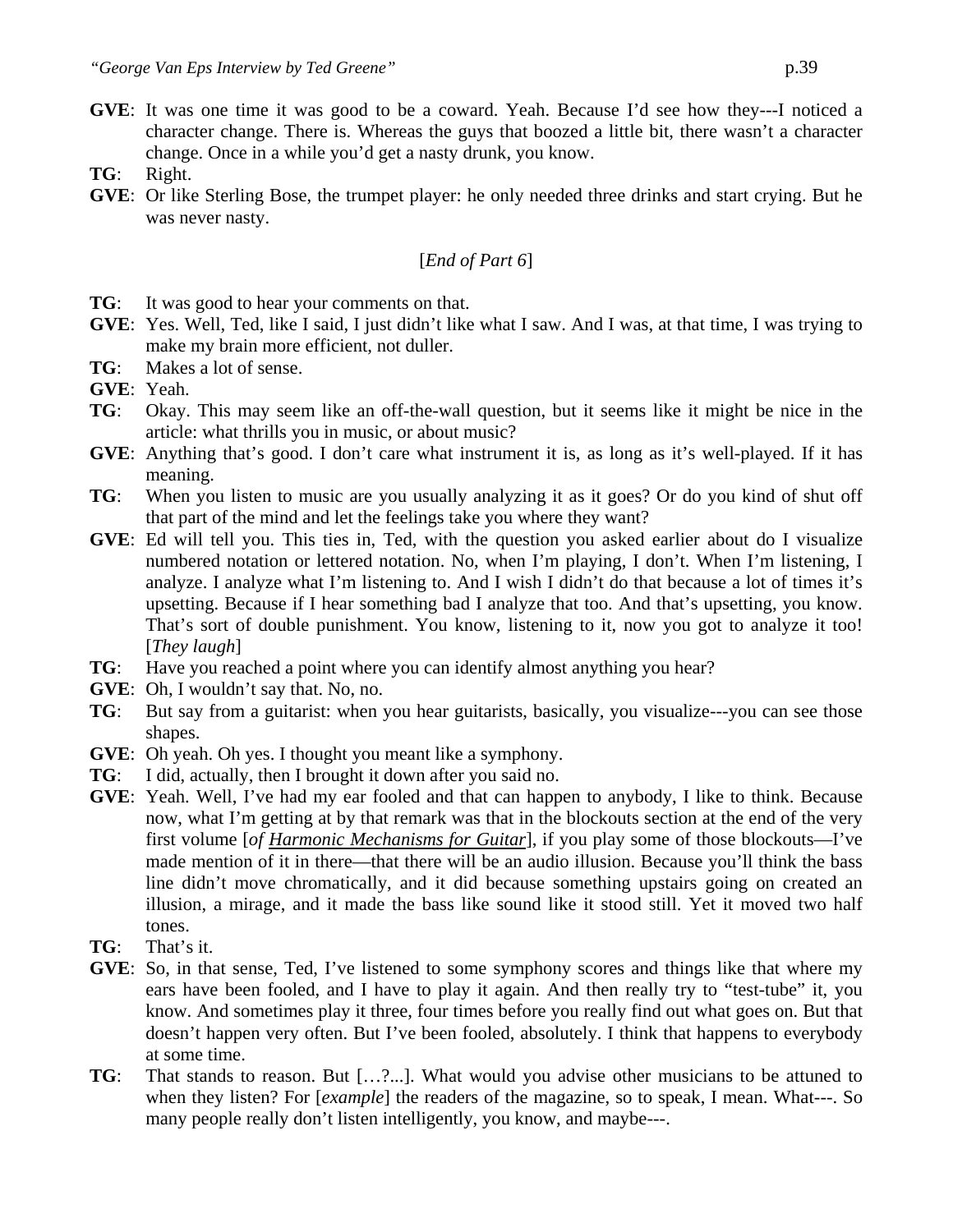- **GVE**: I don't think they should analyze it. I wish I didn't have to, but it's embedded.
- **TG**: You don't feel that helps you to improve? Maybe it helps to analyze it.
- **GVE**: Maybe it does, but it's also tiring. Because sometimes you just like to sit back and listen to the marvelous---be bathed in the sounds and the colors that are flowing around your body. The tonal---.
- **TG**: You can't shut that off, though, huh?

**GVE**: No.

- **TG**: Oh my!
- **GVE**: I haven't been able to. But you know, Ted, in all honesty, I'm afraid to try and shut it off because I worked a long time to—not to acquire it, but to nurture it, you know, and to amplify it. And so I'm afraid if I try to---. I'm afraid of losing it, I guess. That's a good---. And so if I work at losing it I know I can, you know because, you know: mind over matter. You know, you can almost erase anything you want if you work hard enough at it mentally. But I think I'm a little cowardly on that. I'm afraid to lose it because it sort-of appeared out of the blue and then I nurtured it from there, and tried to develop it and keep it going, amplify it.
- **TG**: Do you have any favorite composers? Or is it---just so all over so many and it's just---
- **GVE**: Oh, gee. I---
- **TG**: That's---. Okay, we'll leave that.
- **GVE**: Yeah, Ted, I---. Naturally we have some pets we like, but I like so many I wouldn't want to offend anybody or leave anybody out, you know, anybody still living.
- **TG**: What do you listen to these days? All forms or music, or just specific types of things. I mean---. Let me rephrase that. In what areas does your listening tastes---do your listening tastes lie, if you even have time to listen these days, you're such a busy fellow.?
- **GVE**: Well, let me see, Ted. I can give you an example. The other night Kay and I played a whole symphony of---. We played a symphonic album, then we played a [*Count*] Basie album, and then we played a Bill Evans album. I love Bill.
- **TG**: Bill Evans. Is he something!
- **GVE**: Oh yeah. Marvelous harmonic sense.
- **TG**: Can you follow him? I cannot always follow what he's doing. Is that difficult for you, or is that---?
- **GVE**: Yeah. Now, I enjoy following him, because of the inventiveness and that he's so adroit. I played some of Bill Evans for Ed one night. You enjoyed it, didn't you?
- **TG**: He's on almost a plan that's far above most musicians, intellectually, I feel.
- **GVE**: Yes, and yet it so full of surprises, but it's so tasteful too. And it's logical after you break it down.
- **TG**: Talk about inner voices and conversations!
- **GVE**: Full of surprises, yeah. Now there's a man who thinks in all keys.
- **TG**: Yeah, I've noticed that. He plays in---at least for a home key, as far as where he starts a song it's---.
- **GVE**: Yeah.
- **TG**: Future plans: you're going to be playing again, yes?
- **GVE**: Yeah, definitely.
- **TG:** Would you say within the next few years? Because it's not going to take you---.
- **GVE**: As soon as I finish this third volume.
- **TG**: Another year maybe? Is that---?
- **GVE**: Well, that's safe. Yeah. I'm going to try to do it sooner than that. But there are record companies that want albums.
- **TG**: Well, that's heartening.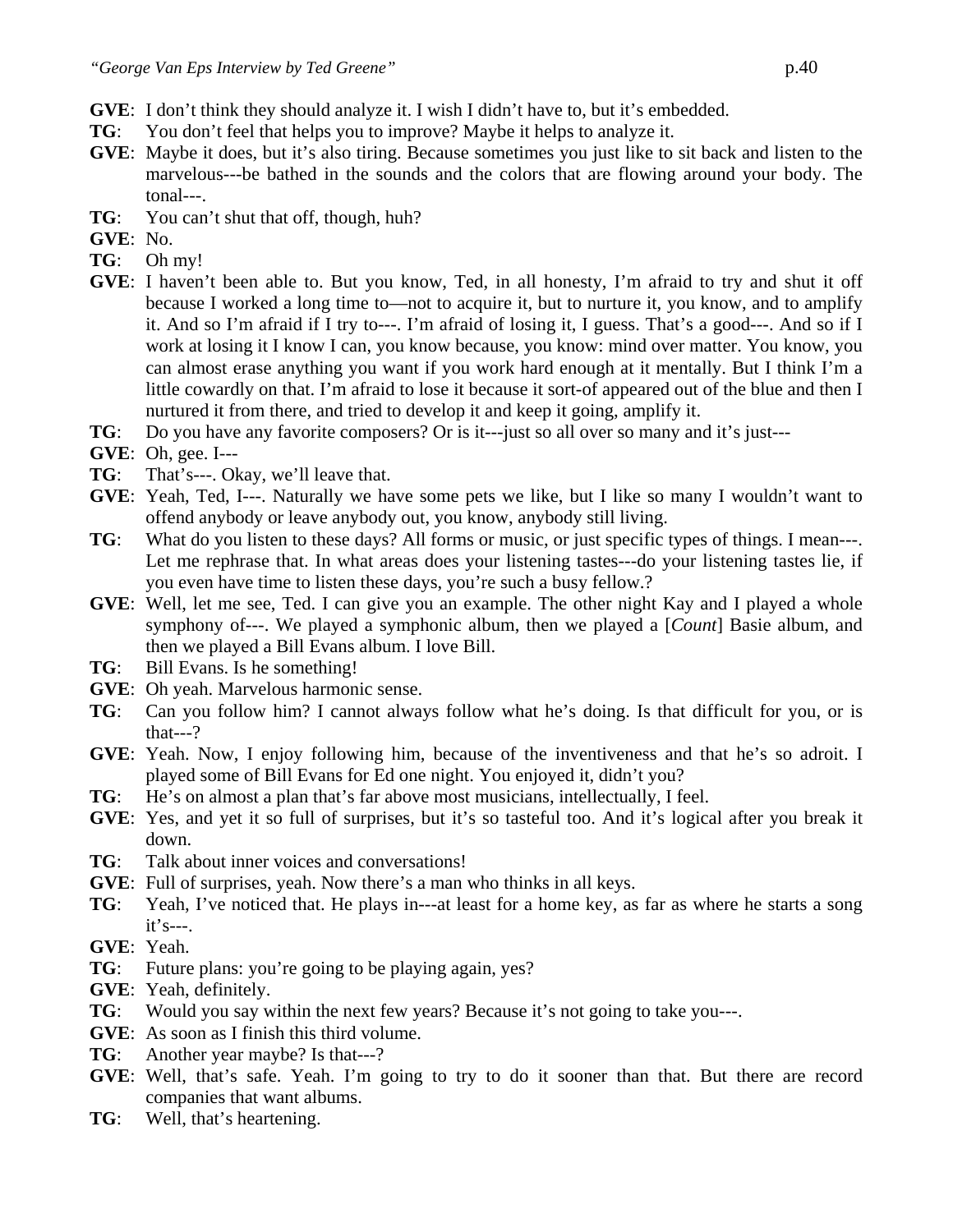- **GVE**: Yeah. And some concert tours. So I'm just---I want to get back to it, because I've been holding those Blackman pencils so long that after I finish this I don't want to see a Blackman pencil for a long time. [*They laugh*]
- **TG**: I don't blame you.
- **GVE**: I have some letters here, Ted, where somebody said, "After you finish the book,"—this was a reply to the original letter that stated I'm not going to write after I finish the third volume, I'm not going to sit down and start writing out some solos immediately. So, this ties in with what you brought over here.
- **TG**: Oh, I see. Well, I'll be glad to do that. It's worth my time.
- **GVE**: Yeah, but I don't mean just for the fun of it, you know.
- **TG**: No. Either way.
- **GVE**: Mel---I know Mel [*Bay*] would be interested in that. Because they are some of the mechanisms under working conditions.
- **TG**: Oh yeah, I had---I wanted to ask you. So, I went through the book recently. I'm almost just going to read this, because it says it better than I could probably---. It was a whole chain of thought last night as I was going through.
- **GVE**: Uh-huh.
- **TG**: I went through the book recently paying careful attention to your instructions instead of skimming as I had done earlier. I was astonished—I mean that—I was astonished by the wellarranged planning and totality of the fingering system. It seems that virtually every physical hazard in the left hand, that while my face[?] has been challenged head-on. And skipping a few other things which I---. It seemed---. I ended up feeling that the fingering principles themselves, just that, were in one sense the essence of the whole book. That it's being illustrated through harmonic principles, but the fingerings are what---. I don't know; I was just struck by that. Is that---?
- **GVE**: Yeah. Those are the physical mechanisms.
- **TG**: That---. Did it---. Does it seem like that to you?
- **GVE**: Yes, yes. Because they open the door to---release the mind to become more inventive.
- **TG**: That's fascinating.
- **GVE**: Because of the dark areas—what used to be the dark areas—are no longer dark anymore. They let a little light in there. And it's like we were saying earlier, as the technique goes up and the ability to produce, so do the ideas.
- **TG**: Makes total sense. Just taking the simple harmonized scales in the first part of the book, each exercise has new fingering challenges from the previous one. How did you keep track of all this? To thin, "Well, now I've got to put this mechanism here---."
- **GVE**: [*They laugh*] I can read it. No---.
- **TG**: It's such an enormous amount of information. Was it one of those---was it a feat of memory? Or was it check and recheck, enormously tedious---?
- **GVE**: Now, since you asked that, Ted, I'm going to go back to something I said earlier about all the writings surfaces. Ed's been in here when there's been 50 sometimes 60 sheets of music. When this is cleared off, individual pages—this is how I kept track of them. It was very difficult.
- **TG**: That's amazing.
- **GVE**: Because when I'd write one page over here, I've got to go over and check did I---.
- **TG**: "Did that fingering---?"
- **GVE**: Yes. "Is that redundant, or---?" Then I'd find a redundancy, what I thought was a redundancy, "Oh yes, I did it." Then I'd get halfway back to the desk and I'd come back—something made me come back—then I found out why I did it. Because I read a couple of bars further, and the reason for it being down twice was that the first time it was done in a short form, and over here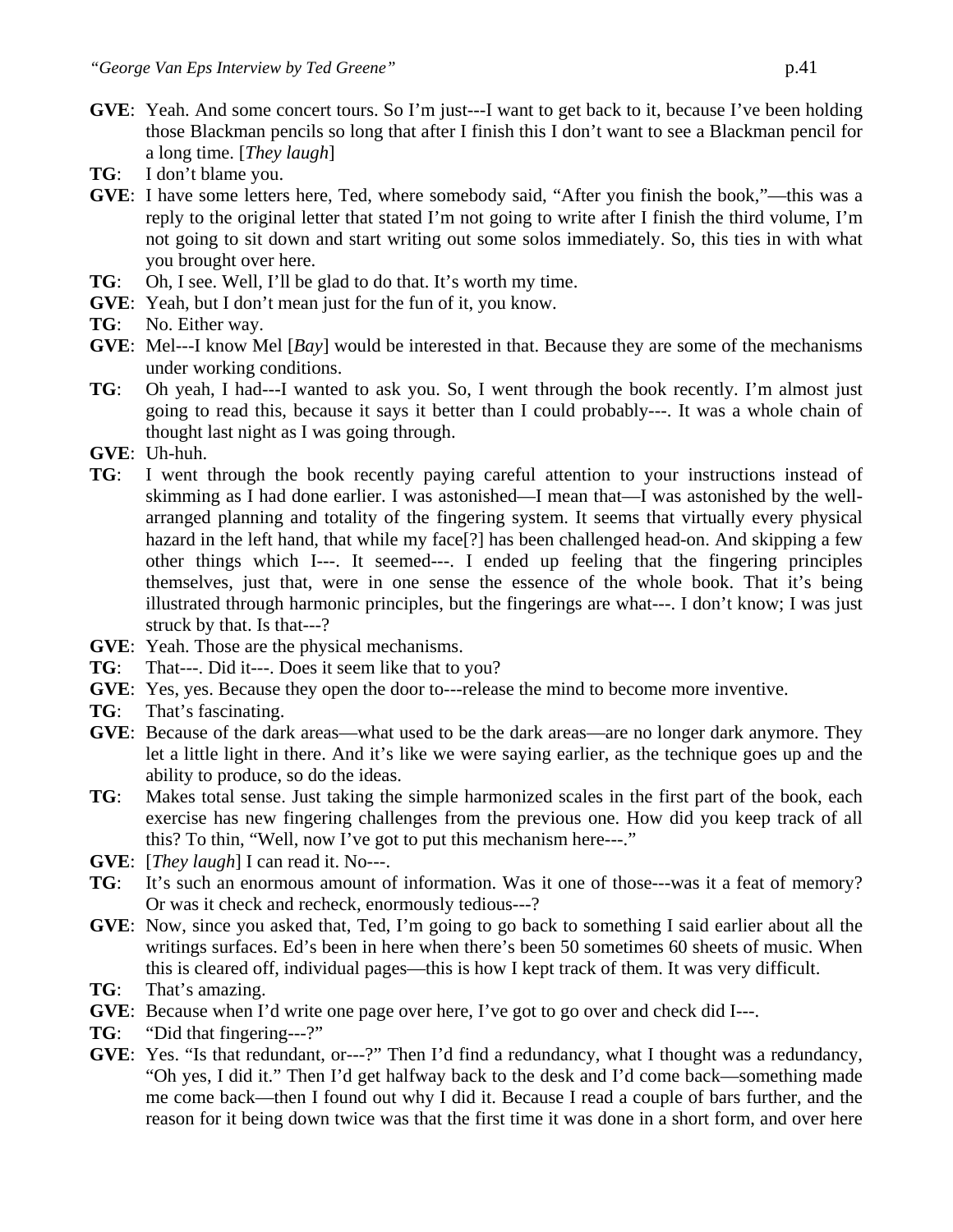it was done in a long form to show why it was done that way, and if you did it the other way you'd be caught with one foot off the ground. See. In other words, chose the wrong mechanism. See?

- **Ted**: That's---
- **ED**: ---I've come in here when that wall heater over the re---
- **TG**: Right.
- **ED**: ---you couldn't see it. All the little pieces of paper with "check this" and "this is done" and---.
- **GVE**: Yeah. Most of them are over there now, Ed, but I did throw a lot of them away. Because they pertained to the first and second volume. There's no sense keeping them up there. They were reminders.
- **TG**: Genetic? Did you inherit it from your dad, this organizational facility, George?
- **GVE**: Yes and no. I don't---. Ted, I don't know who's responsible for that, but all four of us boys were born with that. Let me see. I have to backtrack. Six generation in the Van Eps family, there were six generations of musicians and watchmakers. All right. Now, by watchmakers I don't mean jewelers or repair, but people that can *make* a watch, you know. All right, now that's highly involved mechanics, right?
- **TG**: Yeah, I would think so.
- **GVE**: All right, now there's the mechanical side. Now, the other side: but they were all musicians professional musicians. Not that I look down my nose at amateurs. But what I meant: they were not dabblers, you know.
- **TG**: Right. I know what you're saying.
- **GVE**: So, I don't know where it came from. I really don't, except that Rob had it. Fred had it, Rob had it, my brother John, who was killed in a car accident, he had it. And I don't know where it came from. It had to start someplace.
- **TG**: But you've had it over the years---.
- **GVE**: But it's funny: those genes were all passed down through those---you know, for a couple hundred years.
- **TG**: It's, I guess, more than funny, huh? I mean, it's just---
- **GVE**: Yeah. Well, yeah. In fact, it's a little scary. Like, Rob's book on piano, *The Mechanics of the Piano Keyboard*. That's what his book is called. And I tell you, when that comes out that's going to open piano players' eyes because it's so damn full of logic, you know. And the mechanics are beautiful.
- **TG**: That's great. Do you any of this? [*Referring to the typewritten pages*]
- **GVE**: No, hunt and peck.
- **TG**: Hunt and peck.
- **GVE**: No, I'm still trying to learn to play guitar.
- **TG**: Yeah, I bet. [*They laugh*]
- **GVE**: No. And when I'm all through writing this stuff I'm going to start on page 1.
- **TG**: You know, I decided I have to start playing through your book as part of my training too. I get smug and think I know that stuff, but I don't know all those fingerings, and that's so important.
- **GVE**: Yeah. Well, one lifetime's not long enough, but we have to sweet-tooth it.
- **TG**: "Sweet-tooth"?
- **GVE**: And that's why in one section I said, "Just pick a section that fascinates you, or if you're into it a little bit. And if it doesn't fascinate you, dump it and go to something else."
- **TG**: That's good. It's about all you---
- **GVE**: Because it's all related, you know.
- **TG**: There are really years and years in that first volume, with the work, I would think, to do it in all the keys. That's could be 5, 10 years worth of work for a serious guy.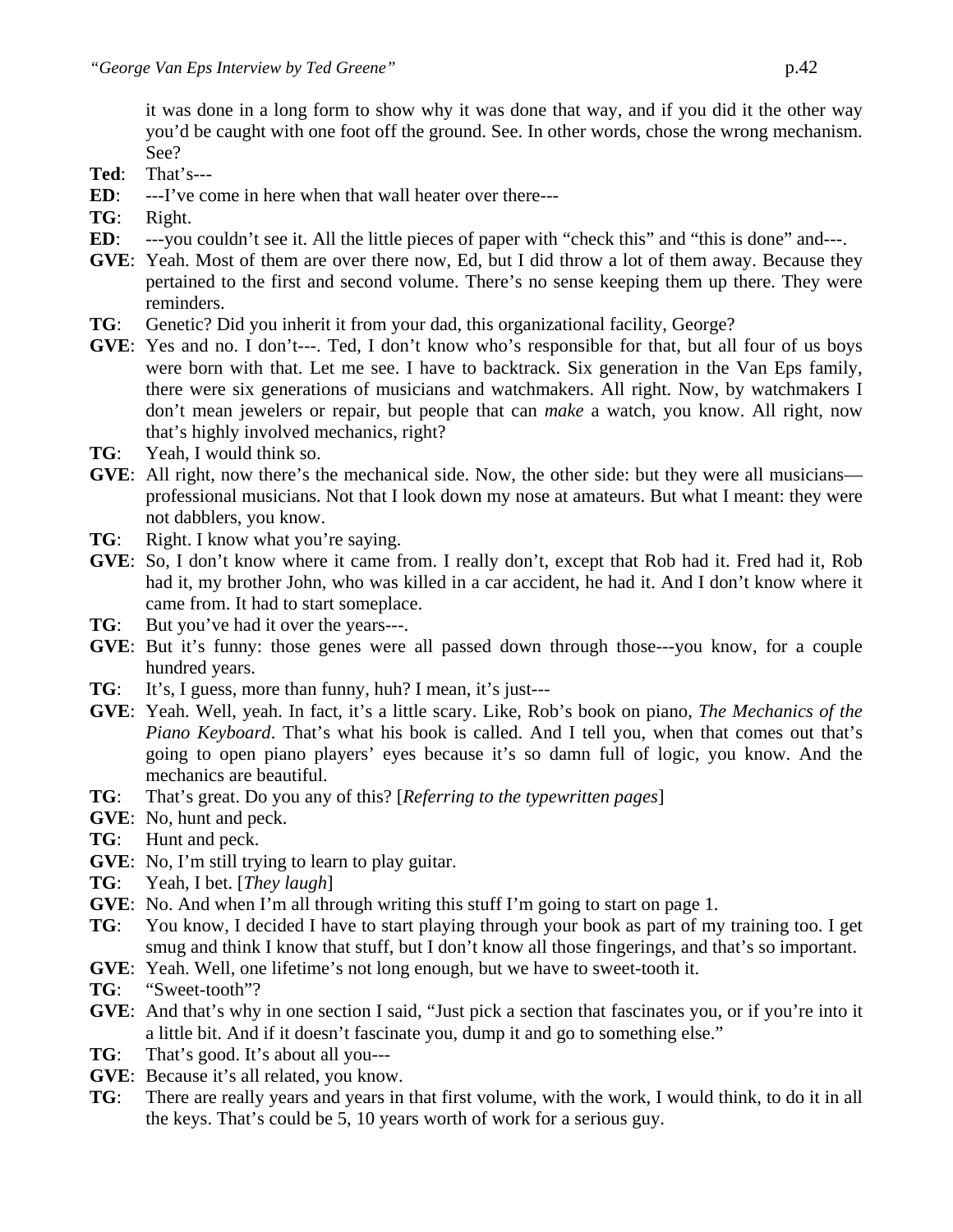# **GVE**: Well.

- **TG**: Maybe not. It's up there. Right? No? I mean, don't you think so?
- **GVE**: Well, if you look at the math involved—of course it would be awfully tiresome. But the math involved is the linear arrangement of 6 is 720. Now, that's the open 6 strings. And you can pluck them 620 [*720*?] times in various combinations so they've never been related that way before—720 times without repeating. Okay, now, the geometric progression takes place when that's extended to the 12 chromatic tones, just one chromatic octave. Why, now it's up into the light-miles. So, when you put the two together, if you spent one second on each one, 24 hours a day, 7 days a week, 12 months a year—you'd sit there in one place, spending that one second on each combination, for 11,056 years.
- **TG**: Yeah, I read that last night.
- **GVE**: Yeah, well, so, when anybody says, "Can I go through this book in a year?" Well, sure, you know. Well, you can go through it faster than that if dribble it. But, you know. [*He laughs*]
- **TG**: I meant just doing the exercises you have, you know, in all 12 keys, it would seem that's a few years.
- **GVE**: Yeah. But all the reference, like, the book is loaded with "I give this particular thing, and rather than be redundant and write it out in a certain variation, I just list, just show one bar of a variation. Now put it through that." Because some of those variations, they don't look very complicated when you start---. Every---. No matter how small the difference is between this mechanism and that mechanism is very important because one of these days you're going to paint yourself into a musical corner—I don't mean you or you, but the people---but some, yeah. It happens to everybody where if you don't that mechanism, or if you didn't play that variation you're not going to get out of the---you're going to fall flat on your face. So, since nothing is perfect and nobody can go through---. You could spend, oh, you could spend a million years putting all three volumes through everything, all the potential that's there. That isn't the point. The point of the three books and the concepts are: learn the concept. You can't play all the variations, you can't play all the mutations and all the permutations. Nobody lives that long. Nobody. So, the whole purpose of the concepts is: learn the concept. They're not that difficult to understand. And once the concept is understood then you can pick up the ball and run with it in any direction you want. If you've got a half-hour, why do it. If you've got 5 minutes, do it for 5 minutes. You know, it's not locked into a---.
- **TG**: That will be very encouraging with people that don't have enough time. Because a lot of people have asked me questions like that. And I---
- **GVE**: Yeah.
- **TG**: But it's nice to hear it from you---for them to hear it from you.
- **GVE**: Yeah, sure. I don't believe you start on page 1 and milk page 1 to every potential. You can't do that.
- **TG**: George, many knowledgeable and respected players consider you to be the greatest guitarist in the world in your field. Did you ever hope to attain this stature when you were a young man, or did it just evolve as you---?
- **GVE**: No, and I don't think I've attained it.
- **TG**: Well…
- **GVE**: I don't think I've attained it.
- **TG**: You're bucking the opinion of a lot of good people!
- **GVE**: I know, and everybody's entitled to their own opinion, including me. [*They laugh*]
- **TG**: But you weren't driven as a child---
- **GVE**: No, that was not an objective, no.
- **TG**: It was just the love of music---.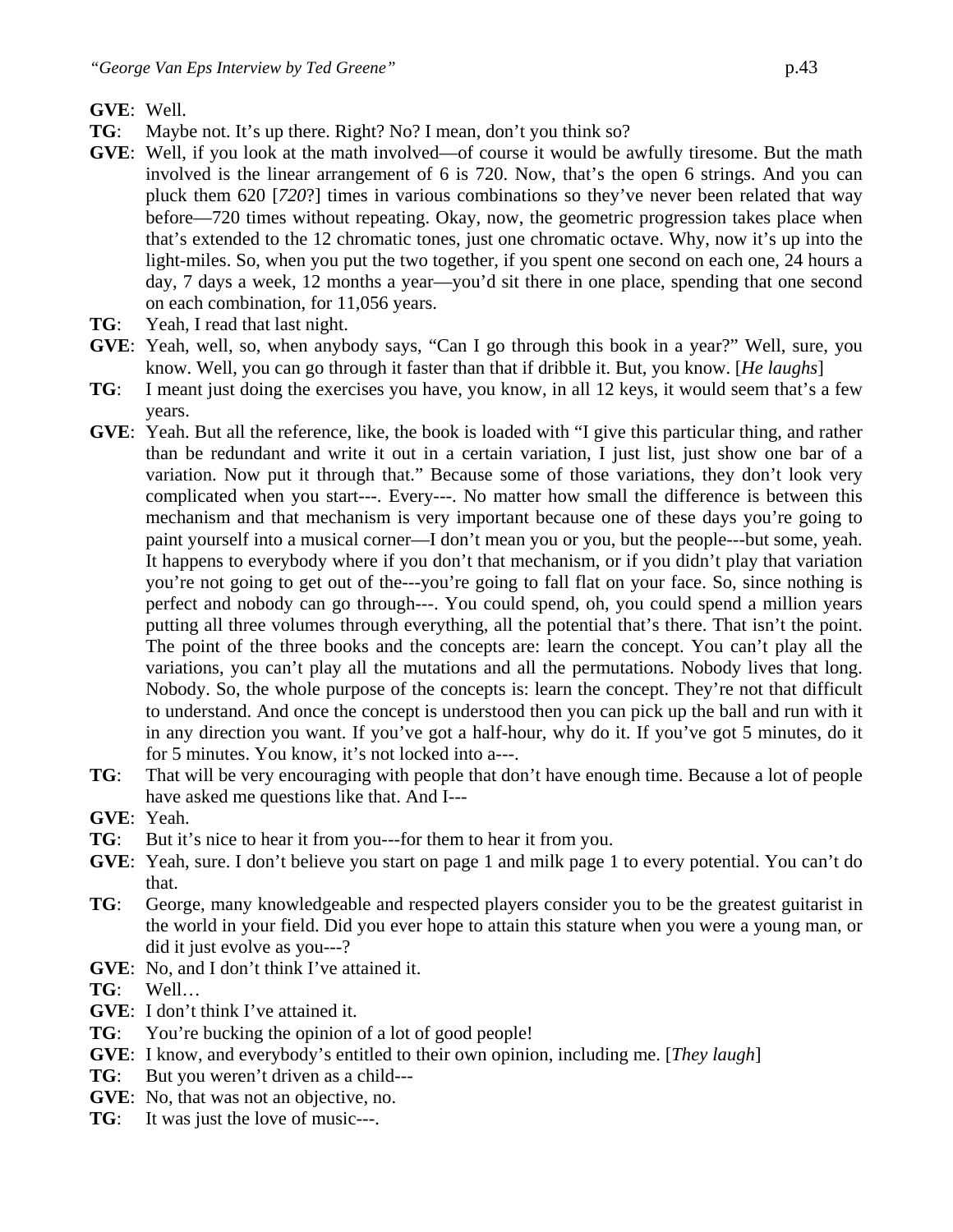- **GVE**: That's right. I just wanted to play some things that satisfied me.
- **TG**: That's it.
- **GVE**: Because even when I was a kid, Ted, I was kind of a dumb kid in a lot of ways, but I was smart enough to realize this: that I was number one in my own audience. And then later on, through association—I didn't study with Ralph Wylie, he was a friend of the family.
- **TG**: What's his name? Excuse me.
- **GVE**: Professor Ralph Wylie.
- **TG**: Uh-huh.
- **GVE**: That's spelled---
- **TG**: WILE?
- **GVE**: No, WHI---no. Wait a minute, I got a letter right---where is it? I always---. I'm the world's worst speller, Ted.
- **TG**: Old Magnatone amp those are wonderful sounding.
- **GVE**: Yeah, it is: WYLIE
- **TG**: WYLIE. That's---
- **GVE**: Professor Ralph Wylie. He was professor of music at Harvard for 17 years, and a marvelous man with some marvelous observations. Now, he taught a lot of people. Fred, my oldest brother, was a student of his. And Rob studied with him for a while. I never did, but I got a lot of the rub-off. Now, getting back to the number one in your own audience: Prof. Wylie, one day we were sitting and having coffee and we were just batting ideas around like this, telling lies—and he said, "That's right" he said, "please yourself. At least you know you're pleasing somebody."
- **TG**: That's well put.
- **GVE**: "Someone" his grammar was perfect. "Strive to please yourself; at least you know you're pleasing someone." And he followed it up with, "And in that process be honest."
- **TG**: That's good, George. That was very good.
- **GVE**: It was very good, and---. He was a marvelous man. This is a letter from his son. Prof. is gone,  $but--$ .
- **TG**: To what do you attribute your success? [*They laugh*] That's what I think of you. That's what I think of him, but I'm just curious if---
- **GVE**: I don't think I've been---. Well---.
- **TG**: Success is a funny term. I know you might have misgivings, but trust the rest of us who think you're a success for a moment, and allow for the foolishness of our ways, if you think we're foolish.
- **GVE**: Well, I don't measure success by money.
- **TG**: Neither do we.
- **GVE**: But I think I've been lucky in a lot of ways. I really don't know. Gee-whiz.
- **TG**: How about. Okay, well, can we put in "hard work"? Would you say that? Is that okay? I mean, as one of the factors?
- **GVE**: Well, I can---. Wait a minute, I can personally answer that this way. I jot things down at odd hours of the day and night, and I think I showed you these, Ed.

# [*End of Part 7*]

- **GVE**: This is related—I'm not deviating---
- **TG**: No, I didn't think you were.
- **GVE**: Now---
- **TG**: Wait, excuse me.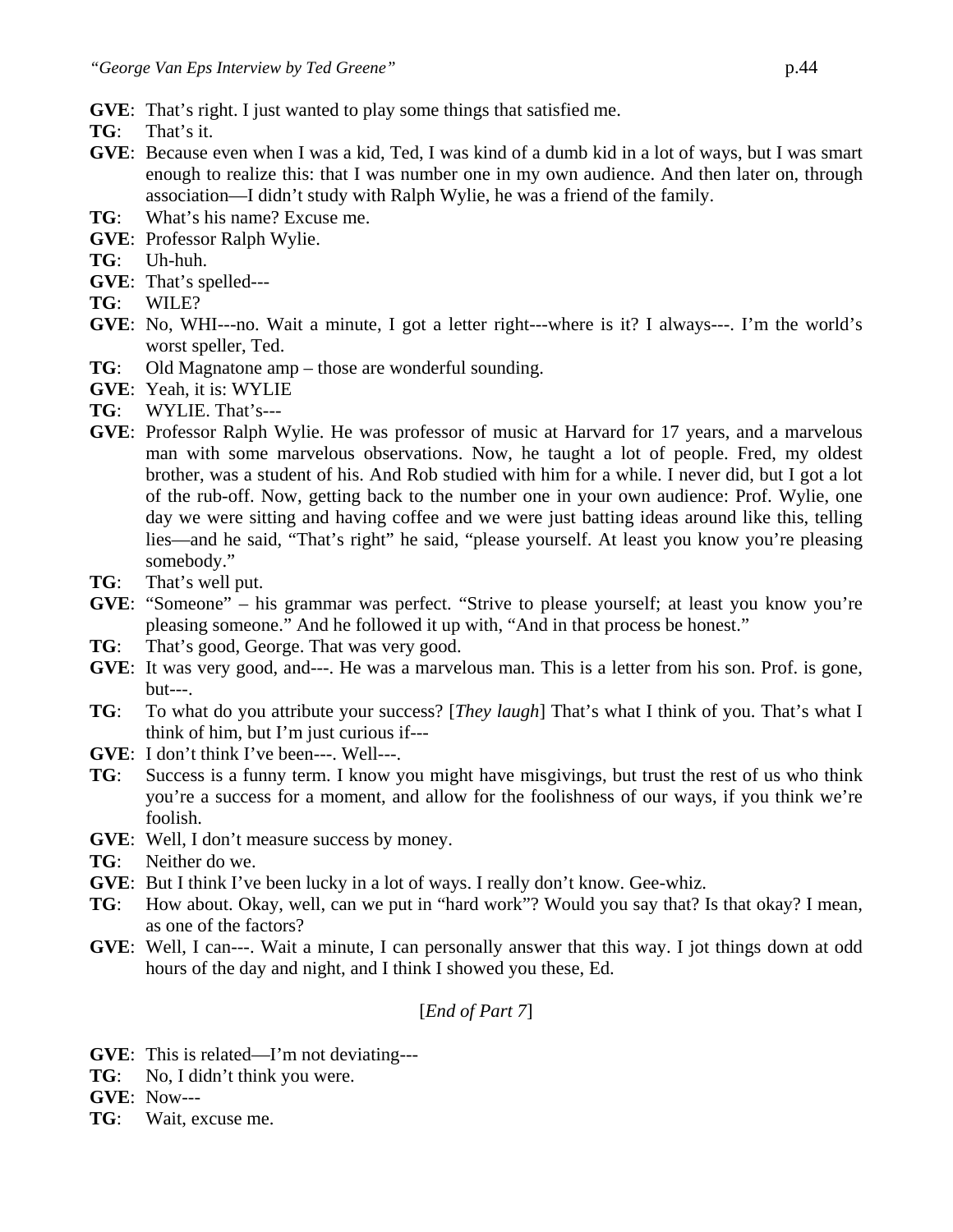- **ED:** He is one of the most honest and pleasing persons to ever be around.
- **TG**: That's wonderful.
- **GVE**: You're sick, Ed. [*They laugh*] And that's on the record! No, thank you, Ed. I'm a stubborn Dutchman. We were all stubborn kids. The whole dang family is stubborn. And all the back generations were stubborn too. We would not really select a target, but whatever we undertook was never half-hearted. So, one night I—this is funny; I didn't know you were going to ask this question—but I wrote this down, well, this is February 11th I wrote this down: "An objective, a target in life, must be very thoughtfully and very carefully chosen, and then pursued with every ounce of human effort." And I would say that that's the Van Eps credo. And right or wrong we liked it. And it's just lucky. Now here's the luck part: it's just lucky that someone else did too. And for that I'm grateful. But I don't know how that relates to success, but it does in a sense,  $but--$ .
- **TG**: It sure does.
- **GVE**: I think in a small sort of way I achieved part of the objective I set out to [*do*]. After I teach myself the rest of it, why, I'll know more.
- **TG**: How would you like to be thought of or remembered a hundred years from now?
- **GVE**: [*silence*]
- **TG**: Gee, I think we'll invite Ted over, he'll just be---he's just coming for an hour! It's just going to go quickly. [*They laugh*] I'm sorry.
- **ED**: Oh, don't worry about it. We---
- **GVE**: No, no Ted. We're not on a schedule. Gee whiz, let me see, Ted. I'm not trying to---.
- **TG**: No, no. You don't even have to answer it.
- **GVE**: No, no, but I'm not trying to dodge it, but just let me think for a second.
- **TG**: Sure.
- **GVE**: "How would you like to be thought about a hundred years from now?" Well, very carefully---. [*They laugh*] I knew. I can hear the wheels moving over there, Ed. Well, I don't---. Let me see.
- **TG**: It's a tough one.
- **GVE**: Well, this may sound trite, but "as someone that---as a person that had the courage of his convictions." Because there's the stubbornness coming in, see, in the objective. It might have turned out miserably, but I doubt if I would have dropped it. You know, I would have hunted around until something worked. But I don't think I would have changed it much—changed the objective. And the objective wasn't to be the world's greatest anything. It's an ego trip; it's to prove something to yourself. I was trying to prove something to myself.
- **TG**: When you say, "prove something" do you know what it was that you were trying to prove?
- **GVE**: That I could do it—whatever it was.
- **TG**: Just growing, learning, and absorbing all this music and being an antenna or a radio?
- **GVE**: Well, I build a live steam locomotive almost on a dare. And here's the stubbornness coming back again.
- **TG**: Wait. You told me that's---you're not being facetious?
- **ED: No.**
- **GVE**: No, no. We've got pictures of it.
- ED: I've seen it.
- **GVE**: Ed's photographed it.
- **GVE**: I was---now here's the watch-making training. See, we all were watchmakers. And I was in a hobby shop on Western Ave. and there were two fellas in there that were nit-pickers about detail about locomotives. They were model railroaders, that's what they were. And there was a new brand, and a very small size, called Table-Top, because they were so small you could put an electric train on the top of this table and have all kinds of switches and everything. And this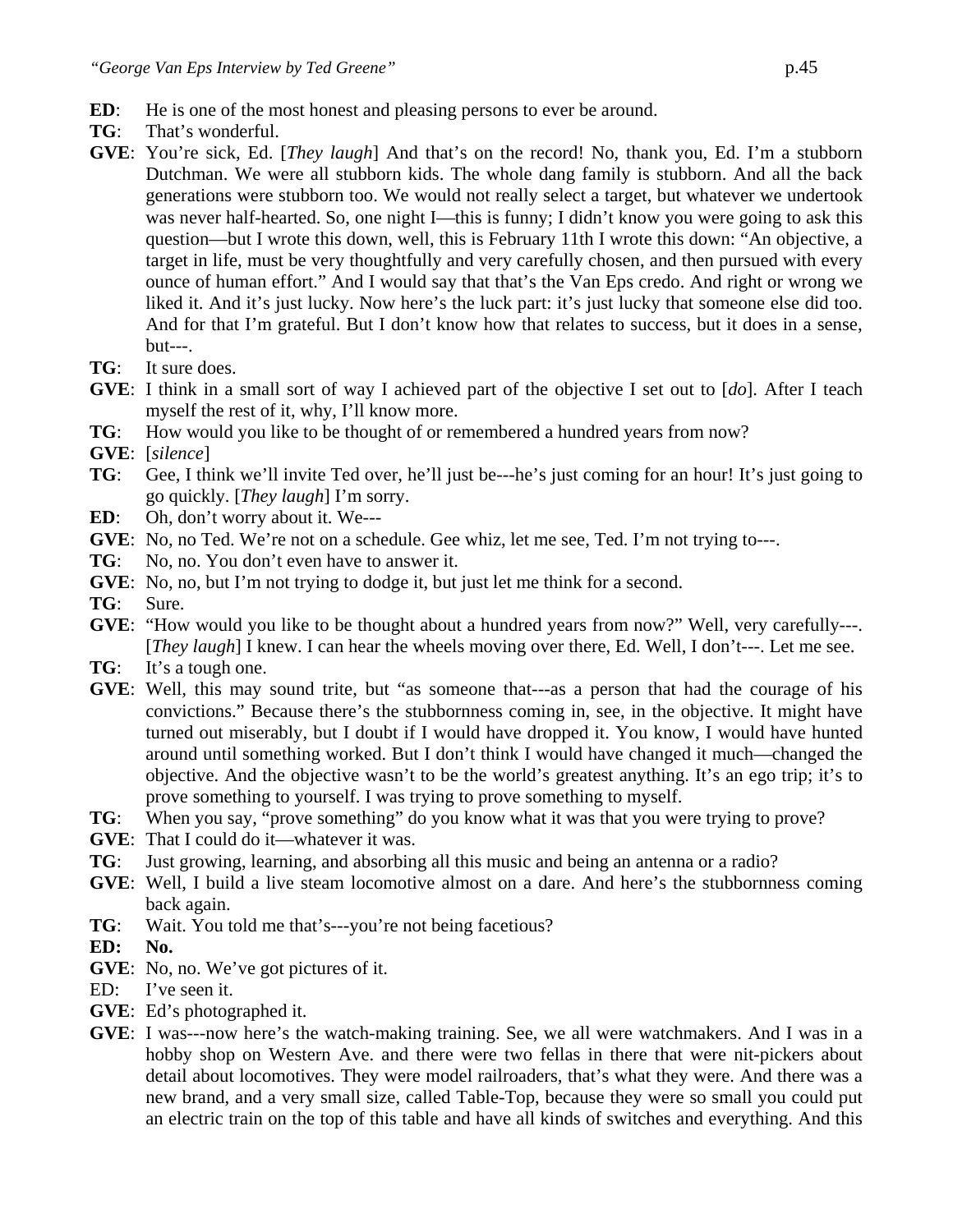one guy said, "Aw, naw; there's no detail." "Well, somebody could build detail in it." He said, "Well, you can't. You can't see that well, can you?" And he said, "Would you know how to build detail in that?" He said, "No, but somebody will come along…" And they started a real-- almost an argument over it. Well, there I stood with my big ears listening to this. And then one of the fellas said out of desperation, he said, "Someday somebody will build a live steam locomotive that size." I'm sorry I heard that, because 8 1/2 years later came the live steam locomotive.

- **TG**: You don't mean that you worked on it.
- **GVE**: Yes.
- **TG**: For that long?
- **ED:** Do you have one of those little postcards that---? You did the actual---.
- **GVE**: I've got all the pictures, Ed, that you took. Yeah. Including the big ones.
- **ED:** I printed up some that show the actual size, and it's a real steam locomotive. It's not a model, it's a real one.
- **GVE**: It's not a model. It's a miniature. It's a real locomotive through the wrong end of a binoculars. That's a dime. See. It's a blowup.
- **TG**: Oh, my God!
- **GVE**: That shows---
- **TG**: How did you learn about all that? Was it just research and---? I mean.
- **GVE**: Yeah.
- **TG**: A lot, huh?
- **GVE**: Yeah. That's what took me years. It didn't take 8 1/2 years to build.
- **TG**: Did you ever meet the fellas again that---?
- **GVE**: Never saw them again.
- **TG**: Oh, how ironic.
- **GVE**: No, I didn't have any idea who they were. But that's the stubborn strain that runs through this family.
- **TG**: I think "stubborn" does yourself an injustice. There must be a better word. I think "industrious" is closer to---.
- **GVE**: Hey, Ted---.
- **TG**: These are amazing, man. No wonder you guys hit it off. He was telling me about your specialties.
- **ED**: Oh?
- **TG**: And with his knowledge and the facts and such, you guys might build a new machine that'll help save the world from all kinds of troubles. It'll be eclectically and mechanically [?].
- **ED**: She'll likely to be a goof too! [*They laugh*]
- **GVE:** Now, I haven't had a chance to paste the pedigree on here, but---.
- **ED**: I was thinking I had a postcard one in here.
- **GVE**: Well, I have the postcard, Ed.

**ED**: Oh.

- **GVE**: I have the postcards right here. But you can't get the---
- **ED**: No, I meant just so he could get an idea of how big it actually is.
- **GVE**: Oh, the actual size?
- **ED**: Yeah.
- **GVE**: There's the pedigree. That explains what it is.
- **TG**: Of course, I'll understand all this. [*He laughs*]
- **GVE**: Well, any model railroader will. There; there.
- **TG**: You used to have your own store with things like this, too?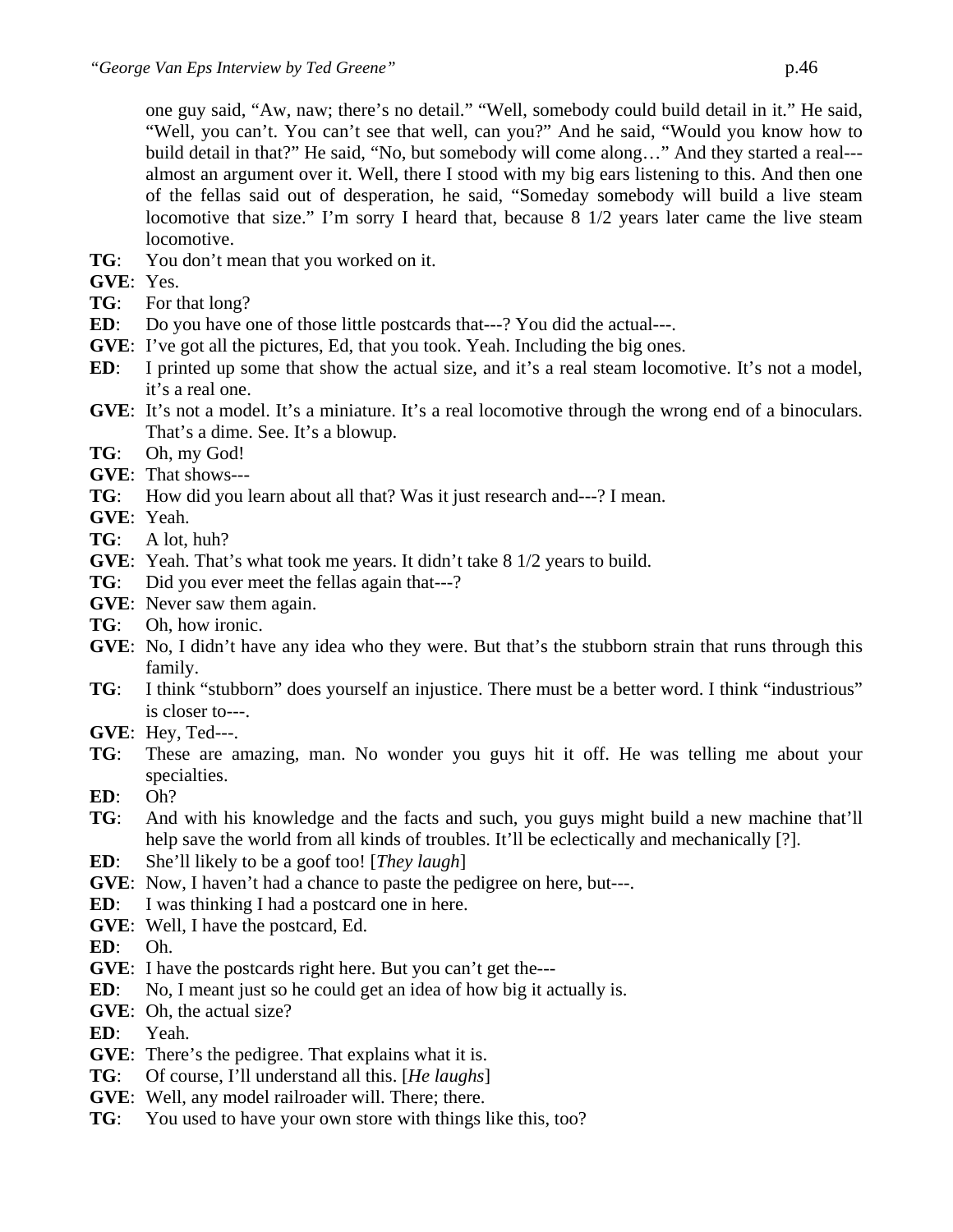**GVE**: Yes.

- **ED**: That's the actual size.
- **TG**: I haven't got a dime.
- **GVE**: Oh yeah, that's the actual size all right. And that's right under the drivers, as Ed will attest to. So those drivers are smaller than a dime.
- **TG**: So the feeling of satisfaction was worth the 8 1/2 years effort?
- **GVE**: Yes it was. That's the ego-trip. Plus the "I'm not going to give up until that thing works." I had to make 22 boilers.
- **ED**: If you think that's something, you ought to see what he does with a guitar!
- **TG**: I've hear stories about that but---. [*They laugh*]
- **GVE**: No. Anyway, I made 22 of these boilers, and it takes---oh, it take 3 months to make a boiler. I had to make 22 of them. The 22nd one worked. Now, because I had---. I can make a locomotive that long, you know, because watchmaking is miniaturization personified. So. But, I had to scale down. And here's the research that you mentioned: I had to scale down physics. For instance, I couldn't use the metal that the Swedish bearing iron that the steam chest is made out of in a big locomotive. I wanted---I would have liked to use the same material, but down at that size under a microscope, which is what microscopic size is, it's like Swiss cheese, it's full of holes. It's not dense enough. So I had to use exotic metals. And for instance, in that steam chest that's one piece, there are 22 channeled holes; it's honeycombed. So anyway, I had to make 22 of those before---. Now here's---.
- **TG**: Was he around?
- **GVE**: Oh yeah. There's boiling water in there to make steam. All right. The inside of that boiler isn't as big around as my finger. So how do you keep boiling water from boiling up and going over the top of the pot, you know? So the steam pipe is right there, and so the other boiler is the boiler, and the droplets of hot water would hop up in the steam pipe, would come down the delivery pipe and in the steam chest. And you know that water doesn't compress at all, so it would wind up in cylinder and the piston would come back, and of course it'd blow the head right out of the cylinder, see. So I---the 22nd boiler had a double-super steam system, and the steam that came out of it was so hot it would---if you put a piece of paper in there it would turn black immediately. It wouldn't set it on fire because there's no flame, you know. But it's real live steam. But if you put that page in the steam in the steam it would just turn to charcoal right now. Yeah. All right. So the drop of---. That did away with the drops of water, see, because they were long gone by the time it got down into the steam pipe.
- **TG**: Did you make watches too? I mean, I know the whole family traditionally, but did you yourself, or repair, or? Is that where you learned---?
- **GVE**: Well, I was in the training, yes.
- **TG**: You were training for it?
- **GVE**: Yes.
- **TG**: Before music took over, huh?
- **GVE**: No, it was during the time.
- **TG**: Oh, you were doing it during that period?
- **GVE**: Yeah, sure. My grandfather trained me. Yeah. He had a watch shop in New Jersey. Yeah, and I was playing at night and then I'd go over to the shop in the daytime, you know.
- **TG**: That answers---that makes---.
- **GVE**: And I took the training.
- **TG**: All I can say is that explains to me only the genesis of while you would even be able to comprehend that, but still to do it is---.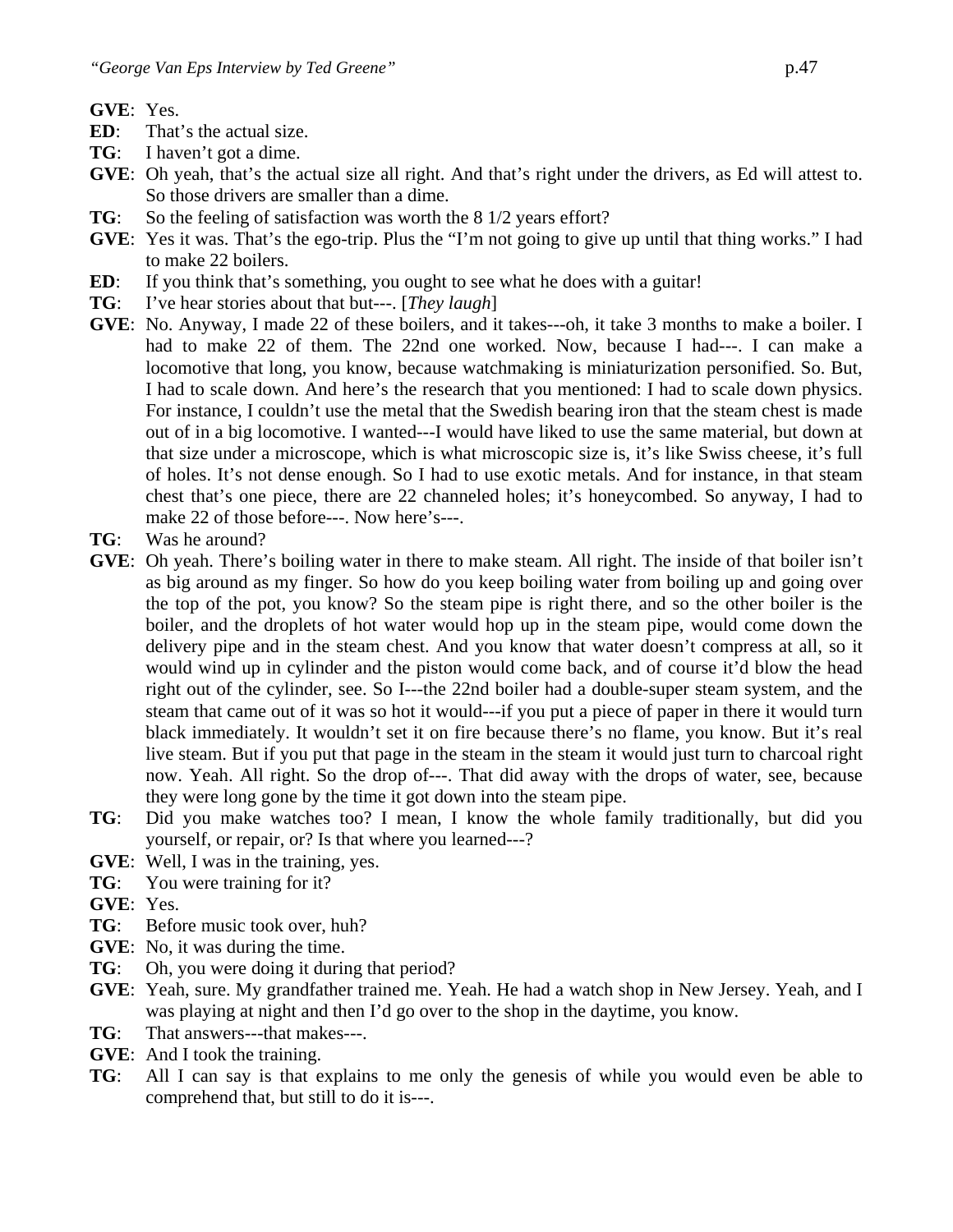- **ED**: That air craft: he made that engine just from memory of one that he designed, I don't know, about---
- **GVE**: Fifty years
- **ED**: ---fifty years ago. And you know what? That engine, you know what it runs off of? Compressed air.
- **TG**: George was saying that before. I didn't understand the---
- **GVE**: Ted, this is a corny thing, but I know Ed won't mind. There's the pedigree. It should be trimmed and glued down here someplace, because it tells what it is, and who done it.
- **TG**: Hey, that's wonderful.
- **GVE**: Oh, that's a hammy thing to do, but I---
- **TG**: No it isn't, not at all.
- **ED:** This is some of the stuff that I think is the real George Van Eps, the guy---
- **GVE**: There are two things---
- **ED**: ---the guy I know.
- **GVE**: I've never played anything I really liked, but there are two things that I've done that I'm proud of, and in this order: I'm proud of my family, my daughter, my wife, my grandson. That's number two [*the miniature steam locomotive*]. Yeah. Because I know that sounds hammy, but--
- **TG**: No, not at all.
- **GVE**: They say that couldn't be done.
- **TG**: It's far from hammy, it's a big achievement is what it is.
- **GVE**: Well Ted, it hasn't been exploited.
- **TG**: I wish I understood more.
- **GVE**: The model magazines would [?]. It hasn't been exploited because we have no insurance on it.
- **TG**: You can't patent it?
- **GVE**: Oh no, you can't patent it. But it's---look at the size of it. It's highly swipe-able.
- **TG**: They won't insure it, huh?
- **GVE**: They'll insure it, but---
- **TG**: ---[?] the world, huh?
- **GVE**: Yes. We've had thirty-some-odd insurance companies, underwriters, say---they say, "Well, how much did it cost to build?" They won't pay you for your time, even though I was a professional, they won't pay you for your time.
- **TG**: Why won't they?
- **GVE**: Because they just don't do that.
- **TG**: That's not right.
- **GVE**: It would have to be sold to place a value on it. You know, the medium priceless it means it's worth nothing---
- **TG**: Or it's worth---
- **GVE**: ---or everything. Right. So, it's like that answer to the two sons that you told me about. So, the materials cost \$342.73, so that's what they'll insure it for. That's what the material cost.
- **TG**: They don't realize the 8 1/2 years.
- **GVE**: No, they don't. They don't realize that, even though we were building micro miniaturized mechanics professionally. But they count that as a hobby.
- **TG**: Has this ever been done, to your knowledge, by anyone else?
- **GVE**: No. Well, I'm leery of claims.
- **TG**: Well, I say "to your knowledge," that's why.
- **GVE**: No. We'll, I'm a member of the Live Steam Society. See, they gave me an honorary membership because of that. And the Live Steamers, the National Live Steamers Association—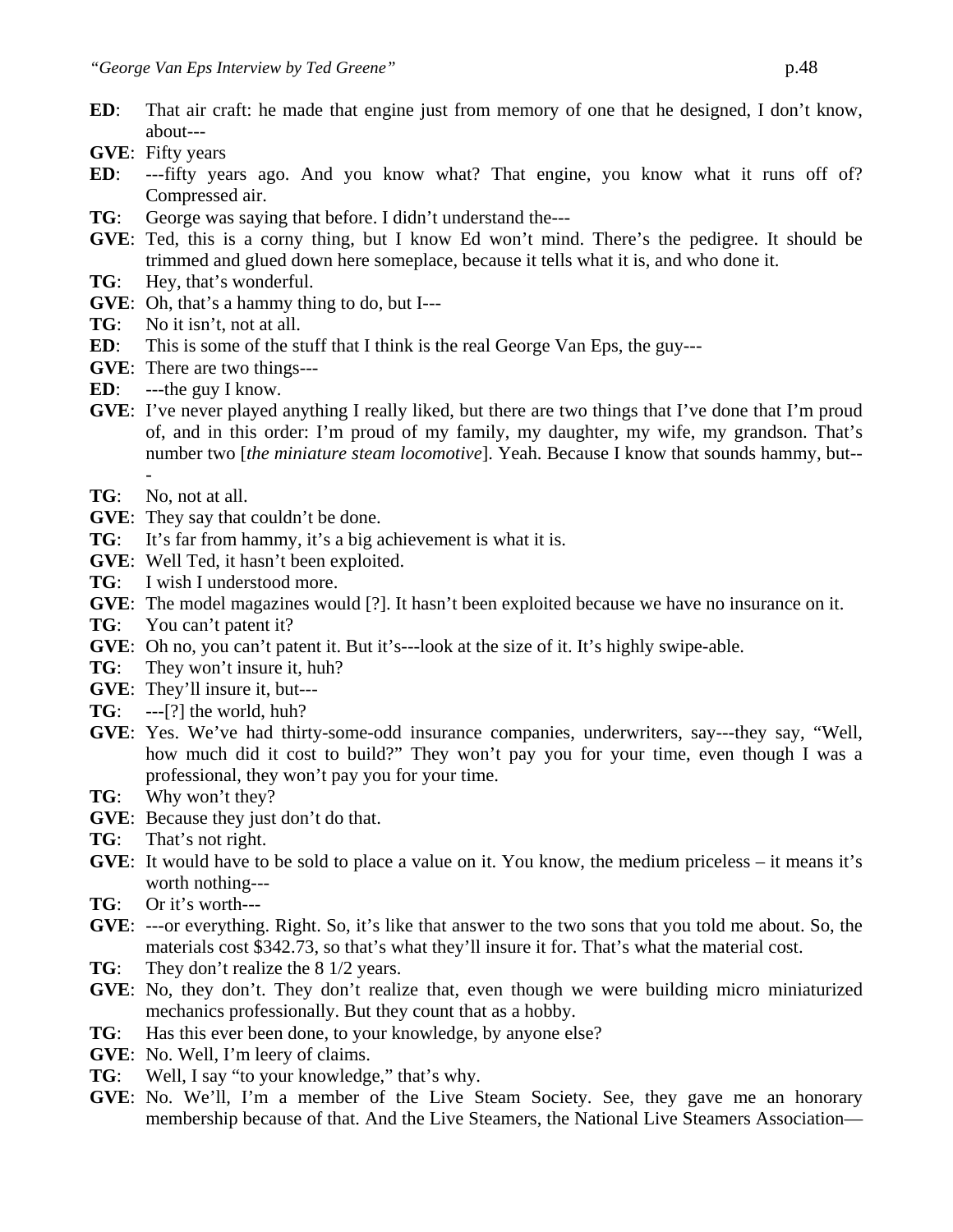they say it's the world's smallest. I don't. I'll tell you why: there might be somebody behind a locked door in Sweden or Switzerland with one half that size, see. But I told that to the people at the Live Steam Society and they said, "All right, there may be somebody, sure." Said, "There may be a nut like you somewhere around there that's got one smaller, but that's the smallest we know of. So until they come out with one, that's the world's smallest."

- **TG**: You could have made it smaller if you wanted to. You chose this size because---for probably reasons that I don't understand, but---.
- **GVE**: Because it was the size of the—1/10" to the foot—of the one that the fella said, "Oh, you can't get any detail on that." And the other guy, the bottom line was, "Oh, someday somebody will build a live steam locomotive that size." So, I built it to that dimension for the simple reason that that's where it all started, and it seemed like a neat idea at the time. So then a company in Indiana, HP Products, hired me to make an electric locomotive, see. And this wasn't the upshot, the direct upshot of that conversation between those two guys. See, I left part of the story out. HP Products---. In fact I was in the store to pick up one of those kits for those little locomotives, those little electric locomotives that had no detail. Well, through Frank Traxel who owned that railroad store, he had told the people at HP Products that I could add detail to it, see. That's the reason I was in the store. I'm not a model railroader. So they hired me to do it, and I reworked their kit. And I added detail and added detail, and in the meantime---. Oh, I put 6, 7 months in it. Because I was doing a lot of shows and recording and the company went tapioca, it folded. So I'm left with all that time, and they didn't pay a dime yet. So I decided to finish it, after much deliberation—2, 3 weeks. But I thought, "Hell. I remember that conversation. I'm going to scrap the electric thing. I'm going to go back to square one and I'm going to make that thing a live steamer." And that's how that came about.
- **TG**: There'll be something about this in the article, you can rest assured. I've got---. As you were talking I was listening but I was all there. I've got some thoughts. That's nice. I'm sure I can---.
- **GVE**: You can feel free, Ted, because that little pedigree, that should go with it because it explains what it is.
- **TG**: Well, let me see. Maybe just one or two more questions. Okay. What would you like to talk about that we haven't talked about? What do they always leave out that you wanted, you'd hoped in prior interviews if they might be able to discuss? Of course, they still may try to cut it, but I'll fight for you.
- **GVE**: Well, one of the things I would like to mention—and I think you know what I'm going to say that the IV-V chord rockers are still in the majority, but there are a lot of young kids, and it's a joy to listen to and to see them, that want to know more. They want to know what makes a guitar tick. And I've talked to a lot of them lately, you know, the past year or so, at the show in Chicago and also here. And I think the tide is turning. I think we're going to wind up with a crop of new, I mean kids, you know—new good kid guitar players, that want to know more.
- **TG**: Do you have any advice for them on what they should do to make it happen for themselves better? Is that kinda---. That's a trite question, I know, but coming from you it might carry more weight.
- **GVE**: No, no. But the only thing I would say to that is to: taste can't be taught, but it can be influenced. And so when they---. Listen to all types of good music. When they find the particular idiom that they like, why, listen to everybody, every good professional that plays that way, and try to have the various rub-off. And that's very important.
- **TG**: It's helped me a lot. The last few weeks preparing for this, [?], transcribing.
- **GVE**: Have you been preparing that long?
- **TG**: Well---.
- **GVE**: Geez, that takes a lot of your time.